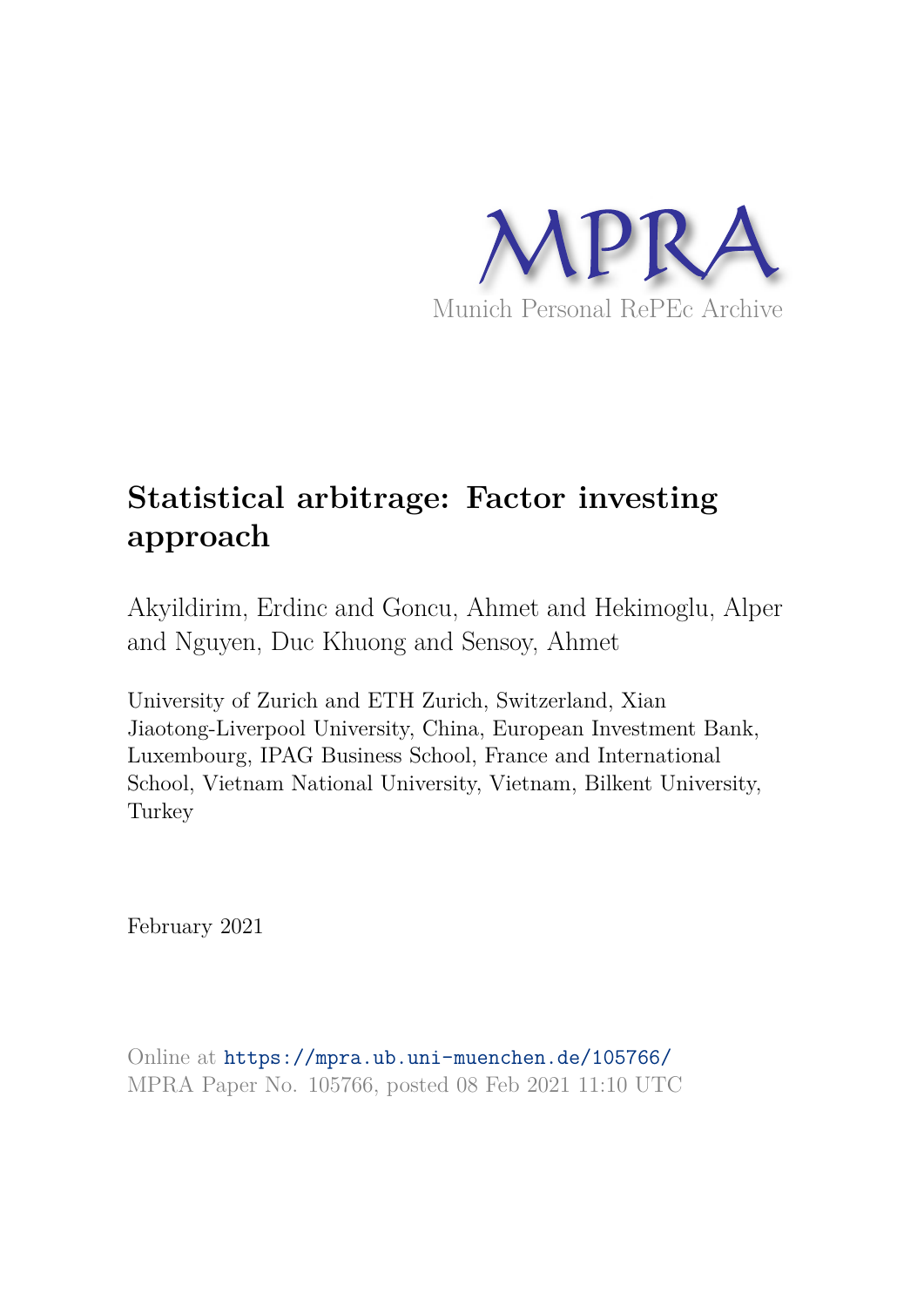# Statistical arbitrage: Factor investing approach

Erdinc Akyildirim<sup>\*</sup>; <sup>†</sup> Ahmet Goncu<sup>‡</sup> Alper Hekimoglu<sup>§</sup>

Duc Khuong Nguyen<sup>¶</sup>, Ahmet Sensoy<sup>\*\*</sup>

February, 2021

#### Abstract

<span id="page-1-0"></span>We introduce a continuous time model for stock prices in a general factor representation with the noise driven by a geometric Brownian motion process. We derive the theoretical hitting probability distribution for the long-until-barrier strategies and the conditions for statistical arbitrage. We optimize our statistical arbitrage strategies with respect to the expected discounted returns and the Sharpe ratio. Bootstrapping results show that the theoretical hitting probability distribution is a realistic representation of the empirical hitting probabilities. We test the empirical performance of the long-until-barrier strategies using US equities and demonstrate that our trading rules can generate statistical arbitrage profits.

Keywords: Statistical arbitrage; factor models; trading strategies; geometric Brownian motion; Monte Carlo simulation.

JEL: G11, G12, G17

<sup>⇤</sup>University of Zurich, Zurich, Switzerland (erdinc.akyildirim@bf.uzh.ch) †ETH Zurich, Zurich, Switzerland

<sup>‡</sup>Xian Jiaotong-Liverpool University, Suzhou, China (Ahmet.Goncu@xjtlu.edu.cn)

<sup>§</sup>European Investment Bank, Luxembourg (a.hekimoglu@eib.org)

<sup>¶</sup>Corresponding author. IPAG Business School, Paris, France (duc.nguyen@ipag.fr)

k International School, Vietnam National University, Hanoi, Vietnam

<sup>⇤⇤</sup>Bilkent University, Ankara, Turkey (ahmet.sensoy@bilkent.edu.tr)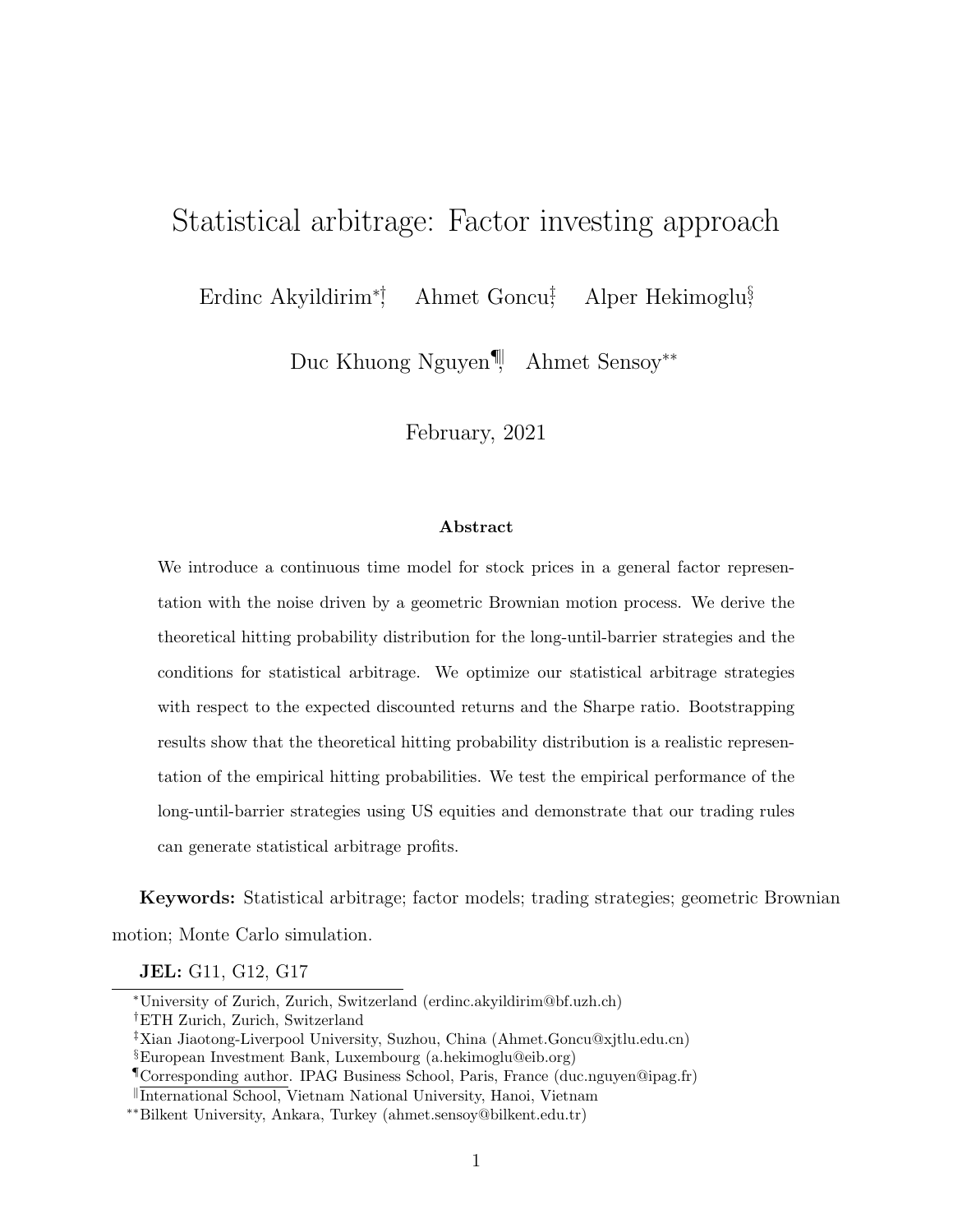# 1 Introduction

Statistical arbitrage strategies emerge from the widely used pairs trading strategy which dates back to 1980s. In pairs trading, it is assumed that there exist two stocks with similar characteristics, which are highly correlated after removing the effects of the common risk factors. Pairs trading exploits market overreaction to new information and whenever the co-integration residual between the two assets is larger than its statistical equilibrium level, the investor shorts the relatively more expensive asset while taking a long position in the cheaper asset (see [Elliott et al.](#page-27-0) [\(2005\)](#page-27-0) for details on pairs trading). Accordingly, most of the statistical arbitrage trading strategies exploit relative mispricing of assets based on the long-run statistical equilibrium levels or trading signals, and they often require data mining, advanced information technology infrastructure, and trading speed.

In the literature, the existence of statistical arbitrage opportunities refers to a riskless profit opportunity as time or number of trades goes to infinity. [Avellaneda and Lee](#page-26-0) [\(2010\)](#page-26-0) state that the trading strategies that exploit these opportunities have three common features as follows: (i) trading signals are systematic or rule based, (ii) trading book is market-neutral, and (iii) the mechanism for generating excess returns is statistical. Authors use this definition on US equities to analyse the empirical performance of model driven statistical arbitrage strategies. On the other hand, [Hogan et al.](#page-27-1) [\(2004\)](#page-27-1) provide a mathematical definition of statistical arbitrage which is used in testing the existence of statistical arbitrage opportunities in US equity markets. Later, [Jarrow et al.](#page-28-0) [\(2012\)](#page-28-0) revise this definition to relax the variance condition of statistical arbitrage proposed by [Hogan et al.](#page-27-1) [\(2004\)](#page-27-1).

Amongst others, examples of empirical studies on the performance of statistical arbitrage strategies are given by [Elliott et al.](#page-27-0) [\(2005\)](#page-27-0), [Gatev et al.](#page-27-2) [\(2006\)](#page-27-2), [Do and Fa](#page-27-3)ff [\(2010\)](#page-27-3), [Avel](#page-26-0)[laneda and Lee](#page-26-0) [\(2010\)](#page-26-0) [Cummins and Bucca](#page-27-4) [\(2012\)](#page-27-4), [Huck and Afawubo](#page-28-1) [\(2015\)](#page-28-1). With the accumulation of big data and availability of necessary infrastructure for the high frequency trading, it also became possible to investigate statistical arbitrage in these environments (Stübinger et al., [2018;](#page-29-1) Stübinger and Endres, 2018; Stübinger, [2019;](#page-28-2) Nasekin and Härdle,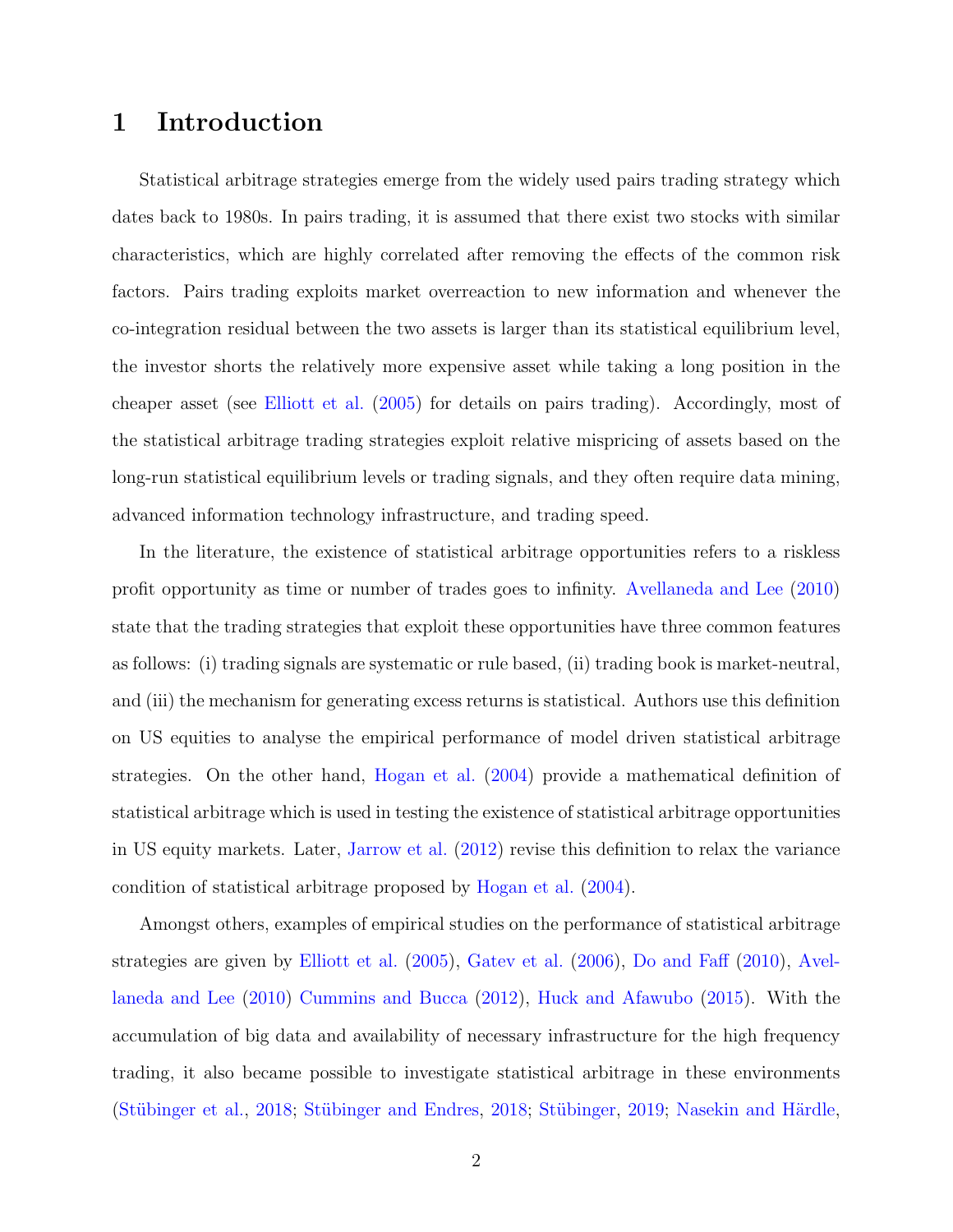[2019\)](#page-28-3). Recently, there are also machine learning approaches developed to exploit the statistical arbitrage opportunities in different financial markets [\(Krauss et al.,](#page-28-4) [2017;](#page-28-4) [Knoll et al.,](#page-28-5) [2019;](#page-28-5) [Huck,](#page-28-6) [2019\)](#page-28-6). Most of the empirical studies conclude that stock prices appear to contradict the efficient market hypothesis, where excess returns are obtained consistently with the trading signals based on the publicly available information.

In this study, instead of comparing various trading strategies in terms of their excess returns, we show under what conditions statistical arbitrage exists and how it can be exploited in an optimal way. Optimal statistical arbitrage trading for Itô diffusion processes and Ornstein-Uhlenbeck processes are studied by [Bertram](#page-27-5) [\(2010\)](#page-27-5) and [Bertram](#page-26-1) [\(2009\)](#page-26-1), respectively. However, these studies do not consider the existence issue with a mathematical definition of statistical arbitrage. One of the few mathematical definitions of statistical arbitrage is given by [Bondarenko](#page-27-6) [\(2003\)](#page-27-6). In this study, author derives a martingale type nostatistical arbitrage restriction assuming that financial derivatives are traded in the market. Göncü [\(2015\)](#page-27-7) proves the existence of statistical arbitrage in the Black-Scholes framework via trading strategies that consist of holding an over-performing stock until it hits a deterministic barrier, whereas Göncü and Akyildirim [\(2017\)](#page-27-8) extend these results for the multi-asset Black-Scholes framework. [Focardi et al.](#page-27-9) [\(2016\)](#page-27-9) introduce a statistical arbitrage strategy based on dynamic factor models of prices and empirically test it on US equities. Their results show that prices allow for significantly more accurate forecasts than returns in their model and their strategy passes the test for statistical arbitrage.<sup>[1](#page-3-0)</sup>

In our study, we decompose asset returns in a general factor model framework which is similar to the factor model representation given by [Avellaneda and Lee](#page-26-0) [\(2010\)](#page-26-0). Our main contributions to the literature are as follows. First, we derive the statistical arbitrage condition in the factor model framework which is written in terms of the stock drift, volatility, and factor betas. Based on this condition, the trader decides the implementation of a longuntil-barrier strategy. We show that the statistical arbitrage strategies utilized in this work

<span id="page-3-0"></span><sup>&</sup>lt;sup>1</sup>For other noteworthy studies, see [Mayordomo et al.](#page-28-7) [\(2014\)](#page-28-7); [Jarrow et al.](#page-28-8) [\(2019\)](#page-28-8); [Lutkebohmert and](#page-28-9) [Sester](#page-28-9) [\(2020\)](#page-28-9).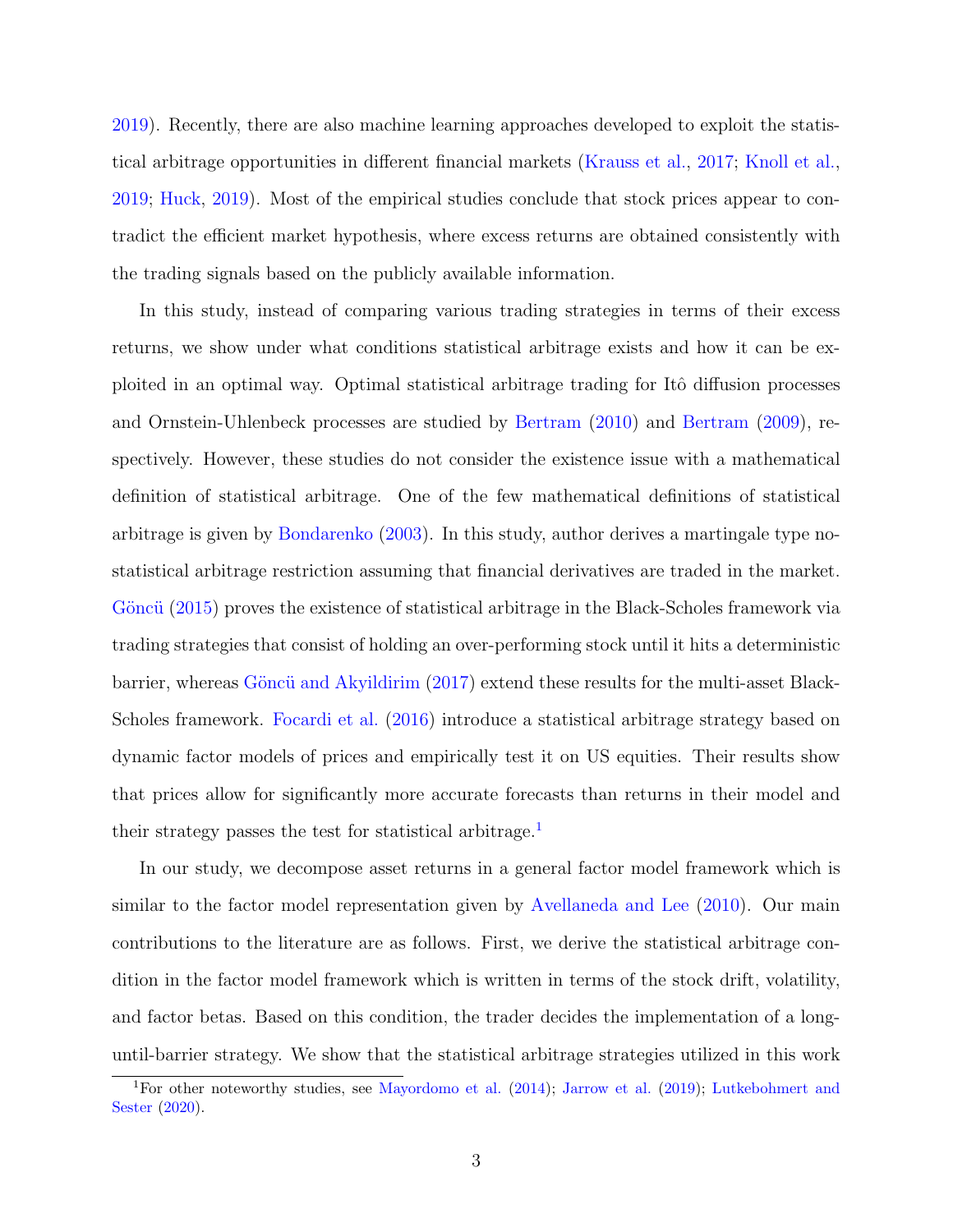satisfy the definitions of statistical arbitrage given by [Hogan et al.](#page-27-1) [\(2004\)](#page-27-1) and [Avellaneda](#page-26-0) [and Lee](#page-26-0) [\(2010\)](#page-26-0). Second, we derive the theoretical hitting probabilities of the stock prices to the deterministic barrier levels in the factor model. Based on the hitting probabilities, we also derive optimal trading rules based on two types of objective functions, i.e., (i) maximizing the discounted expected trading profits, or (ii) maximizing a Sharpe ratio type objective function. Then, we compare the empirical hitting probabilities with the theoretical distribution derived via bootstrapping experiments. Third, we conduct Monte Carlo simulations to verify the convergence of the simulated hitting time probabilities to the theoretical hitting time distribution for the time-dependent barrier levels. We also perform bootstrapping experiments to verify the theoretical and empirical hitting probabilities. In this vein, statistical arbitrage trading strategies are implemented with the stock return data from the US market to check the empirical power of these strategies in terms of out-of-sample performance. Finally, as a robustness, we apply [White](#page-29-2) [\(2000\)](#page-29-2)'s reality check to test for any potential data snooping bias in the trading strategies considered.

The statistical arbitrage condition we derive for the factor model allows the trader to optimize her/his trading strategy given her/his beliefs about the drift, volatility, and factor loading of the stock or the portfolio. It is important to note that we are not suggesting a method to forecast the future values of these parameters. Each investor might have a different estimate of the physical measure of the stock price returns, and thus, they speculate in the market. As in our empirical examples, the historical estimates obtained from an expanding in-sample estimation window might serve quite well to check the statistical arbitrage condition and generate statistical arbitrage profits. Furthermore, since the existence of our statistical arbitrage condition depends on an inequality, the precision of the parameter estimation does not need to be high as long as the direction of the inequality is estimated correctly.

The motivation for employing the factor model framework is its effectiveness in explaining stock returns, simplicity, and wide-spread use in the financial industry. Analytical tractabil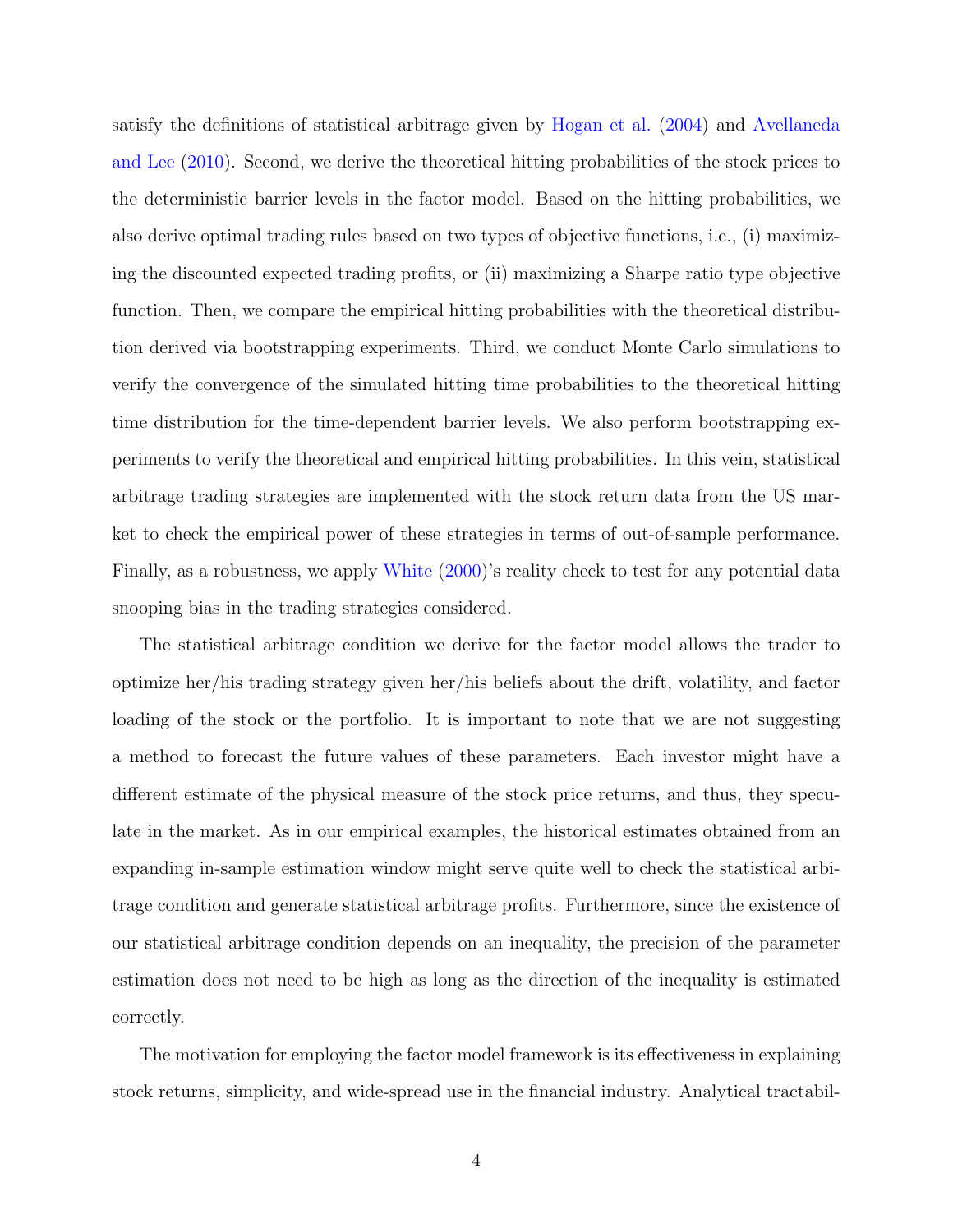ity of the factor-based model enables us to derive analytical formulas for the hitting time distribution of the stock price for deterministic barriers. Furthermore, factor models are often used for risk management and performance evaluation of portfolio managers. Our statistical arbitrage methodology can be applied to sector or industry exchange traded funds (ETFs) with a relative value market neutral strategy by a long position in an investor's favourite sector ETF combined with a short position in a less attractive sector ETF. Amongst many choices of factor models in the literature, we employ the well-known [Fama and French](#page-27-10) [\(1993\)](#page-27-10) three factor model for our empirical examples. However, we are not constrained by the choice of this factor model and our framework applies to any other factor model as well. Another advantage of the factor models is that the estimation of the correlation matrix for thousands of assets is very difficult compared to finding or modelling the correlation between factors that explain the stock returns. Furthermore, when the information explained by the factors are extracted, the idiosyncratic noise in each asset is much closer to normality, which is consistent with the use of Brownian motion for log-returns.

The rest of this article is organized as follows. Section [2](#page-6-0) explains the the stock price process in a general factor model. Section [3](#page-8-0) presents our statistical arbitrage strategies with the derivation of the statistical arbitrage condition and shows that our statistical arbitrage strategies satisfy the definition by [Avellaneda and Lee](#page-26-0) [\(2010\)](#page-26-0). It also derives the optimal statistical arbitrage trading rules with respect to two alternative objective functions with possible constraints. Section [4](#page-16-0) includes a variety of empirical and simulated experiments verifying the theoretical results. Monte Carlo experiments are conducted to verify the convergence of the simulated hitting probabilities to the derived theoretical hitting distribution of the stock prices for the deterministic barriers, whereas bootstrapping experiments are employed to verify the empirical hitting probabilities and the theoretical probabilities. Furthermore, empirical performance of the statistical arbitrage long-until-barrier strategy is also tested with the US equity market data. Finally, Section [5](#page-25-0) concludes the article.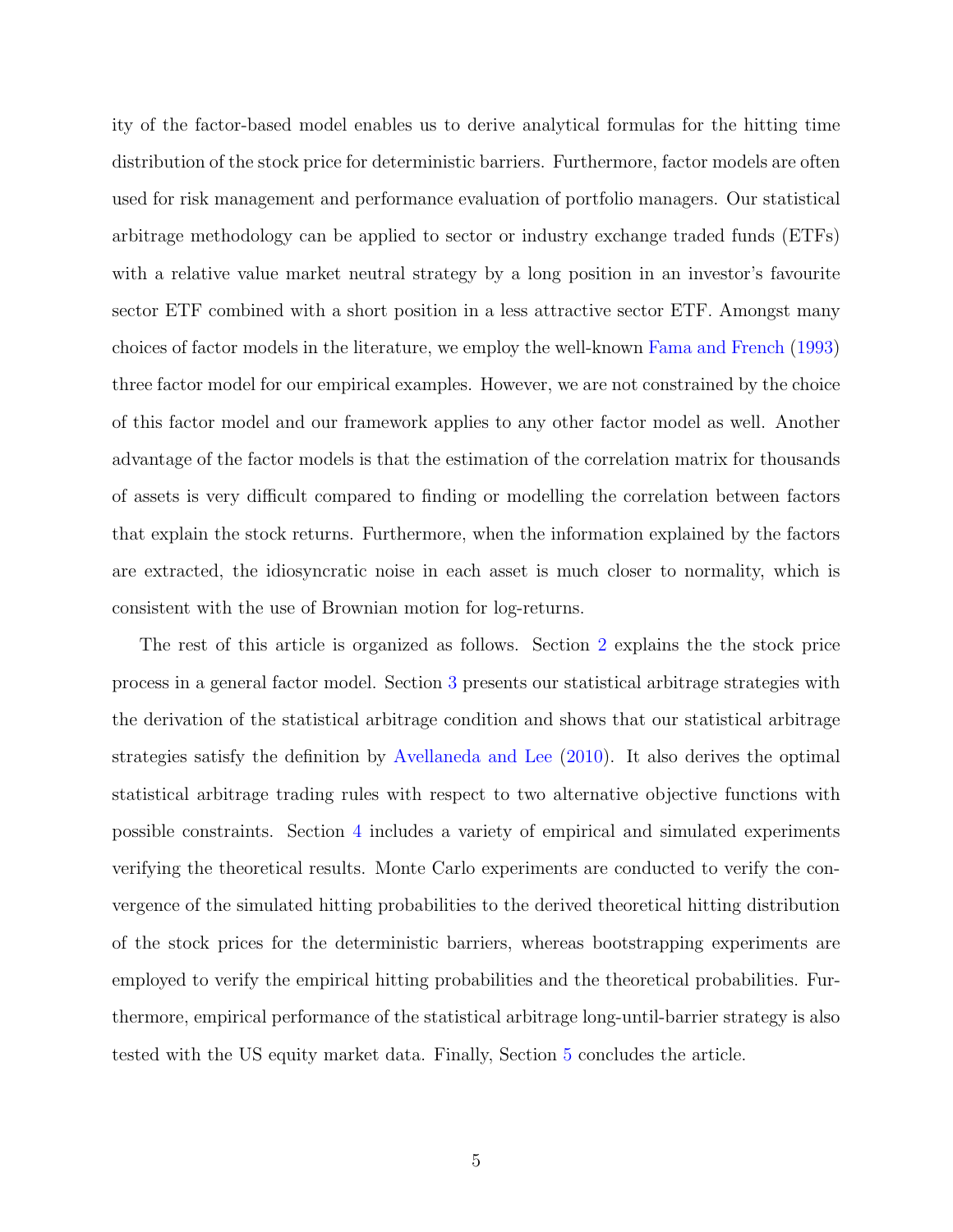# <span id="page-6-0"></span>2 Statistical Arbitrage and Stock Price Model

Within our proposed framework, we utilize the following mathematical definition of statistical arbitrage as given by [Hogan et al.](#page-27-1) [\(2004\)](#page-27-1), but later we also show that our statistical arbitrage strategies satisfy the definition given by [Avellaneda and Lee](#page-26-0) [\(2010\)](#page-26-0) as well. Given the stochastic process  $\{v(t): t \geq 0\}$  for the discounted cumulative trading profits, which is defined on a probability space  $(\Omega, \mathcal{F}, P)$ , the statistical arbitrage is defined as follows [\(Hogan](#page-27-1) [et al.,](#page-27-1) [2004\)](#page-27-1):

<span id="page-6-1"></span>Definition 1 A statistical arbitrage is a zero initial cost, self-financing trading strategy  $\{v(t): t \geq 0\}$  with cumulative discounted value  $v(t)$  such that

- 1.  $v(0) = 0$
- 2.  $\lim_{t\to\infty} E[v(t)] > 0$ ,
- 3.  $\lim_{t\to\infty} P(v(t) < 0) = 0$ , and
- 4.  $\lim_{t\to\infty} var(v(t))/t = 0$  if  $P(v(t) < 0) > 0$ ,  $\forall t < \infty$ .

It is clear that a standard arbitrage opportunity is a special case of statistical arbitrage. A standard arbitrage strategy V has  $V(0) = 0$  (self-financing) with a finite time T such that  $P(V(t) > 0) > 0$  and  $P(V(t) \ge 0) = 1$  for  $t \ge T$  and the proceeds of this profit can be deposited into money market account for the rest of the infinite time horizon.

With regards to our stock price model, let  $F_t^j$  $t^j \ := \ F_0^j + \sigma_j W^j_F$  $f_F^j(t)$  for  $j = 1, 2, ..., p$  be our factor processes where  $W_F^1, W_F^2, ..., W_F^p$  are independent Brownian motions and  $\sigma_j$  is the volatility for the factor process  $F_t^j$  $t<sub>t</sub>$ . We define our factor based stock price process such that it is based on the time averaged value of the integrated factors defined above,

<span id="page-6-2"></span>
$$
S_t = \exp\left(\ln(S_0) + (\alpha - \sigma^2/2)t + \frac{1}{t} \sum_{j=1}^p \beta_j \int_0^t F_s^j ds + \sigma W_S(t)\right), \ j = 1, 2, ..., p,
$$
 (1)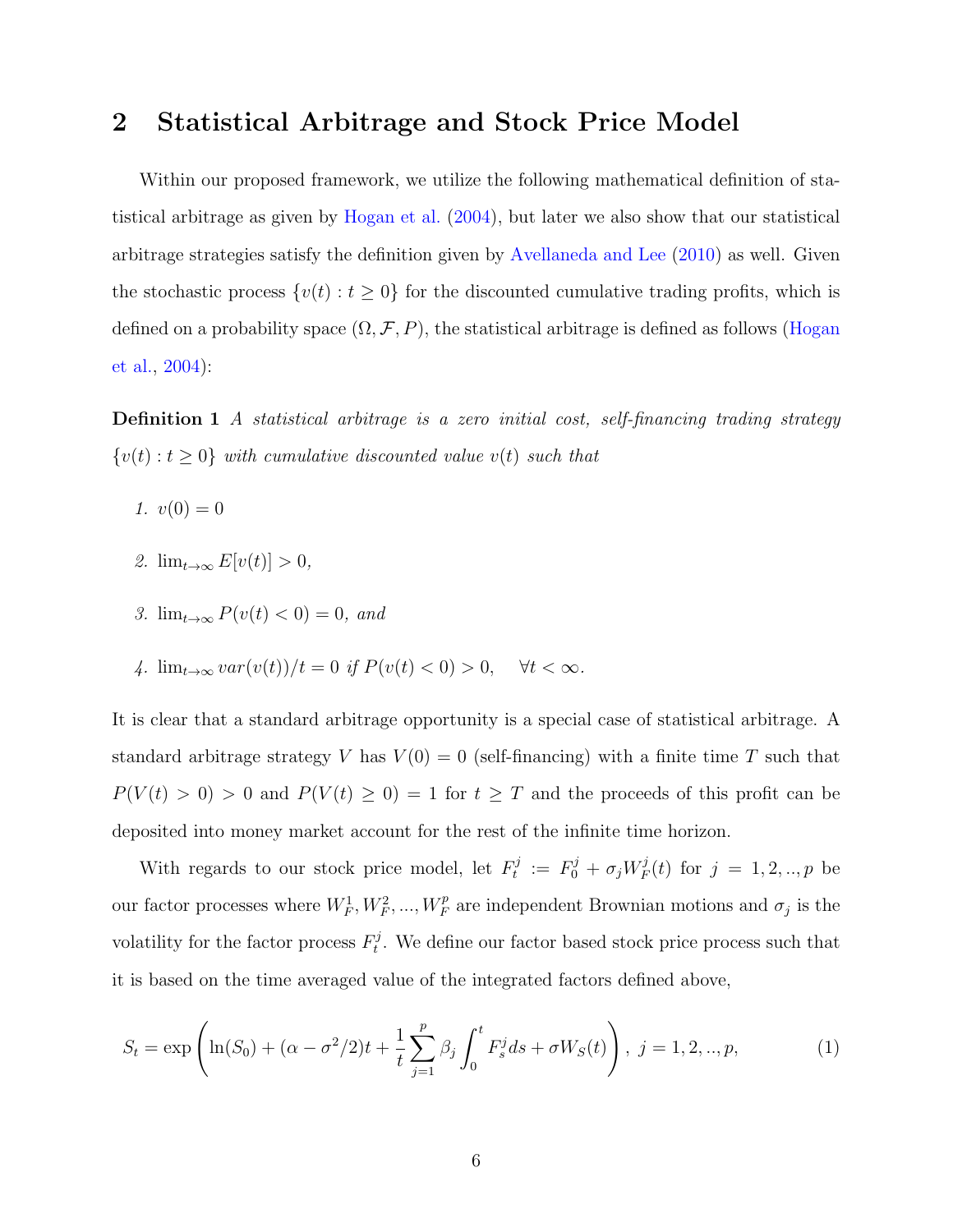where  $W_S$  and  $W_F^j$  $F_F^j$  are independent Brownian motions from each other for all  $j = 1, ..., p$ . Plugging in the definition of the factor process into the above equation, we obtain the following stock price model with a regular Brownian motion process

$$
S_t = \exp\left(\ln(S_0) + (\alpha - \sigma^2/2)t + \sum_{j=1}^p \beta_j F_0^j + \frac{1}{t} \sum_{j=1}^p \beta_j \int_0^t \sigma_j W_F^j(s) ds + \sigma W_S(t)\right), \ j = 1, 2, ..., p,
$$
\n(2)

where  $\sum_{j=1}^p \beta_j \int_0^t \sigma_j W_F^j$  $\frac{f^j}{F}(s)ds \sim N\left(0, \sum_{j=1}^p \right)$  $\beta_j^2 \sigma_j^2 t^3$ 3 ⌘ . Hence, we obtain

<span id="page-7-0"></span>
$$
S_t = \exp\left(\ln(S_0) + (\alpha - \sigma^2/2)t + \sum_{j=1}^p \beta_j F_0^j + \sqrt{\left(\sum_{j=1}^p \frac{\beta_j^2 \sigma_j^2}{3} + \sigma^2\right)} W(t)\right), \ j = 1, 2, ..., p,
$$
\n(3)

where  $W(t)$  is a convoluted Brownian motion. Moreover, following definitions of the first two moments of  $S_t$  will be useful further.

<span id="page-7-1"></span>
$$
\mathbb{E}(S_t) = \exp\left((\alpha + \frac{1}{6}\sum_{j=1}^p \beta_j^2 \sigma_j^2)T + \sum_{j=1}^p \beta_j F_0^j\right)
$$
\n(4)

$$
\mathbb{V}(S_t) = \exp\left(2\left(\alpha + \sigma^2 + \frac{\sum_{j=1}^p \beta_j \sigma_j^2}{3}\right)T + \sum_{j=1}^p \beta_j F_0^j\right) \n- \exp\left(\left(2\alpha + \frac{\sum_{j=1}^p \beta_j \sigma_j^2}{3}\right)T + 2\sum_{j=1}^p \beta_j F_0^j\right)
$$
\n(5)

Next, we define the following first passage time problem:

<span id="page-7-2"></span>
$$
\tau = \inf \left( t : t \ge 0, S_t \ge S_0 (1 + k) e^{r_f t} \right) \tag{6}
$$

where k is a constant which determines the barrier level together with the risk free rate  $r_f$ .

Using the stock price process given in equation [\(3\)](#page-7-0), we can rewrite the above problem as

$$
\hat{\tau} = \inf \left( t : t \ge 0, \left( \alpha - \frac{1}{2} \sigma^2 - r_f \right) t + \sum_{j=1}^p \beta_j F_0^j + \left( \sqrt{\frac{\sum_{j=1}^p \beta_j^2 \sigma_j^2}{3} + \sigma^2} \right) W(t) \ge \log(1 + k) \right) \tag{7}
$$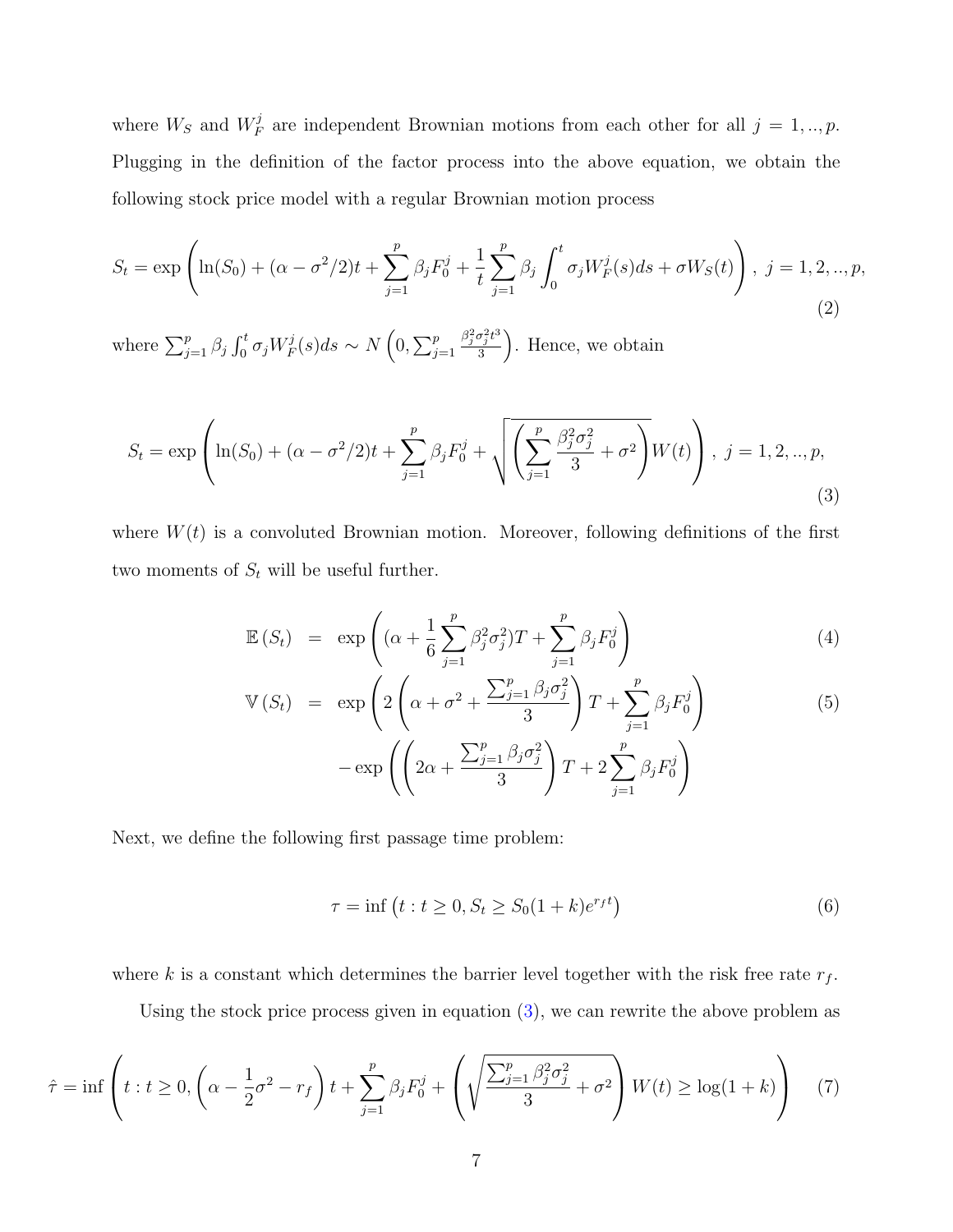Next, by using the analytical formulas given by [Shreve](#page-28-10) [\(2004\)](#page-28-10) for the first passage time density of the Brownian motion, we can write the density for the discounted stock price in the time averaged factor model as follows

$$
p(t \in dt) = \frac{\log(1+k) - \left(\sum_{j=1}^{p} \beta_j F_0^j\right)}{\sqrt{2\pi \left(\sum_{j=1}^{p} \beta_j^2 \sigma_j^2 + \sigma^2\right) t^3}} \exp\left(\frac{-\left(\log(1+k) - \sum_{j=1}^{p} \beta_j F_0^j - \alpha + r_f + \sigma^2/2\right)^2}{2\left(\frac{\sum_{j=1}^{p} \beta_j^2 \sigma_j^2}{3} + \sigma^2\right) t}\right) (8)
$$

This gives us the hitting probability of the stock price to the barrier level as follows:

<span id="page-8-1"></span>
$$
P(\hat{\tau} \le t) = \Phi\left(\frac{(\alpha - r_f - \sigma^2/2)t - M}{\sqrt{Nt}}\right) + \exp\left(\frac{2(\alpha - r_f - \sigma^2/2)M}{N}\right)\Phi\left(\frac{(-\alpha + r_f + \sigma^2/2)t - M}{\sqrt{Nt}}\right) \tag{9}
$$

where

$$
M = \ln(1+k) - \sum_{j=1}^{p} \beta_j F_0^j,
$$
\n(10)

$$
N = \frac{\sum_{j=1}^{p} \beta_j^2 \sigma_j^2}{3} + \sigma^2, \tag{11}
$$

and  $\Phi$  is the cumulative distribution function for the normal distribution.

# <span id="page-8-0"></span>3 Statistical Arbitrage Strategy

We first start with a strategy that fails to satisfy the statistical arbitrage in Definition [1.](#page-6-1) A simple buy-and-hold strategy is shown to fail the conditions of statistical arbitrage due to the exponential growth of the variance of discounted cumulative profits over time whereas long-until-barrier strategies are shown to satisfy the statistical arbitrage conditions. The key in proving the statistical arbitrage conditions is to utilize a barrier level that grows proportional to the risk free rate and to show the finite first passage time to such boundaries.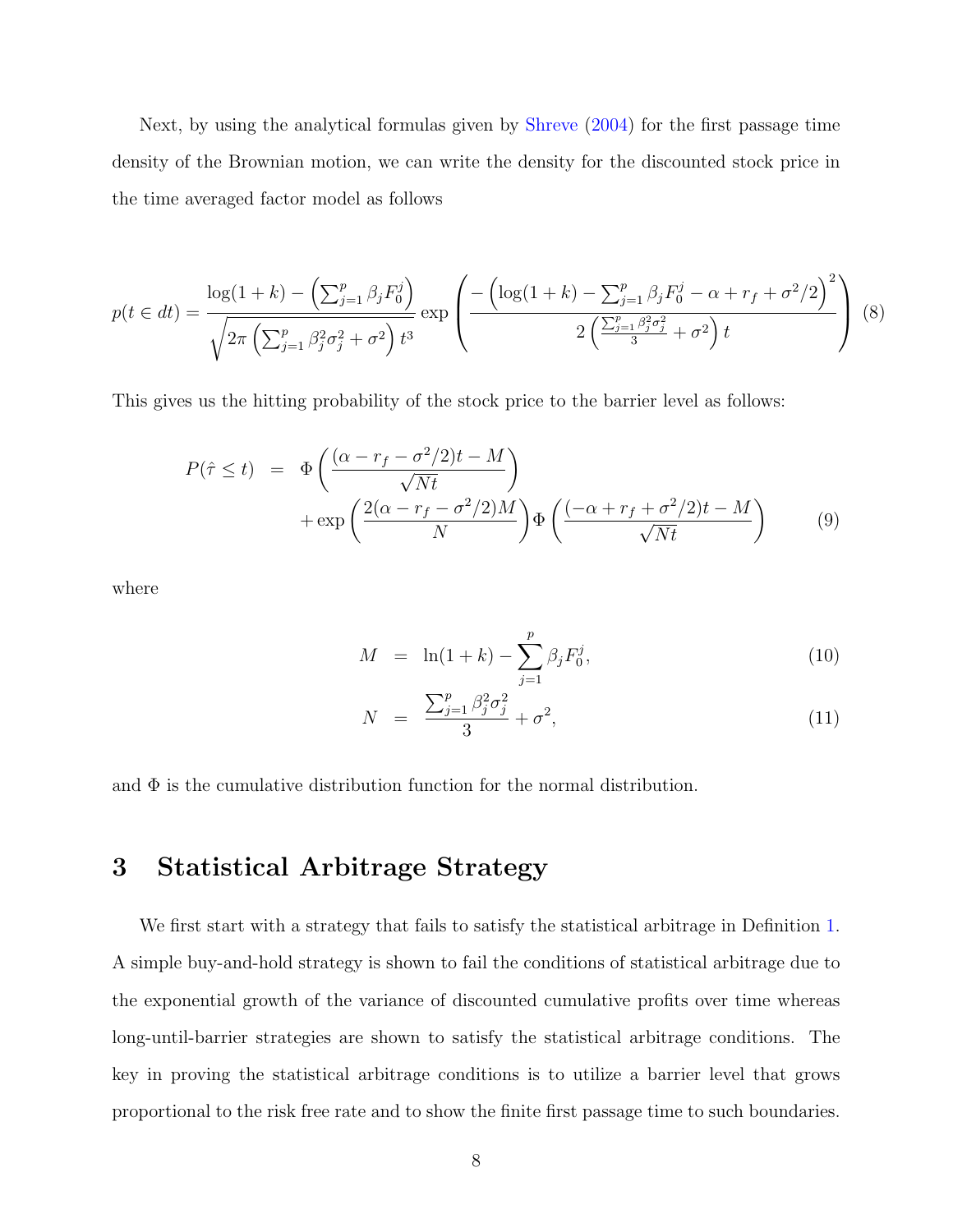Therefore, by deriving the first passage time distribution under the factor model framework, we are able to design a statistical arbitrage strategy with almost sure finite first passage to the deterministic boundary that guarantees positive profit. The existence of statistical arbitrage is given with respect to certain conditions on the model parameters. Next, we discuss the buy-and-hold strategy.

### 3.1 Buy-and-Hold Strategy

The variance term derived in equation [\(5\)](#page-7-1) shows that for  $\alpha > r_f$ , buy-and-hold strategies fail to yield statistical arbitrage since  $\lim_{t\to\infty} var(v(t))/t = \infty$  and there is always a positive probability of loss (see Proposition 2 by Göncü  $(2015)$  for details). Buy-and-hold strategy fails to satisfy the Definition [1](#page-6-1) since we are not able to control the variance as time increases. To be able to control the variance of the trading profits, we need to reduce the risky asset holding in our portfolio as time increases. Therefore, we introduce a barrier or termination condition to sell the risky asset held and invest all the proceeds in the risk-free account.

## 3.2 Long-Until-Barrier Strategy

Since the buy-and-hold strategy fails to satisfy the definition of statistical arbitrage, we define a deterministic barrier level  $S_0(1+k)e^{r_f t}$  for the risky asset to sell it whenever its price reaches this level. This deterministic barrier grows proportional to the risk-free rate, which guarantees the positivity of the discounted trading profits whenever we close the position in the risky asset. However, in order to show the existence of statistical arbitrage in the sense of Definition [1,](#page-6-1) we need the finite first passage time of the underlying stochastic process to reach this barrier level.

The discounted cumulative trading profits from this strategy is given by

$$
v(t) = \begin{cases} S_0 k & \text{if } \tau_k \in [0, t], \\ S_t e^{-r_f t} - S_0 & \text{else }, \end{cases}
$$
 (12)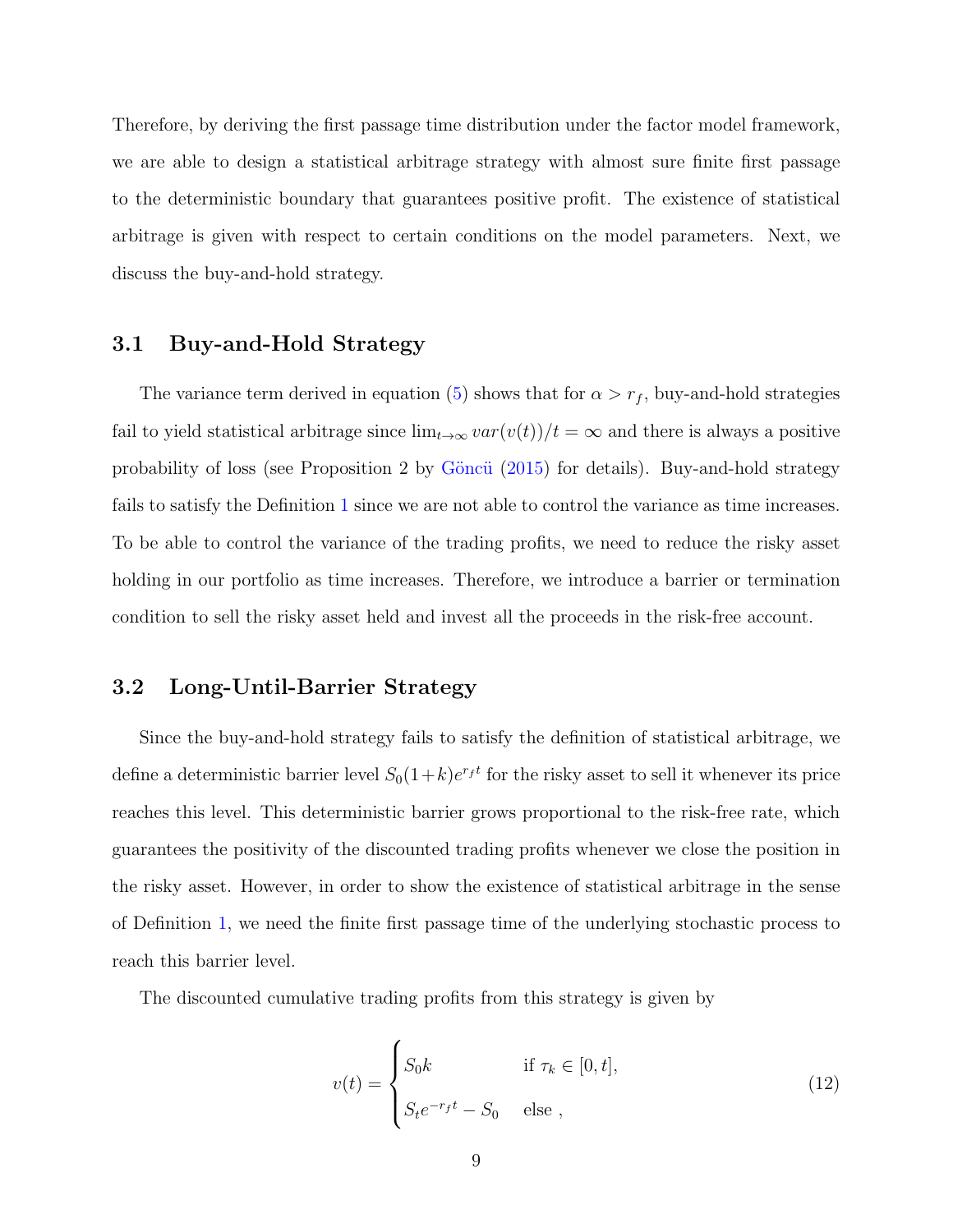where the first passage time to the barrier is given in equation  $(6)$ .

As proved in the previous section, for  $\tau$  defined in equation [\(6\)](#page-7-2), if the drift term satisfies  $\mu = \alpha - \frac{\sigma^2}{2} + \sum_{j=1}^p F_0^j > 0$ , then the first passage time of the stock price process to the boundary given by  $S_0e^{r_f t}(1+k)$  is guaranteed to be finite and the first passage time distribution is given in equation [\(9\)](#page-8-1).

Generating statistical arbitrage profits thus boils down to having a good guess about the above condition. The finiteness of the first passage time to the barrier level implies that the variance and the probability of loss in our trading strategy will decay to zero for sufficiently large time t.

### 3.3 Optimal Barrier (Filter Rule)

The statistical arbitrage condition shows that as long as we have accurate estimation of the model parameters of asset prices, there exists statistical arbitrage opportunities in the economy. In this section, our goal is to find the optimal barrier level or in other words, the optimal limit order level for each time  $t$  that maximizes the expected profits or Sharpe ratio in a statistical arbitrage trading. Given the estimates or beliefs about the future alpha  $(\alpha)$ and volatility of the stock, we find the optimal level  $k^*$  to buy/sell each risky asset in a portfolio. First, we start the with the maximization of the expected profits:

$$
\max_{k} E[v(T)] = \max_{k} \{ E[v(T) | \tau_{k} < T] P(\tau_{k} < T) + E[v(T) | \tau_{k} \ge T] P(\tau_{k} \ge T) \} \tag{13}
$$
\n
$$
= \max_{k} \left\{ k S_{0} (1 - P(\tau_{k} > T)) +
$$
\n
$$
P(\tau_{k} > T) S_{0} \left( \exp \left( \left( \alpha - r_{f} + \frac{1}{6} \sum_{j=1}^{p} \beta_{j}^{2} \sigma_{j}^{2} \right) T + \sum_{j=1}^{p} \beta_{j} F_{0}^{j} \right) - 1 \right) \right\}
$$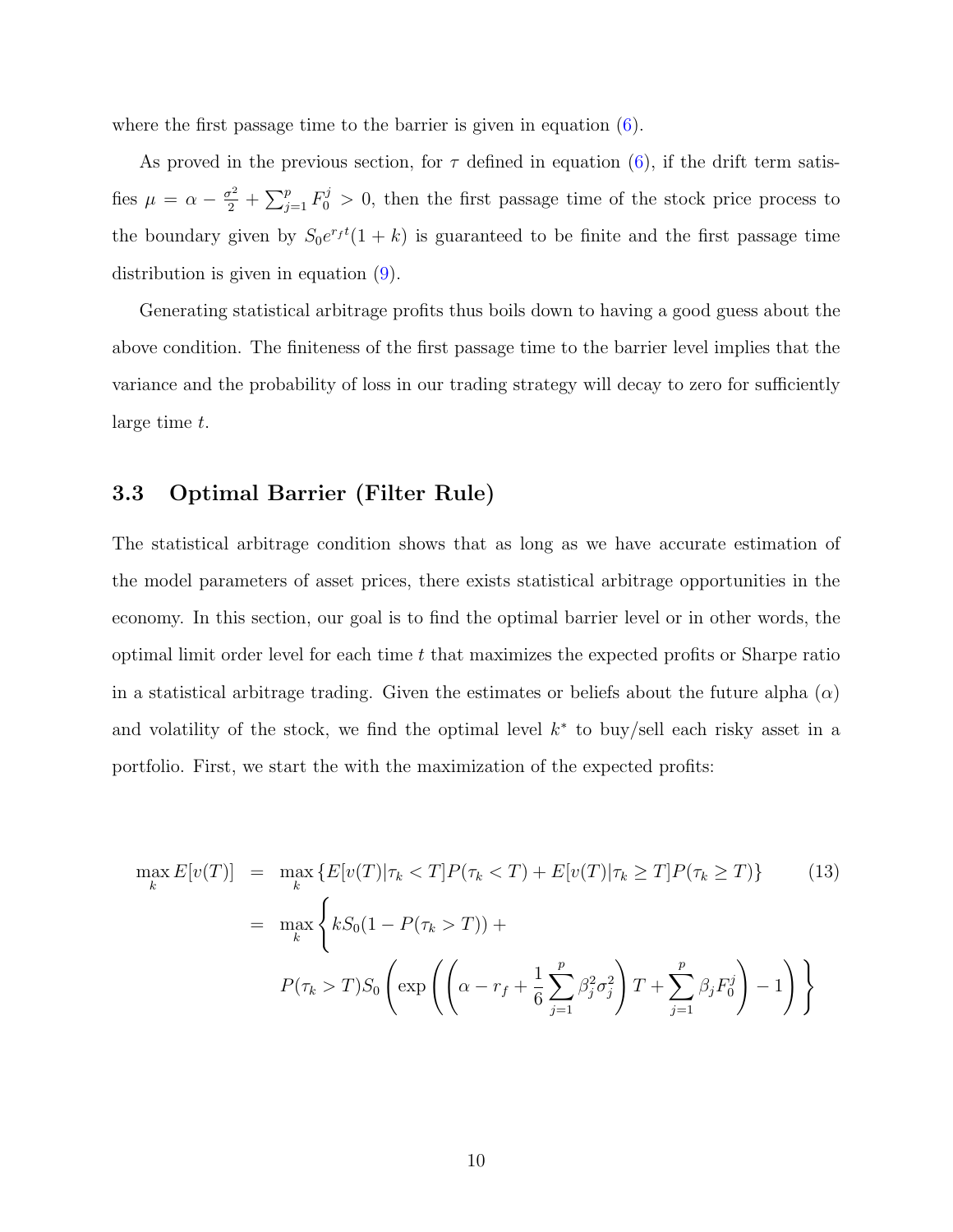The first order condition for the optimization is

<span id="page-11-0"></span>
$$
\partial E[v(T)]/\partial k = S_0(P(\tau_k < T)) +
$$
\n
$$
S_0 \frac{\partial P(\tau_k > T)}{\partial k} \left( \exp\left( (\alpha - r_f + \frac{1}{6} \sum_{j=1}^p \beta_j^2 \sigma_j^2) T + \sum_{j=1}^p \beta_j F_0^j \right) - 1 - k \right) = 0,
$$
\n
$$
(14)
$$

where the optimal  $k^*$  is the root of the non-linear equation  $(14)$ . We can further rewrite equation [\(14\)](#page-11-0) in a more compact form,

<span id="page-11-1"></span>
$$
\partial E[v(T)]/\partial k = \frac{\partial ((k - C)F(k) + C)}{\partial k}
$$

$$
= (k - C)\frac{\partial F(k)}{\partial k} + F(k)
$$

$$
= k + \frac{F(k)}{F'(k)} - C = 0
$$
(15)

where  $F(k)$  refers to equation [\(9\)](#page-8-1) and

$$
C = \exp\left( \left( \alpha - r_f + \frac{1}{6} \sum_{j=1}^p \beta_j^2 \sigma_j^2 \right) T + \sum_{j=1}^p \beta_j F_0^j \right) - 1
$$

Clearly, we can find the optimal  $k^*$  by finding the roots of the above equation. By using the cumulative distribution function for the first passage time density, equation [\(15\)](#page-11-1) can be written as

<span id="page-11-2"></span>
$$
k + \frac{\Phi(A) + e^{\gamma(\ln(1+k) - \sum_{j=1}^{p} \beta_j F_0^j)} \Phi(B)}{-\frac{1}{(k+1)} \left[\frac{\phi(A)}{\sigma} + e^{\gamma(\ln(1+k) - \sum_{j=1}^{p} \beta_j F_0^j)} \left(\gamma \Phi(B) - \frac{1}{\sigma \sqrt{t}} \phi(B)\right)\right]} + C = 0
$$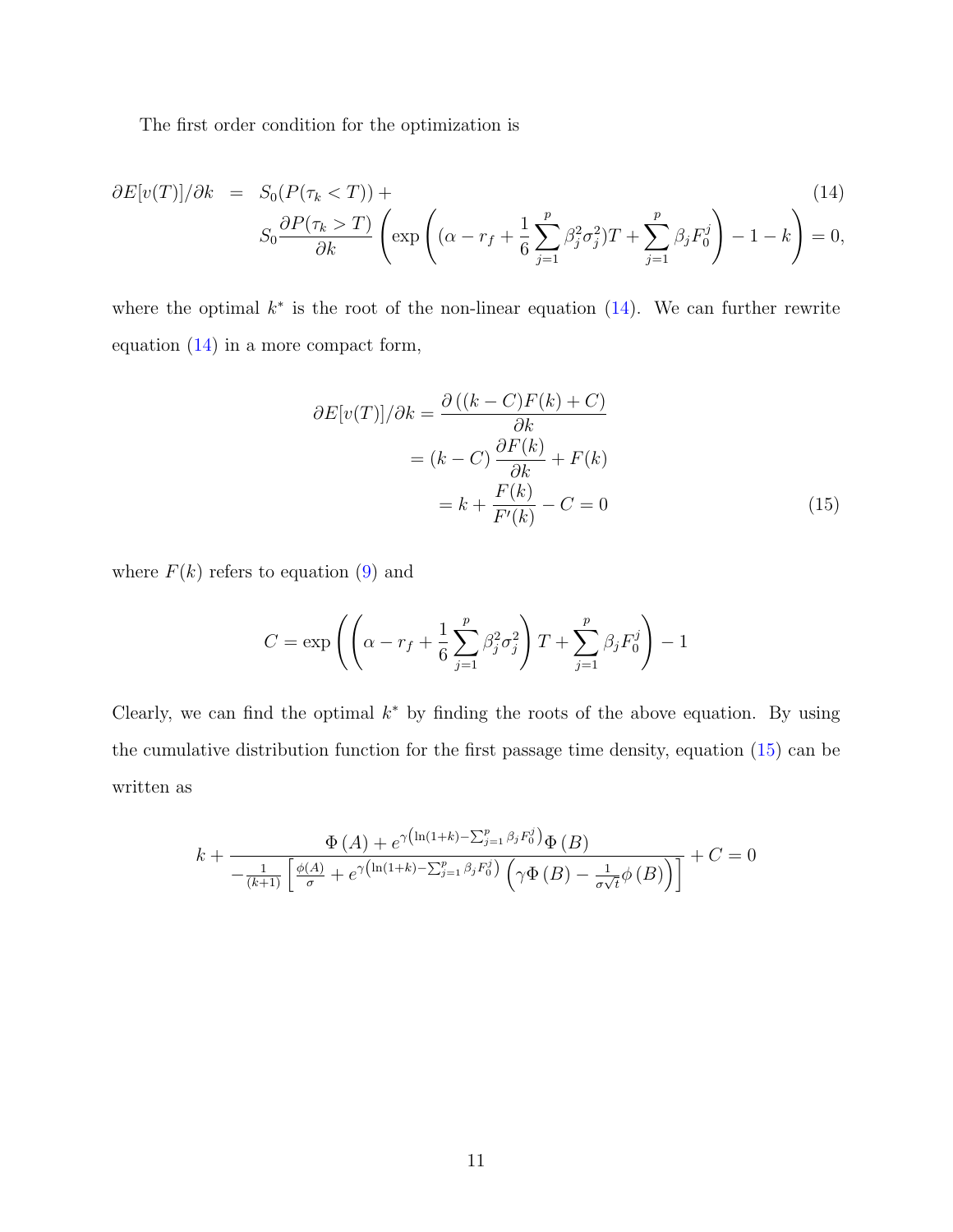where

$$
A = \frac{(\alpha - r_f - \frac{1}{2}\sigma^2)t - \ln(1 + k) + \sum_{j=1}^p \beta_j F_0^j}{\sigma\sqrt{t}},
$$
  
\n
$$
B = \frac{(-\alpha + r_f + \frac{1}{2}\sigma^2)t - \ln(1 + k) + \sum_{j=1}^p \beta_j F_0^j}{\sigma\sqrt{t}},
$$
  
\n
$$
\gamma = 2\left(\alpha - r_f - \frac{1}{2}\sigma^2\right),
$$
  
\n
$$
\sigma_s = \sqrt{\left(\frac{\sum_{j=1}^p \beta_j^2 \sigma_j^2}{3} + \sigma^2\right)}.
$$
\n(16)

Our second method to find the optimal  $k$  is the optimization of Sharpe ratio which can be defined as

$$
\max_{k} \mathcal{S}_T = \max_{k} \frac{E[v(T)]}{E[\sqrt{var(v(T))}]}
$$
(17)

To compute the above ratio, we need the variance of the cumulative profits  $v(t)$ . Hence,

$$
E[var(v(T))] = var(v(T)|\tau_k > T)P(\tau_k > T) + 0P(\tau_k < T),
$$

and by using our stock model definition in equation [\(3\)](#page-1-0), we obtain

$$
E[\sqrt{var(v(T))}] = S_0 \sqrt{\left(e^{2\left(\alpha - r_f + \sigma^2 + \frac{\sum_{j=1}^p \beta_j \sigma_j^2}{3}\right)T + \sum_{j=1}^p \beta_j F_0^j} - 1\right)} P(\tau_k > T) + 0P(\tau_k < T).
$$

This finally leads to

$$
\max_{k} S_{T} = \max_{k} \frac{S_{0} (k - C) F(k) + C}{S_{0} \sqrt{\left(e^{2\left(\alpha - r_{f} + \sigma^{2} + \frac{\sum_{j=1}^{p} \beta_{j} \sigma_{j}^{2}}{3}\right) T + \sum_{j=1}^{p} \beta_{j} F_{0}^{j}} - 1\right) (1 - F(k))}},
$$
(18)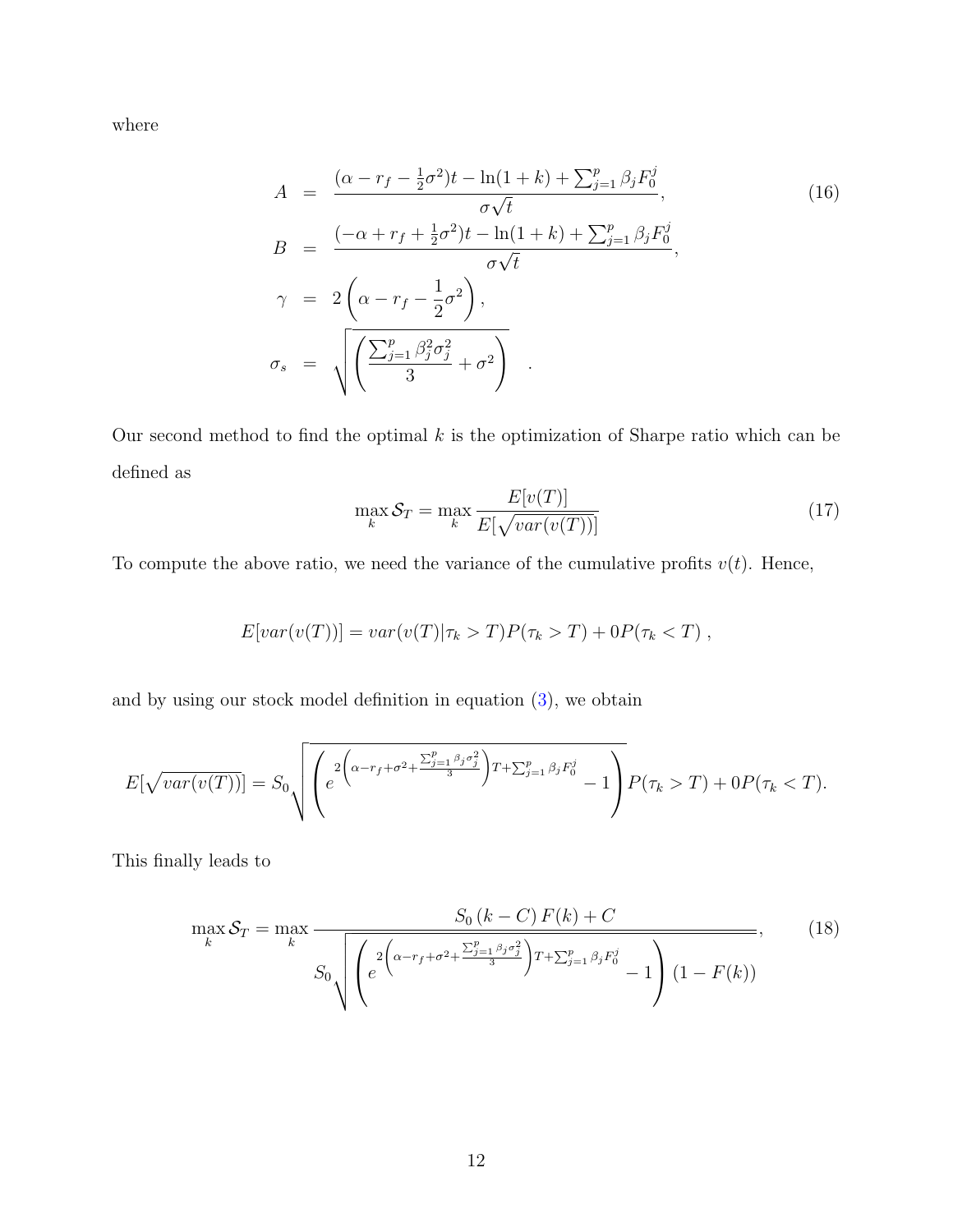and the first order condition is derived as

$$
\frac{1}{\hat{C}} \left( \frac{F'(k) \left( F(k) \left( k - C \right) + C \right)}{\left( 1 - F(k) \right)^{3/2}} + \frac{F'(k) \left( 1 - F(k) \right) \left( k - C \right) + F(k) \left( 1 - F(k) \right)}{F'(k) \left( 1 - F(k) \right)} \right) = 0 \quad (19)
$$
\nwhere 
$$
\hat{C} = \sqrt{\left( e^{2 \left( \alpha - r_f + \sigma^2 + \frac{\sum_{j=1}^p \beta_j \sigma_j^2}{3} \right) T + \sum_{j=1}^p \beta_j F_0^j} - 1 \right)}
$$

After some tedious algebra we finally obtain:

<span id="page-13-0"></span>
$$
kF'(k) + F(k) - F(k)^2 = 0 \implies k^* = \frac{F(k)^2 - F(k)}{F'(k)}
$$
(20)

### 3.4 Monte Carlo Experiments

In this section, we discuss the Monte Carlo experiments utilized to verify our theoretical results. Namely, we check whether the hitting probability distribution implied by the proposed model and its parameters are numerically correct or not. Moreover, we use this exact distribution to further generate optimal barrier parameter  $k^*$  using our different approaches. Therefore, the precision of the theoretical results are of importance in this verification.

The simulation of the maximum of Brownian motion is not a trivial process and depends on the simulation of Brownian motion paths. Here we provide a useful derivation which helps us to simulate this maximum in an efficient way. Using the conditional distribution for the maximum of Brownian motion together with the given Brownian motion path, we can simulate the maximum value attained over a fixed time period. As explained by [Shreve](#page-28-10) [\(2004\)](#page-28-10), we start by writing the conditional distribution of Brownian motion and its maximum as follows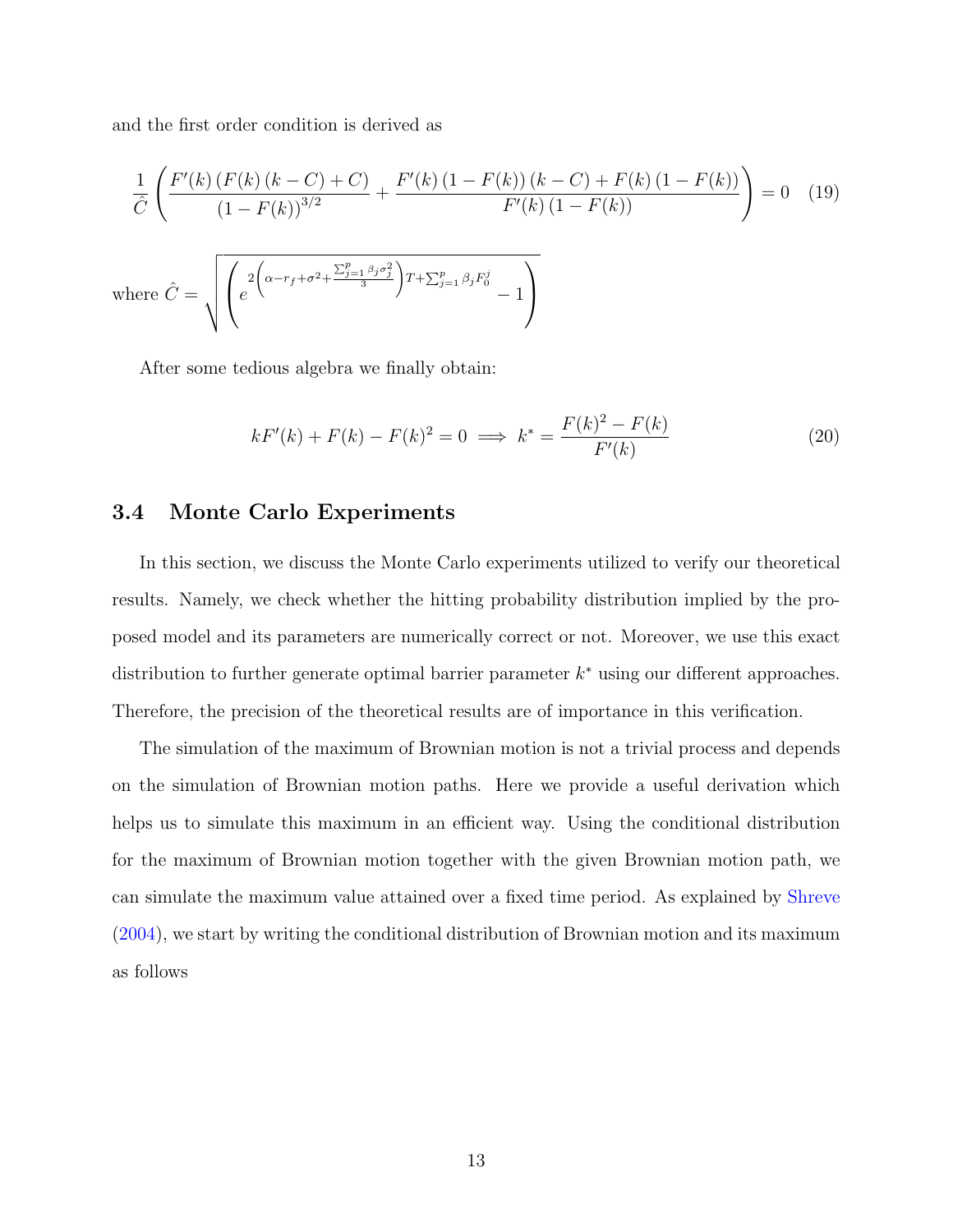$$
f_{M(t)|W(t)}(m|w) = \frac{f_{M(t),W(t)}(m,w)}{f_{W(t)}(w)}
$$
  
= 
$$
\frac{2(2m-w)}{t\sqrt{2\pi t}} \sqrt{2\pi t} e^{-\frac{(2m-w)^2}{2t} + \frac{w^2}{2t}}
$$
  
= 
$$
\frac{2(2m-w)}{t} e^{\frac{-2m(m-w)}{t}}
$$

Using this conditional density, one can derive the maximum process as

$$
P(M_t \le m | W(t) = w) = \int_w^m \frac{2(2u - w)}{t} e^{\frac{-2u(u - w)}{t}} du = 1 - e^{\frac{-2m(m - w)}{t}}
$$

Given that any inverse cumulative distribution function is uniformly distributed, we can start by simulating the uniform distribution and continue by inverse transformation method:

$$
1 - e^{\frac{-2m(m-w)}{t}} = U
$$

$$
\frac{-2m^2 + 2mw}{t} = 1 - \ln(U)
$$

$$
2m^2 - 2mw + t(1 - \ln(U)) = 2m^2 - 2mw + C = 0
$$

where  $C = t(1 - \ln(U))$ . This is a standard quadratic function hence it is trivial to find the roots as

<span id="page-14-0"></span>
$$
\Delta = 4w^2 - 8C, \nm_{1,2} = \frac{2w \pm \sqrt{\Delta}}{4}
$$
\n(21)

Then using the positive root from the above formula, we can obtain the maximum of Brownian motion. This exact solution for the roots of maximum process will help us to simulate the maximum of the Brownian motion without using any numerical root finding algorithm. The summary of our methodology can be outlined as follows,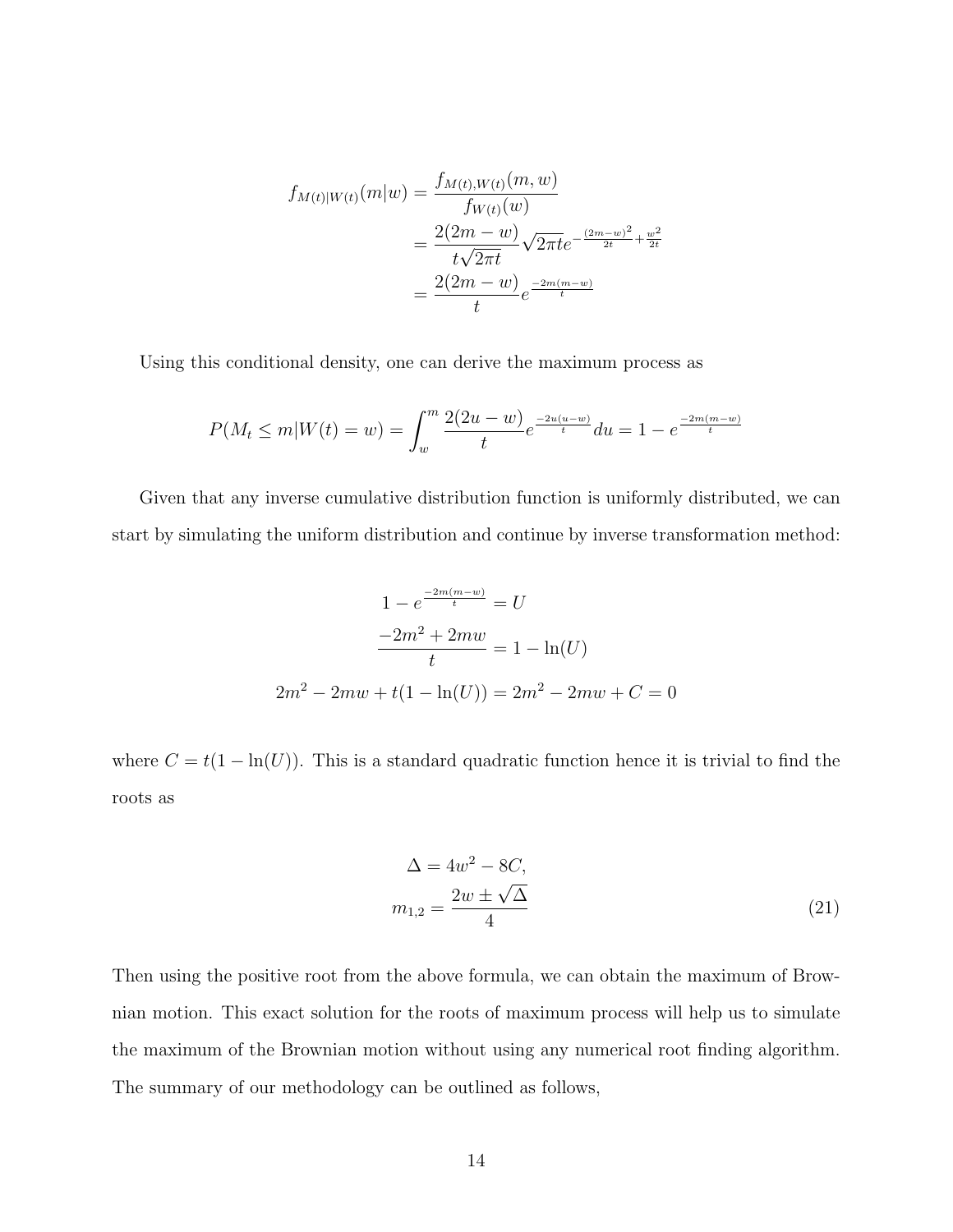- (i) Simulate a Brownian motion path,
- (ii) Simulate uniform random variable  $U(0, 1)$ ,
- (iii) Then use equation [\(21\)](#page-14-0) to find the roots  $m_1 \& m_2$  and select the positive root as the simulated maximum value.

Using the procedure above, we generate the exact simulation of  $\max(S_t)$  and obtain more precise and efficient Monte Carlo results without resorting to fully discretized path simulation which can be computationally more expensive. Therefore, at each time point  $t_k$ , we simulate the following

$$
S_{t_k} = S_0 \exp\left( (\alpha - \sigma^2/2) t_k + \sum_{j=1}^p \beta_j F_0^j + \sqrt{\left( \sum_{j=1}^p \frac{\beta_j^2 \sigma_j^2}{3} + \sigma^2 \right) t_k} M_{t_k} \right) \tag{22}
$$

where  $M_{t_k} = \max(W_{t_k})|W_{t_k}$  and  $W_{t_k} = \sqrt{t_k}Z_k$  where  $Z_k$  is a standard normal random variable. The parameters that are used in the simulation exercise are given in Table [1.](#page-37-0)

#### Insert Table [1](#page-37-0) about here

From Figure [1,](#page-30-0) we observe that the Monte Carlo procedure works well and the error is quite low with even 10,000 simulations. These results verify that the simulated hitting time probabilities converge to the theoretical hitting time probabilities. We also conduct Monte Carlo simulations to test our theoretical results given by equations [\(4\)](#page-7-1) and [\(5\)](#page-7-1). In Figure [2,](#page-31-0) we observe the average trading profits, time averaged variance and the probability of loss for the buy-and-hold strategy. As it is consistent with our theoretical results, both mean and time average of variance go to infinity as time increases. However, if we repeat the same experiment for different investment horizons by introducing a barrier in the trading strategy, from Figure [3](#page-32-0) it is clear that time average variance decays to zero which in turn yields statistical arbitrage.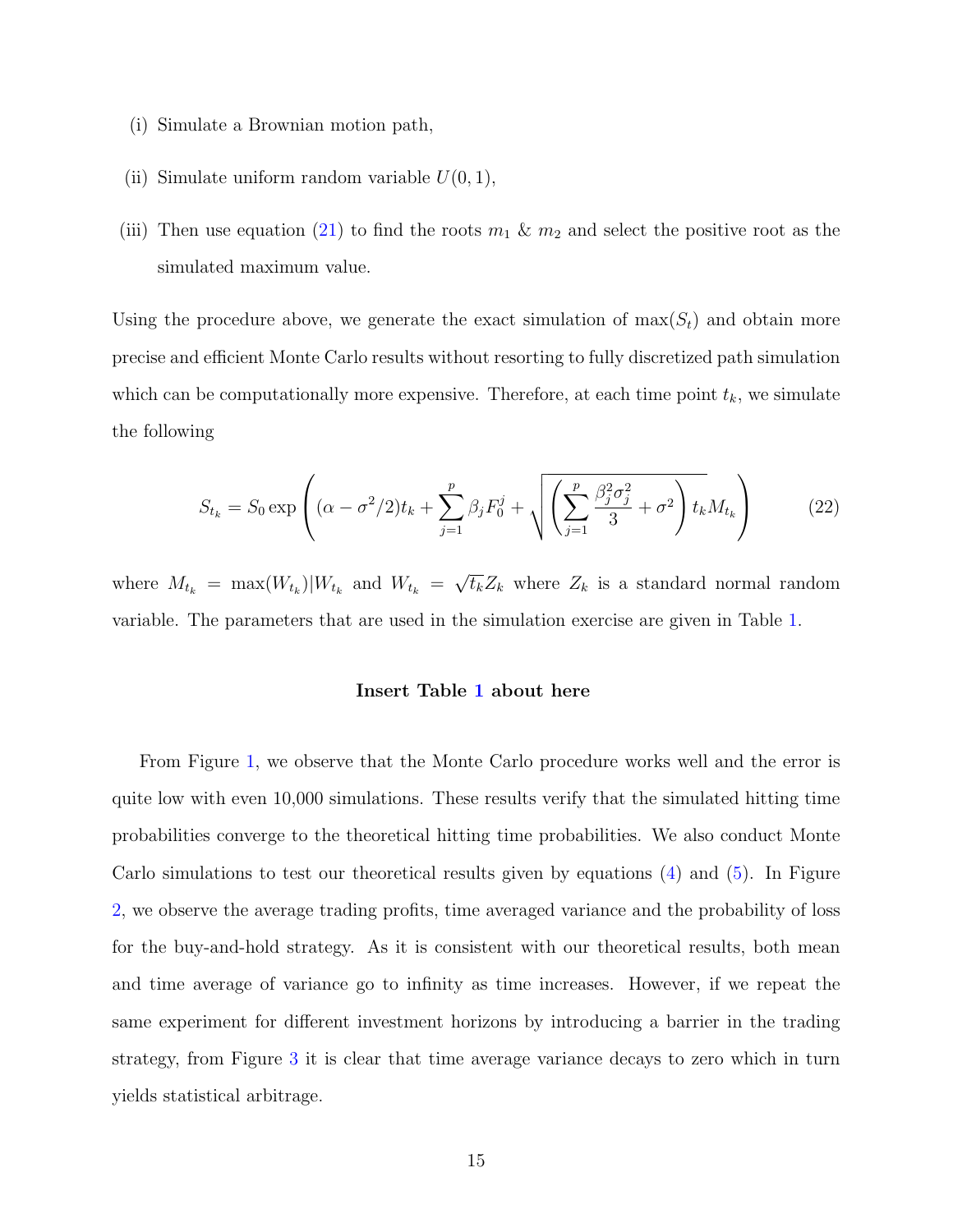Insert Figures  $1 \& 2 \& 3$  $1 \& 2 \& 3$  $1 \& 2 \& 3$  $1 \& 2 \& 3$  $1 \& 2 \& 3$  about here

# <span id="page-16-0"></span>4 Empirical Analysis

This section describes the dataset that we use in the empirical testing of our theoretical results together with the estimation methodology to find the parameters for our factor based stock price model. We also present the results of the bootstrapping experiments (see Section [4.3\)](#page-19-0) comparing the theoretical hitting probabilities with the empirical hitting probabilities of the long-until-barrier type strategies with different investment horizons. Finally, longuntil-barrier type strategies are back-tested in terms of out-of-sample performance for the optimal barrier levels that we derived earlier (see Section [4.4\)](#page-21-0).

### 4.1 Data

We use the individual stock prices of the companies included in the Russell 3000 Index where the data is obtained from Bloomberg terminal. As factors, we utilize the well-known Fama-French factors which are obtained from Kenneth French's website<sup>[2](#page-16-1)</sup>. In order to have enough number of observations for the empirical investigation, we consider the time period starting from 1 January 1990 up to 30 October 2020. After eliminating the stocks which have missing values more than  $10\%$  of the total number of observations, we are left with 480 stocks in the chosen time period. We use 7,770 daily observations of closing prices for stocks and the Fama-French factors to construct 24 equally weighted portfolios such that each of them includes 20 stocks chosen randomly. The monetary value of these 24 different portfolios in time are plotted in Figure [4](#page-33-0) with all the initial values scaled to one dollar.

#### Insert Figure [4](#page-33-0) about here

<span id="page-16-1"></span><sup>2</sup>[http://mba.tuck.dartmouth.edu/pages/faculty/ken.french/data\\_library.html](http://mba.tuck.dartmouth.edu/pages/faculty/ken.french/data_library.html)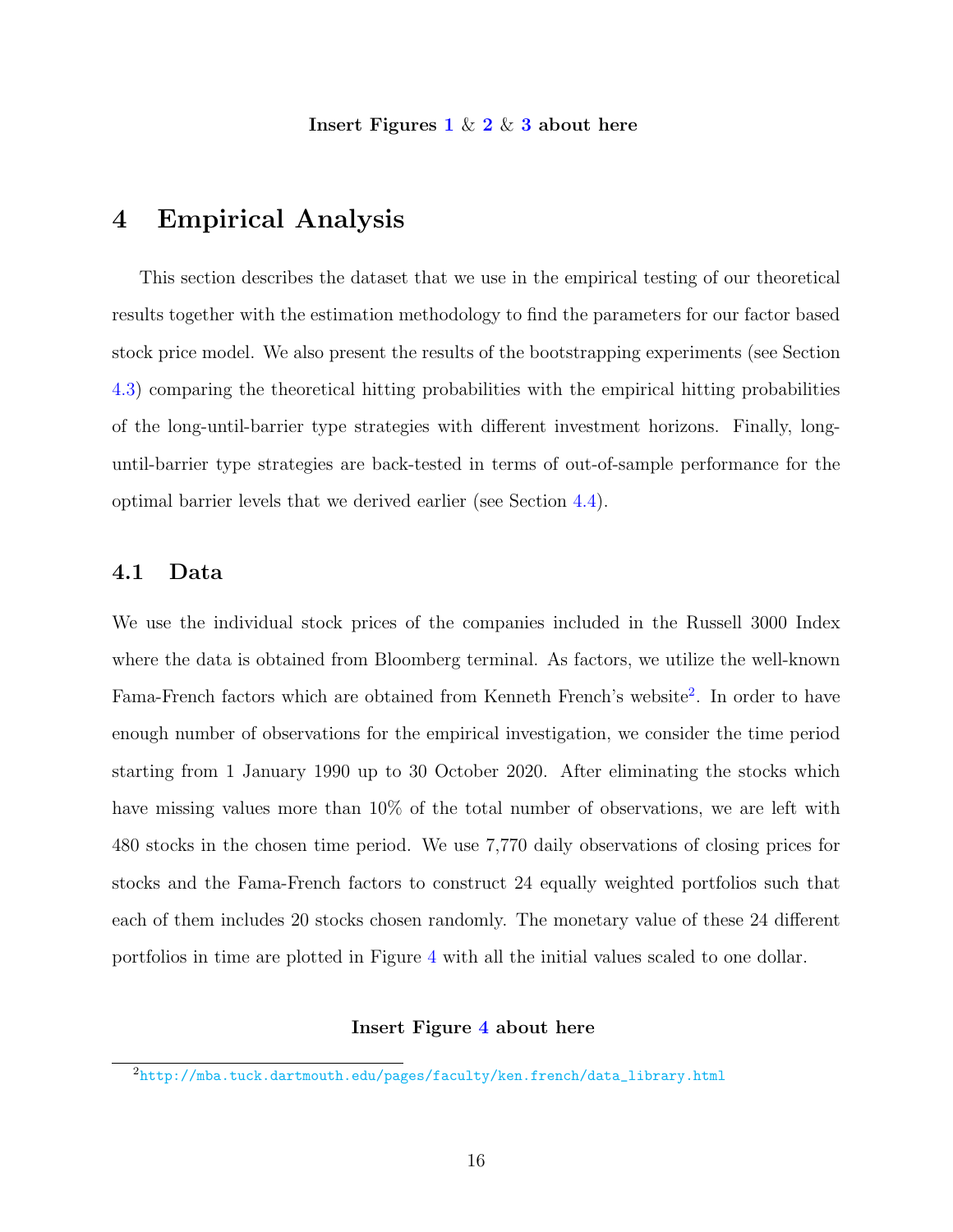We see that all the portfolios suffer significant drawdown in three periods during the 1990 to 2020 period. The first major drawdown is observed during the 2001 dotcom bubble burst. The second market crash happened during and after the 2008 subprime mortgage crisis, whereas the last one is due to the global Covid-19 pandemic causing extreme downturns in the stock markets. Therefore, the sample period gives us sufficiently rich scenarios for testing the statistical arbitrage strategies and hitting probabilities not only during normal market conditions but also during market crashes.

#### Insert Table [2](#page-37-1) about here

With regards to pricing factors, we employ the Fama-French three factor model where the factors are denoted by SMB (Small Minus Big), HML (High Minus Low), and  $R_m - R_f$ (market excess return over the risk-free rate). The descriptive statistics for the log-returns of the equally weighted portfolios are given in Table [2.](#page-37-1) From this table, we observe that the maximum (minimum) value of 0.00035 (0.00017) for the mean of the daily log-returns is attained by the Portfolio 13 (7) which corresponds to around 8.82% (4.24%) in annual terms. It is also clear from the table that there is not much variation across the portfolios in terms of the daily fluctuations which on average corresponds to about 20% annualized volatility. The daily loss/profit values across the portfolios range from as low as around -16% up to 13% during the time period investigated. As mentioned before, it is important to note that the time period includes both 2001 and 2008 financial crises and the economic crash due to Covid-19 pandemic which are all worse than the great depression in terms of loss in market value. All portfolios have negative skewness, meaning that the left side tail of the log-returns distribution is longer or fatter than the right side of the distribution. Similarly, all the portfolios have kurtosis greater than three which indicates that the distributions have heavier tails than normal distribution because of the extreme events in the sample period.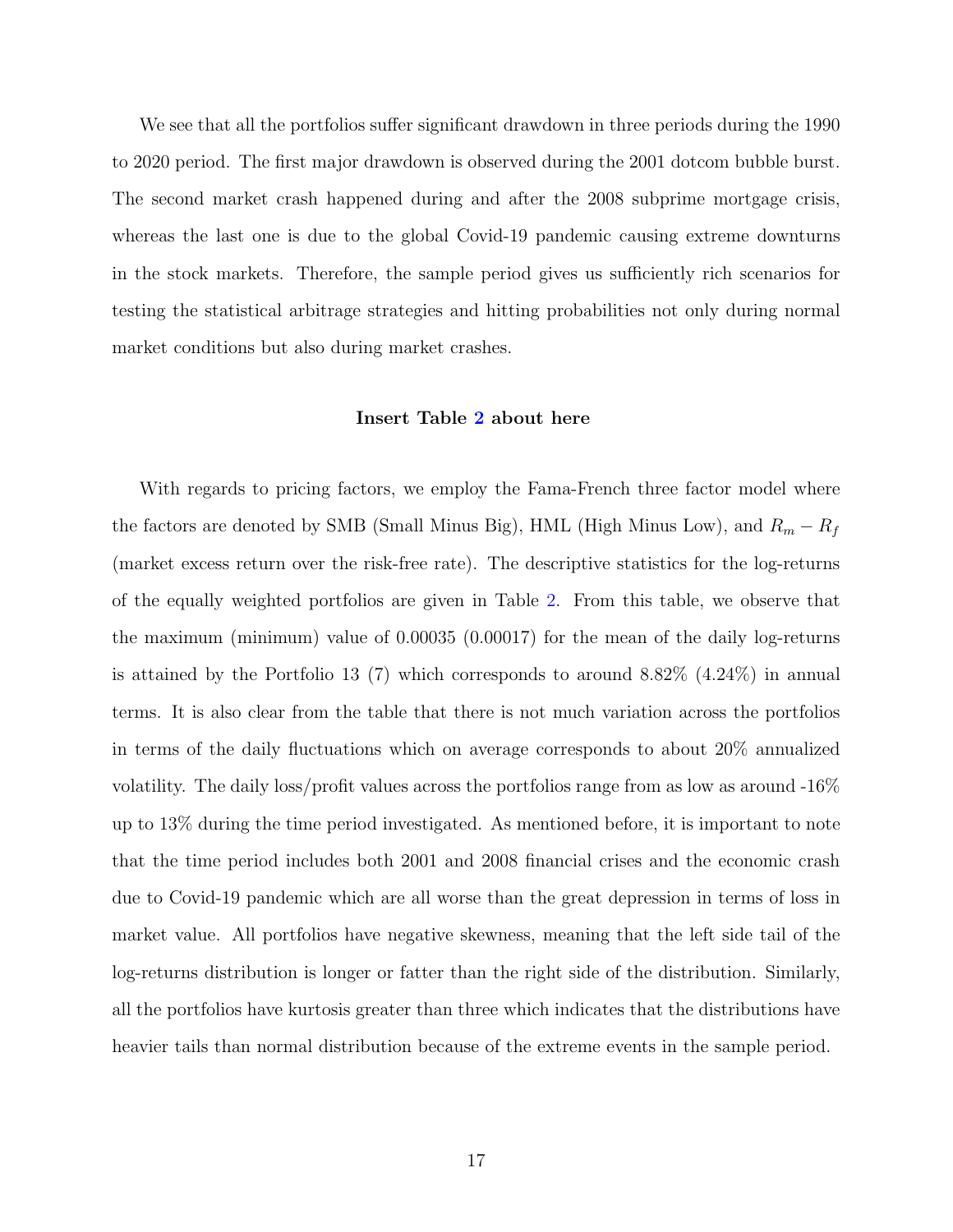# 4.2 Estimation

In order to estimate the parameters of our base model given in equation  $(1)$ , we first express the factors in an equivalent representation using the Ito's lemma. For any factor  $j$ , we have the following:

$$
\beta_j \int_0^t F^j(s)ds = \beta_j \left( F_0^j t + \sigma_j \int_0^t W_F^j(s)ds \right)
$$
  
= 
$$
\beta_j \left( F_0^j t + W_F^j(t) t - \sigma_j \int_0^t s dW_F^j(s) \right)
$$

Then, using the stock price model in equation  $(1)$ , we obtain:

$$
\log (S_t) = \log (S_0) + \left(\alpha - \frac{\sigma^2}{2}\right)t + \sum_{j=1}^p \left(\frac{\beta_j}{t} \int_0^t F^j(s)ds\right) + \sigma W_S(t)
$$

$$
= \log (S_0) + \left(\alpha - \frac{\sigma^2}{2}\right)t + \sum_{j=1}^p \left(\underbrace{\beta_j F_0^j + \beta_j \sigma_j W_F^j(t)}_{\beta_j F^j(t)}\right)
$$

$$
- \sum_{j=1}^p \left(\frac{\beta_j \sigma_j}{t} \int_0^t s dW_F^j(s)\right) + \sigma W_S(t)
$$

Based on this representation, we obtain logarithmic returns through discretization:

$$
\log\left(\frac{S_t}{S_{t-\Delta t}}\right) = \left(\alpha - \frac{\sigma^2}{2}\right)\Delta t + \sum_{j=1}^p \beta_j \Delta F_t^j + \underbrace{\Delta \eta(t)}_{\epsilon_t} \tag{23}
$$

where  $\epsilon_t \sim N\left(0, \Delta t \left(\frac{\sum_{j=1}^p \beta_j^2 \sigma_j^2}{3} \left(1 - \frac{2\Delta t}{3t}\right)\right)\right)$  $\left(\frac{\Delta t}{3t}\right) + \sigma^2$ ). For large values of t, the variance of the residuals  $\epsilon_t$  is equal to  $\Delta t \left( \frac{\sum_{j=1}^p \beta_j^2 \sigma_j^2}{3} + \sigma^2 \right)$ .

Then, the regression equation can be written as

<span id="page-18-0"></span>
$$
r_t = a + \sum_{j=1}^p \beta_j f_t^j + \epsilon_t \tag{24}
$$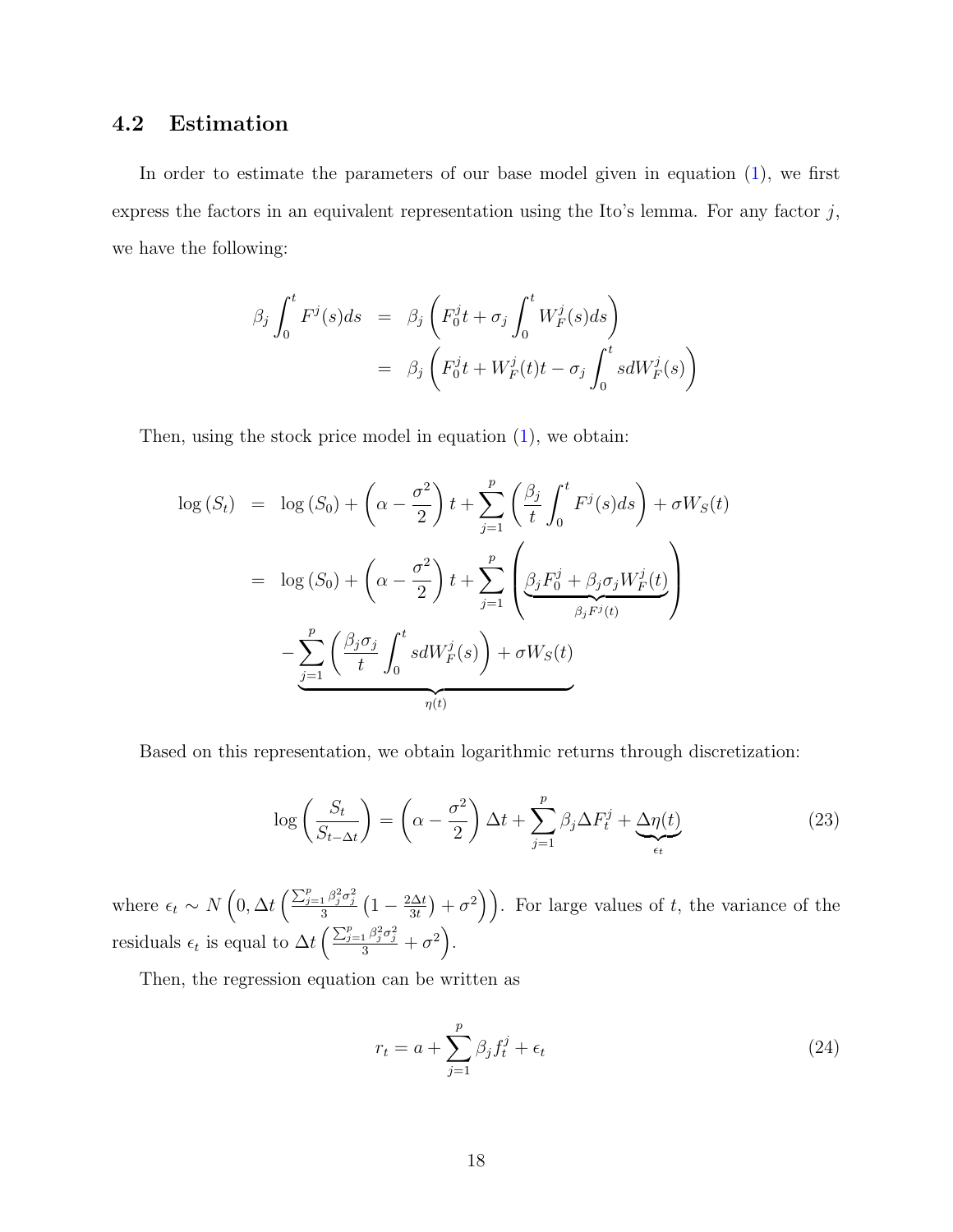where  $a = \left(\alpha - \frac{\sigma^2}{2}\right)$ 2  $\int \Delta t, r_t = \log \left( \frac{S_t}{S_t} \right)$  $S_{t-\Delta t}$ ) and  $F_t^j$  $t_t^{j}$  is the log of the factor, and thus,  $f_t^{j}$  $t_i^j := \Delta F_t^j$ t becomes the factor log-returns.

From the linear regression in equation [\(24\)](#page-18-0) and setting the time increments to daily time horizon, we obtain the model parameters. First, the factor coefficients  $\hat{\beta}_j$ 's are obtained from the regression formula, then we obtain the remaining parameters  $\hat{\alpha}$  and  $\hat{\sigma}$  as

$$
\hat{\sigma}_{\epsilon}^{2} = \frac{1}{T} \sum_{t=1}^{T} \epsilon_{t}^{2} = \sum_{j=1}^{p} \frac{\beta_{j}^{2} \sigma_{j}^{2}}{3} \left( 1 - \frac{2}{3t} \right) + \hat{\sigma}^{2}
$$
  
\n
$$
\implies \hat{\sigma}^{2} = \frac{1}{T} \sum_{t=1}^{T} \epsilon_{t}^{2} - \sum_{j=1}^{p} \frac{\beta_{j}^{2} \sigma_{j}^{2}}{3} \left( 1 - \frac{2}{3t} \right)
$$
\n(25)

Using this result, we proceed to write  $\alpha$  as

$$
\hat{\alpha} = \hat{a} + \frac{\hat{\sigma}^2}{2} \tag{26}
$$

where  $\hat{\alpha}, \hat{a}, \hat{\sigma}$  are sample estimates of  $\alpha, a, \sigma$ . The volatility of each factor is obtained from the sample standard deviation over the considered sample of factors.

## <span id="page-19-0"></span>4.3 Bootstrapping

Theoretical hitting probability distribution derived in equation [\(9\)](#page-8-1) is tested via bootstrapping experiments. The main idea of bootstrapping follows selecting random subsamples of the complete dataset and comparing the theoretical hitting probability obtained from equation [\(9\)](#page-8-1) with the actual hitting times of different portfolios of stocks over time. The theoretical hitting probabilities can be calculated for a given barrier level  $k$  and time horizon  $T$ . The inverse problem can be formulated as the calculation of the barrier level for a given holding period  $T$  and probability of hitting the barrier before time  $T$ . Therefore, in order to work with fixed probability events over random subsamples with fixed lengths, we vary the barrier level k accordingly across different portfolios of assets and over time. Therefore, we do not need to change the time span of each random subsample and probability, but instead use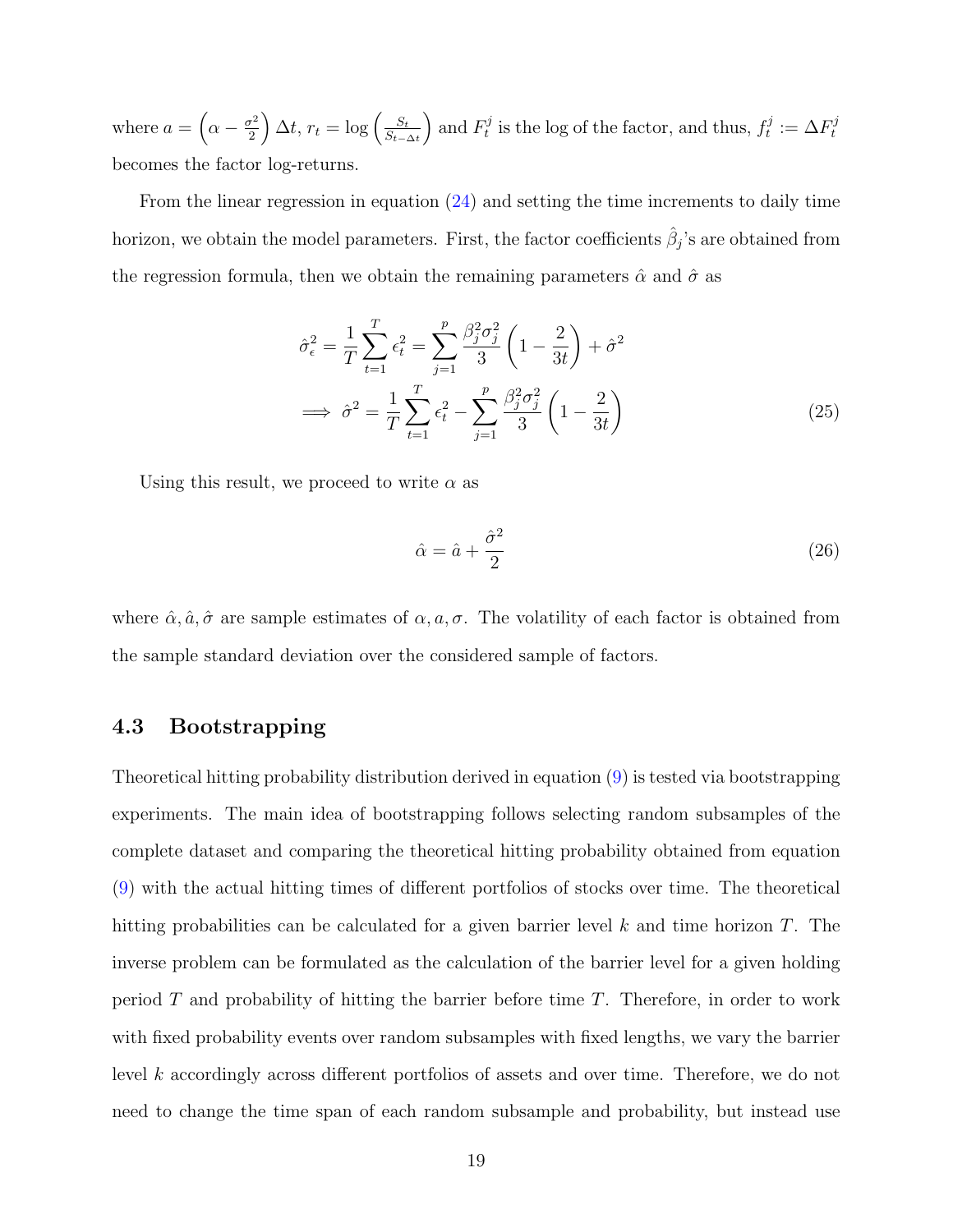different implied barrier levels in each bootstrapping subsample.

We briefly summarize the bootstrapping procedure. We start by selecting random block of subsample of observations where the asset is held for T number of days to verify if the barrier is reached or not. By repeating the frequency count of the number of hits relative to the number of subsamples tested, we obtain the empirical probability of hitting the barrier for a given level of fixed probability and corresponding barrier level  $k$ . In other words, the bootstrapping procedure repeatedly selects a random starting point in time to check if the barrier is reached for a fixed time period and fixed probability while the corresponding  $k$ is calculated each time. For each subsample, the parameters are estimated by equation [\(24\)](#page-18-0) and solving for the original model parameters. For example, if the first subsample is starting at the trading day 1,000, then we utilize all the past information to estimated model parameters up to day 1,000. Depending on the holding period, we check if the barrier is reached in the next T trading days or not. In the bootstrapping process, the subsampling is repeated for 300 times. By counting the ratio of barrier hits out of 300 trials, we obtain the estimate for the empirical hitting probability at different theoretical probability levels for given holding periods. Note that the barrier level  $k$  is calculated for a given time horizon and probability level. Bootstrapping is repeated for 24 different portfolios for different time horizons and different probability levels.

In Figure [5,](#page-34-0) we consider four different holding periods given as 20, 40, 60 and 80 business days and results are presented for theoretical hitting probabilities of 0.5, 0.6, 0.7, 0.8 and 0.9. Theoretical probabilities are given along the line, whereas the empirical probabilities obtained from the hitting ratios are given for 24 different portfolios. It is often observed that the empirical hitting ratios are relatively more likely than the theoretical probabilities. The normality of the noise term in the stock price model in equation [\(1\)](#page-6-2) is not a perfect assumption to capture the properties of stock price returns. However, it allows for analytical tractability in the derivation of theoretical hitting density for long-until-barrier type strategies. Therefore, the bootstrapping exercise reveals the fact that asset returns exhibit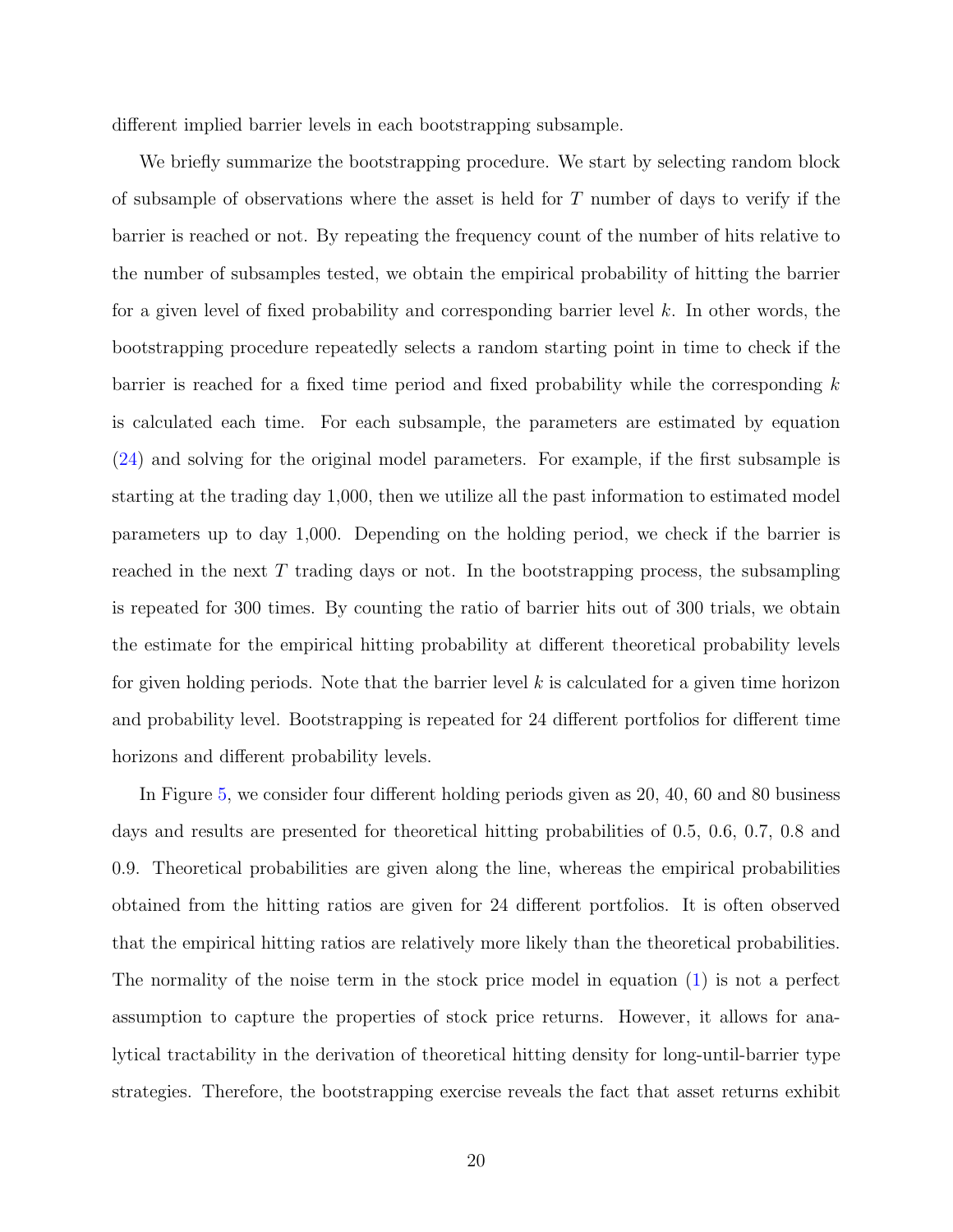jumps.

#### Insert Figure [5](#page-34-0) about here

In Figure [5,](#page-34-0) lower probability levels such as at the 0.5 or 0.6 level, we observe relative larger difference between the empirical hitting probability versus the theoretical probabilities. In Tables [3](#page-38-0)[-6,](#page-41-0) the empirical and theoretical probabilities are given for each portfolio and the corresponding barrier level k with different holding periods. Each portfolio has different set of parameters for the given sample of observations until the start date of the investment in the stock. Therefore, for each portfolio we calculate the barrier level  $k$  that gives us the same probability for the given holding period. From the Tables [3-](#page-38-0)[6,](#page-41-0) it can be verified that the implied  $k$  levels that yield the fixed probability levels are stable across different portfolios with the average implied k values presented in the columns next to the empirical probability obtained from 300 randomly bootstrapped subsamples.

#### Insert Tables  $3 \& 4 \& 5 \& 6$  $3 \& 4 \& 5 \& 6$  $3 \& 4 \& 5 \& 6$  $3 \& 4 \& 5 \& 6$  $3 \& 4 \& 5 \& 6$  $3 \& 4 \& 5 \& 6$  $3 \& 4 \& 5 \& 6$  about here

It can be observed that the empirical versus theoretical probabilities show similar behavior with larger differences at the lower probability levels. Note that lower probabilities such as  $0.5$ or 0.6 correspond to larger barrier level k and thus with the excess kurtosis of stock returns, it is not surprising to observe a higher difference for larger barrier levels. Empirical hitting ratios are higher than the theoretical rates and this shows that the likelihood of obtaining the statistical arbitrage is higher than what the model assumes. Therefore, bootstrapping results verify that the theoretical hitting distribution of the stock prices to the barrier level is a conservative approximation to the empirical hitting probabilities.

### <span id="page-21-0"></span>4.4 Backtesting the Statistical Arbitrage Strategies

In Section [3,](#page-8-0) we have given the statistical arbitrage condition for the long-until-barrier strategy and now, we verify the empirical performance of long-until-barrier strategies with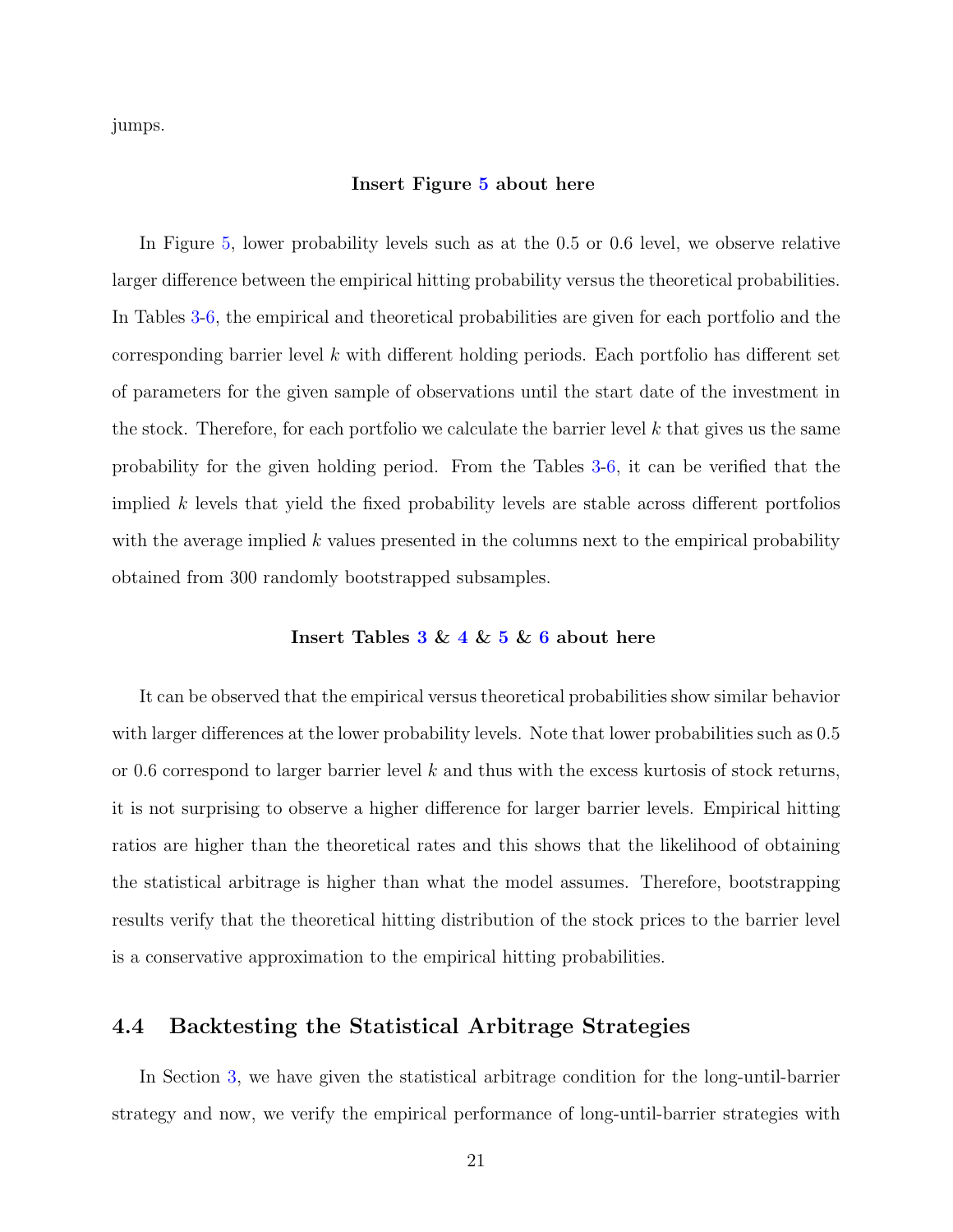the same 24 portfolios of stocks used in the bootstrapping method. For this purpose, we consider the long-until-barrier strategy with the optimal barrier levels calculated from the expected return and Sharpe ratio maximization given in equations [\(16\)](#page-11-2) and [\(20\)](#page-13-0), respectively.

In doing so, the first 200 observations are utilized as the initial in sample portion for the empirical backtesting. Parameters of the model are estimated dynamically with all the available past information up to the current trading day. For example, when a long position is opened on day i, all the previous data up to day i is used for the parameter estimation. Based on the estimated parameters, optimal barrier levels k are calculated from the expected return and Sharpe ratio maximization. Similar to the bootstrapping method, out-of-sample backtesting experiments are conducted for 20, 40, 60, and 80 holding days. The investor has the choice of implementing the long-until-barrier strategy at different investment horizons. However, if the investor has a short investment horizon then this strategy should be backtested with a higher frequency dataset instead of the daily price data.

In our framework, reasonable holding periods can be in the order of months. Holding periods that are too short would not be suitable for testing with the daily data, whereas very long holding periods would imply very few instances of the stock price process reaching the barrier levels empirically. Most importantly, the critical parameter is the trend of the stock price process. If the trend is expected to remain bullish for the near future, then the long-until-barrier strategy would perform and achieve its target price and the position is closed. On the other hand, if the investment horizon is much longer, the barrier level should be re-calculated daily with the re-calibrated parameters on a daily basis as well. In our backtesting methodology, an expanding window is utilized and we estimate the model parameters using all the data available until the date we open the long position and do not re-calibrate model parameters during the maximum holding period of 20, 40, 60, and 80 days, respectively. Once the trader opens a long position, we allow for the position to remain open up until three times the investment horizon. If the stock price still does not reach the barrier level by the maximum waiting period then the position is closed at the close price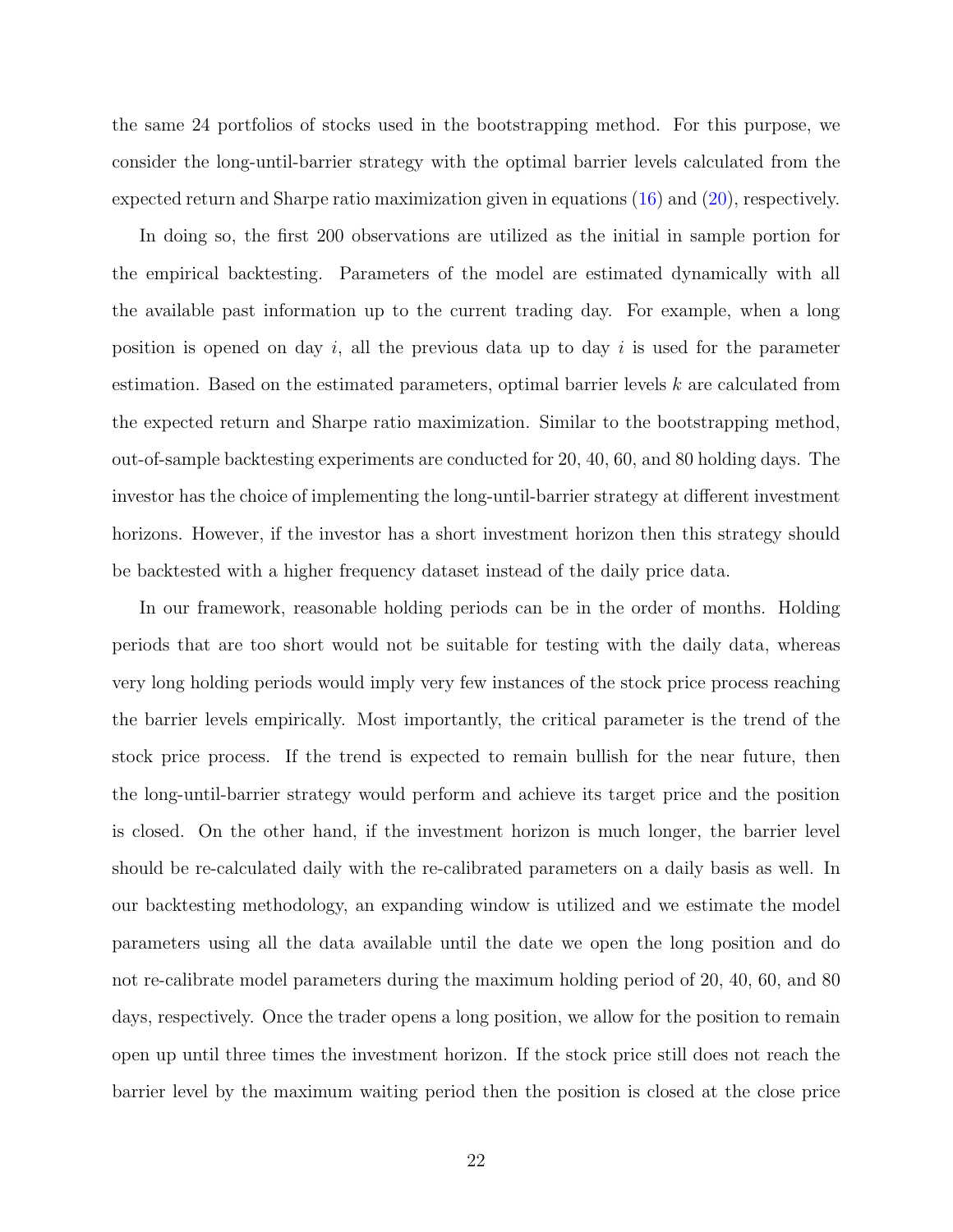by the end of the maximum waiting period.

If the trader has the target holding period of 20 days implementing the long-until-barrier strategy, he opens the position at the closing price of the trading day  $i$  and is allowed to wait at most three times the 20 days, i.e. 60 trading days, to reach the barrier to close the position. At the end of the 60 days, the position is closed if the barrier level is not reached yet.

In Table [7,](#page-42-0) for all portfolios, we present the average returns arising from the out-of-sample backtesting with barrier levels obtained from the expected return maximization algorithm. In Table [8,](#page-43-0) the out-of-sample backtesting results from the Sharpe ratio maximization algorithm are given. It can be seen that in terms of the average performance across portfolios, barrier levels that optimize expected return and Sharpe ratio to perform indistinguishably similar. It should also be noted that we are using the closing prices in the backtesting methodology and it is possible that such a selection can cause an underestimation of the profitability of the strategy since the highest prices attained intraday are higher than the closing prices with more frequent realizations of the target profit levels. The smoother performance of the equal weighted statistical arbitrage strategies shows that by implementing such strategies across different portfolios or assets would also reduce the probability of loss due to unexpected changes in the trends of assets.

#### Insert Tables [7](#page-42-0) & [8](#page-43-0) about here

In Figures [6](#page-35-0) and [7,](#page-36-0) we provide the histograms of the trading profits for the equally weighted statistical arbitrage trading strategies for the out-of-sample period with respect to different investment horizons. In Figure [6,](#page-35-0) the histogram is given for the statistical arbitrage strategy with the barrier levels derived from the expected return maximization, whereas in Figure [7,](#page-36-0) the barriers level are obtained from the Sharpe ratio optimization method.

#### Insert Figures [6](#page-35-0) & [7](#page-36-0) about here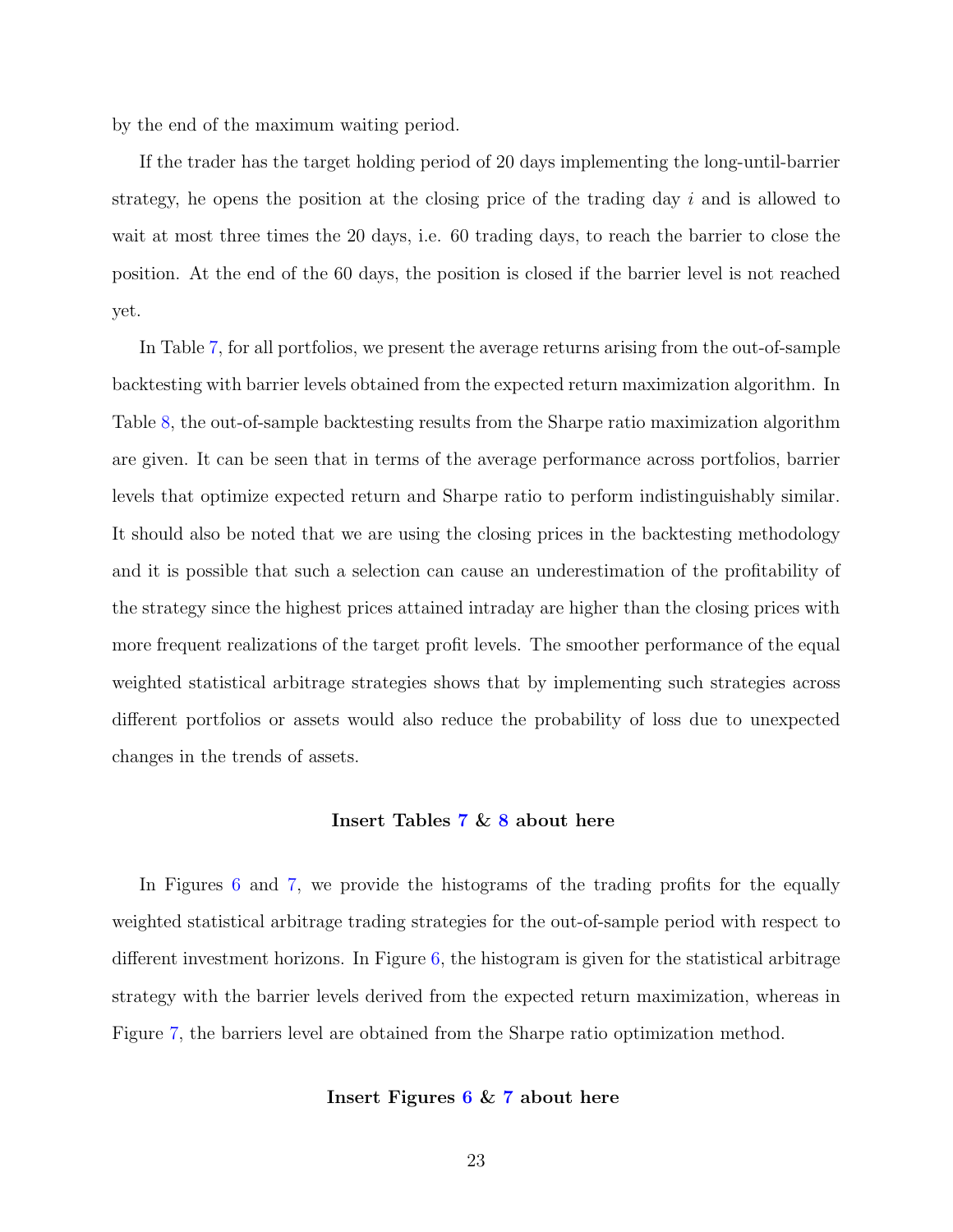Overall, the performance of the statistical arbitrage strategies are better at the 80-days investment horizon both with the expected return or Sharpe ratio maximizing barrier levels. For this investment horizon, we reach to an average annualized return of 11% with an annual volatility of 33%. The maximum drawdown in all the strategies are low, showing that such strategies can be implemented over diversified portfolios of assets as long as the trend of the asset remains the same over the short investment horizons.

### 4.5 Testing for Data Snooping Bias

Statistical arbitrage trading strategies should be tested for the existence of data snooping bias. In particular, trading strategies that utilize the long-until-barrier strategies might suffer from the data snooping effects due to potential biases in the considered time period. Trading scenarios that study the performance of general trading strategies end up with too many combinations or trading rules that produce a wide range of performance results. However, by using expected return and Sharpe ratio maximization methods for the selection of the optimal barrier levels as two main alternatives for the implementation of the trading strategy, we obtain only two types of trading strategies that is applied in the same way for all the wide range of random portfolios constructed. Therefore, our methodology is not expected to suffer from data snooping bias due to its standardized methodology for the implementation of trading strategies. In any case, we control for potential data snooping bias over different sample periods and with new datasets.

Due to the convention in testing trading strategies, [White](#page-29-2) [\(2000\)](#page-29-2)'s reality check is applied to verify for any potential data snooping bias in our trading strategies. We test the null hypothesis which states that the maximum average return of the trading rules being tested is same as the average return of the benchmark, against the alternative that the maximum average return of the trading rules is greater than the average return of the benchmark. The data mining test is employed on the daily return series obtained from the implementation of the long-until-barrier type trading strategies. Four different bootstrap block sizes are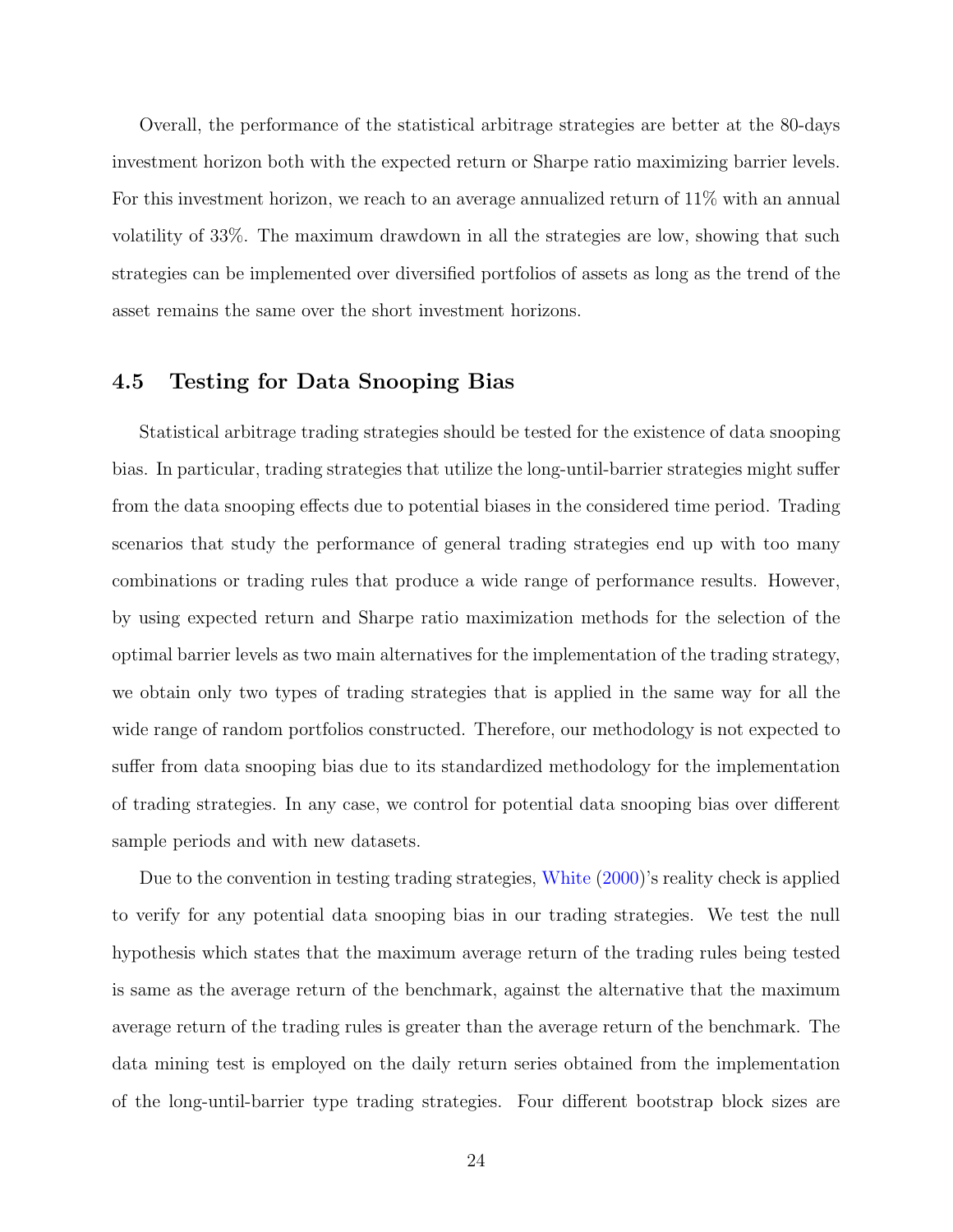considered, namely 20, 40, 60 and 80 business days of block sub-sampling. As each size of the robustness test, the bootstrapping method is implemented on 500 replications.

#### Insert Tables [9](#page-44-0) about here

In Table [9,](#page-44-0) the p-values obtained from the White's reality check are given for the expected return and Sharpe ratio maximization strategies, respectively. The findings show that our results do not suffer from data snooping bias since the majority of the portfolios have pvalues less than %10. Especially, we observe that the p-values decrease significantly for the Sharpe ratio optimization with increasing holding periods.

# <span id="page-25-0"></span>5 Conclusion

In this article, we introduce a factor model framework for the statistical arbitrage strategies. Within this framework, we derive the the hitting probability distribution of the stock prices to deterministic barrier levels. Furthermore, Monte Carlo simulations are utilized to verify the theoretical probabilities of the hitting time distribution derived. Derivation of the hitting time distribution of the stock price process to the barrier level is crucial in order to prove the existence of a statistical arbitrage strategy. Although the factor model framework offers us analytical tractability in the derivation of the hitting time distribution of the stock prices to a deterministic barrier level, it has its own limitations. The major limitation is the normality assumption of the noise term of the factor model representation. This assumption reflects itself as the underestimation of the empirical hitting probabilities in comparison to the theoretical hitting time distribution derived. This implies that the likelihood of reaching and obtaining the target profit levels in the long-until-barrier strategies is higher compared to the model assumptions as long as the trend of the stock price process remains positive. Bootstrapping exercises are implemented to verify the behavior of the empirical hitting time probabilities versus the theoretical probabilities from the distribution function derived.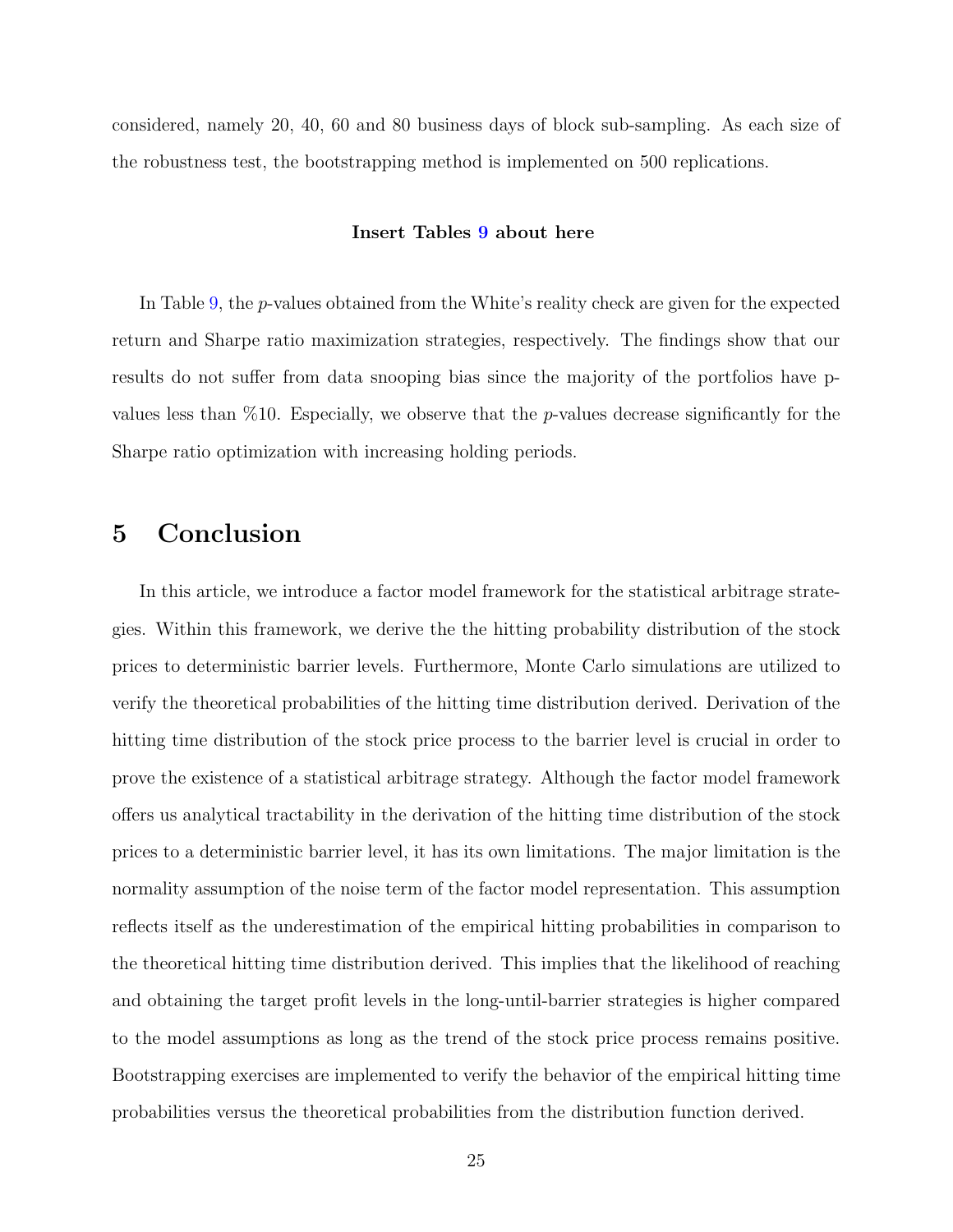Next, we derive the condition (in terms of the drift, volatility, and factor loadings of the stock price process) that guarantees the existence of the statistical arbitrage. As the second step, we consider alternative methods to obtain best barrier level by optimizing different objective functions. Optimal statistical arbitrage trading strategies are derived based on the probability of hitting a deterministic barrier level to terminate the strategy. We derive the optimal barrier levels to close the long positions for a given investment horizon based on the expected discounted profit, or alternatively, with respect to the Sharpe ratio maximization.

Finally, we apply backtesting to verify the out-of-sample performance of long-until-barrier type strategies across a wide range of portfolios of assets in the US equity market. Results show that although the definition of statistical arbitrage depends on the information on the future values of the model parameters, with relatively short holding periods, most of the time barrier levels are reached and the investor can lock in the excess return. This is simply because during the sample period, we observe overall positive drift and trend in the portfolios with the exception of two major financial turmoil periods. It is also natural that statistical arbitrage strategies introduced in our theoretical framework are not perfect and they also show higher drawdown during unexpected market crashes. However, with the use of intraday data, such strategies can be modified to control for drawdown at intraday holding periods and accompanying stop-loss levels can be introduced for designing trading strategies that can handle the market risk better.

# References

- <span id="page-26-0"></span>Avellaneda, M., Lee, J.H., 2010. Statistical arbitrage in the us equities market. Quantitative Finance 10, 761–782.
- <span id="page-26-1"></span>Bertram, W.K., 2009. Optimal trading strategies for Itô diffusion processes. Physica A: Statistical Mechanics and its Applications 388, 2865–2873.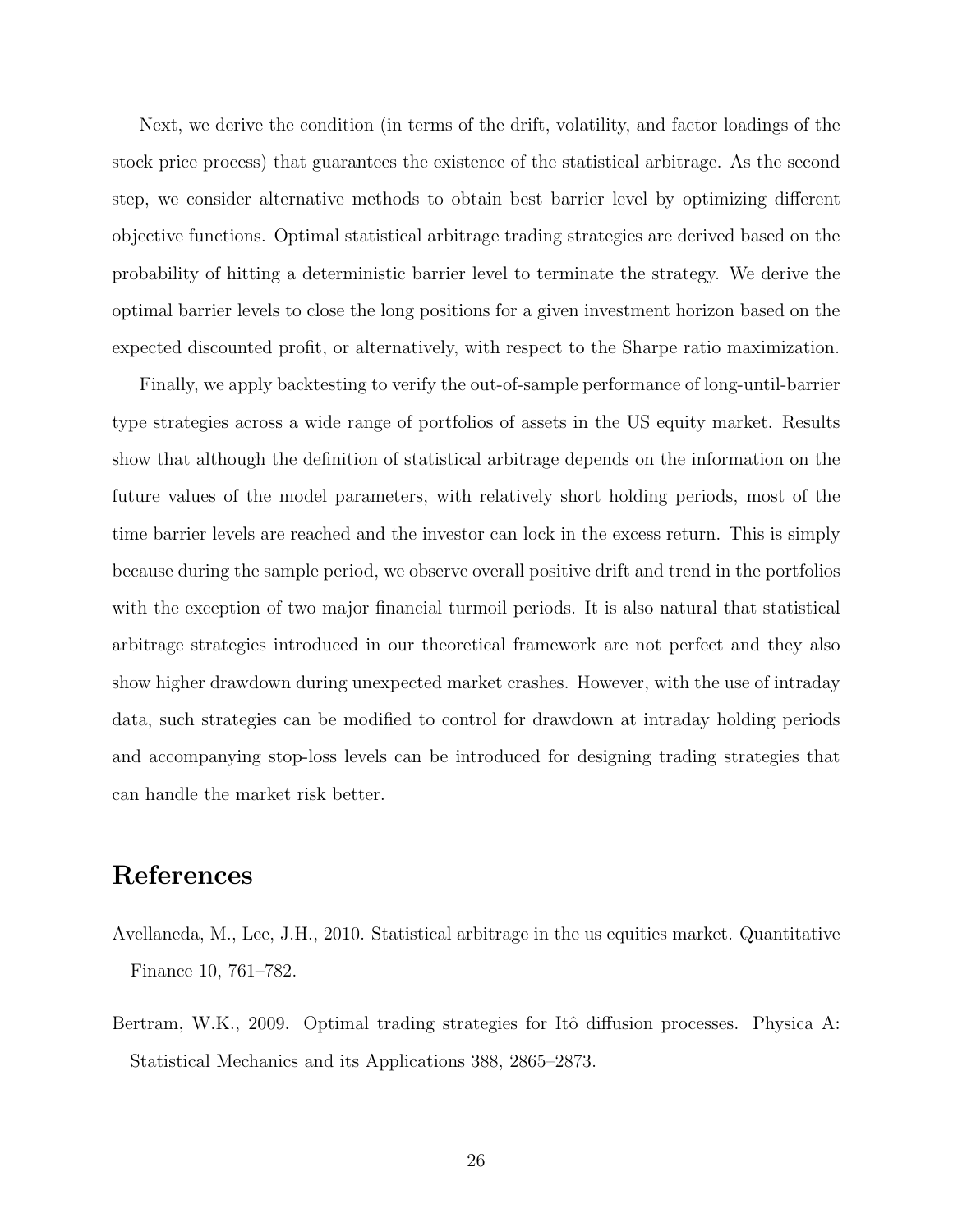- <span id="page-27-5"></span>Bertram, W.K., 2010. Analytical solutions for optimal statistical arbitrage trading. Physica A: Statistical Mechanics and its Applications 389, 2234–2243.
- <span id="page-27-6"></span>Bondarenko, O., 2003. Statistical arbitrage and securities prices. Review of Financial Studies 16, 875–919.
- <span id="page-27-4"></span>Cummins, M., Bucca, A., 2012. Quantitative spread trading on crude oil and refined products markets. Quantitative Finance 12, 1857–1875.
- <span id="page-27-3"></span>Do, B., Faff, R., 2010. Does simple pairs trading still work? Financial Analysts Journal 66, 83–95.
- <span id="page-27-0"></span>Elliott, R.J., Van Der Hoek, J., Malcolm, W.P., 2005. Pairs trading. Quantitative Finance 5, 271–276.
- <span id="page-27-10"></span>Fama, E.F., French, K.R., 1993. Common risk factors in the returns on stocks and bonds. Journal of Financial Economics 33, 3–56.
- <span id="page-27-9"></span>Focardi, S.M., Fabozzi, F.J., Mitov, I.K., 2016. A new approach to statistical arbitrage: Strategies based on dynamic factor models of prices and their performance. Journal of Banking and Finance 65, 134–155.
- <span id="page-27-2"></span>Gatev, E., Goetzmann, W.N., Rouwenhorst, K.G., 2006. Pairs trading: Performance of a relative-value arbitrage rule. Review of Financial Studies 19, 797–827.
- <span id="page-27-7"></span>Göncü, A., 2015. Statistical arbitrage in the black–scholes framework. Quantitative Finance 15, 1489–1499.
- <span id="page-27-8"></span>Göncü, A., Akyildirim, E., 2017. Statistical arbitrage in the multi-asset black–scholes economy. Annals of Financial Economics 12, 1750004.
- <span id="page-27-1"></span>Hogan, S., Jarrow, R., Teo, M., Warachka, M., 2004. Testing market efficiency using statistical arbitrage with applications to momentum and value strategies. Journal of Financial Economics 73, 525–565.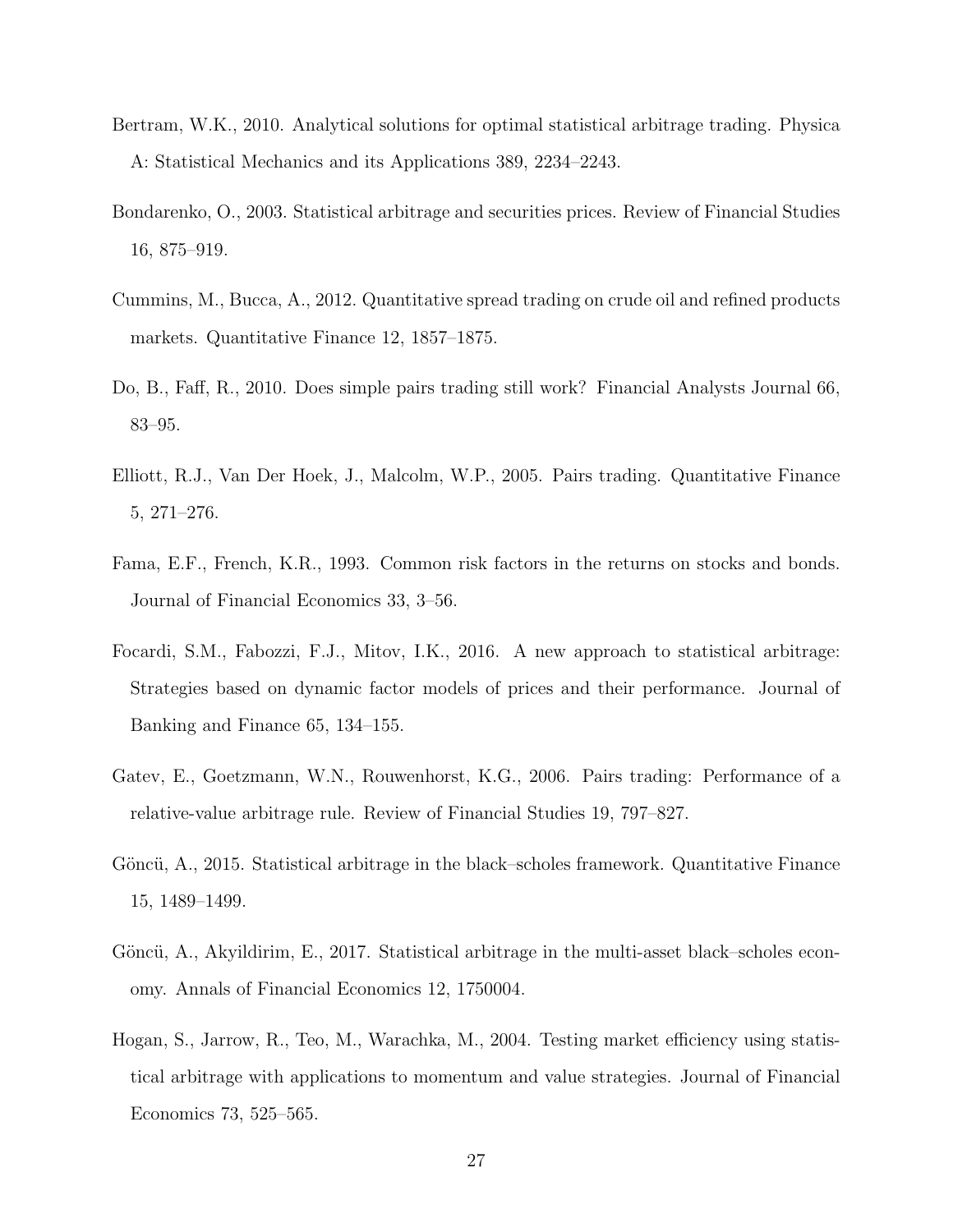- <span id="page-28-6"></span>Huck, N., 2019. Large data sets and machine learning: Applications to statistical arbitrage. European Journal of Operational Research 278, 330–342.
- <span id="page-28-1"></span>Huck, N., Afawubo, K., 2015. Pairs trading and selection methods: is cointegration superior? Applied Economics 47, 599–613.
- <span id="page-28-8"></span>Jarrow, R., Li, H., Ye, X., Hu, M., 2019. Exploring mispricing in the term structure of CDS spreads. Review of Finance 23, 161–198.
- <span id="page-28-0"></span>Jarrow, R., Teo, M., Tse, Y.K., Warachka, M., 2012. An improved test for statistical arbitrage. Journal of Financial Markets 15, 47–80.
- <span id="page-28-5"></span>Knoll, J., Stübinger, J., Grottke, M., 2019. Exploiting social media with higher-order factorization machines: Statistical arbitrage on high-frequency data of the S&P 500. Quantitative Finance 19, 571–585.
- <span id="page-28-4"></span>Krauss, C., Do, X.A., Huck, N., 2017. Deep neural networks, gradient-boosted trees, random forests: Statistical arbitrage on the S&P 500. European Journal of Operational Research 259, 689–702.
- <span id="page-28-9"></span>Lutkebohmert, E., Sester, J., 2020. Robust statistical arbitrage strategies. Quantitative Finance (forthcoming).
- <span id="page-28-7"></span>Mayordomo, S., Pena, J.I., Romo, J., 2014. Testing for statistical arbitrage in credit derivatives markets. Journal of Empirical Finance 26, 59–75.
- <span id="page-28-3"></span>Nasekin, S., Härdle, W.K., 2019. Model-driven statistical arbitrage on letf option markets. Quantitative Finance 19, 1817–1837.
- <span id="page-28-10"></span>Shreve, S.E., 2004. Stochastic Calculus for Finance II: Continuous-Time Models. Springer-Verlag, New York.
- <span id="page-28-2"></span>Stübinger, J., 2019. Statistical arbitrage with optimal causal paths on high-frequency data of the S&P 500. Quantitative Finance 19, 921–935.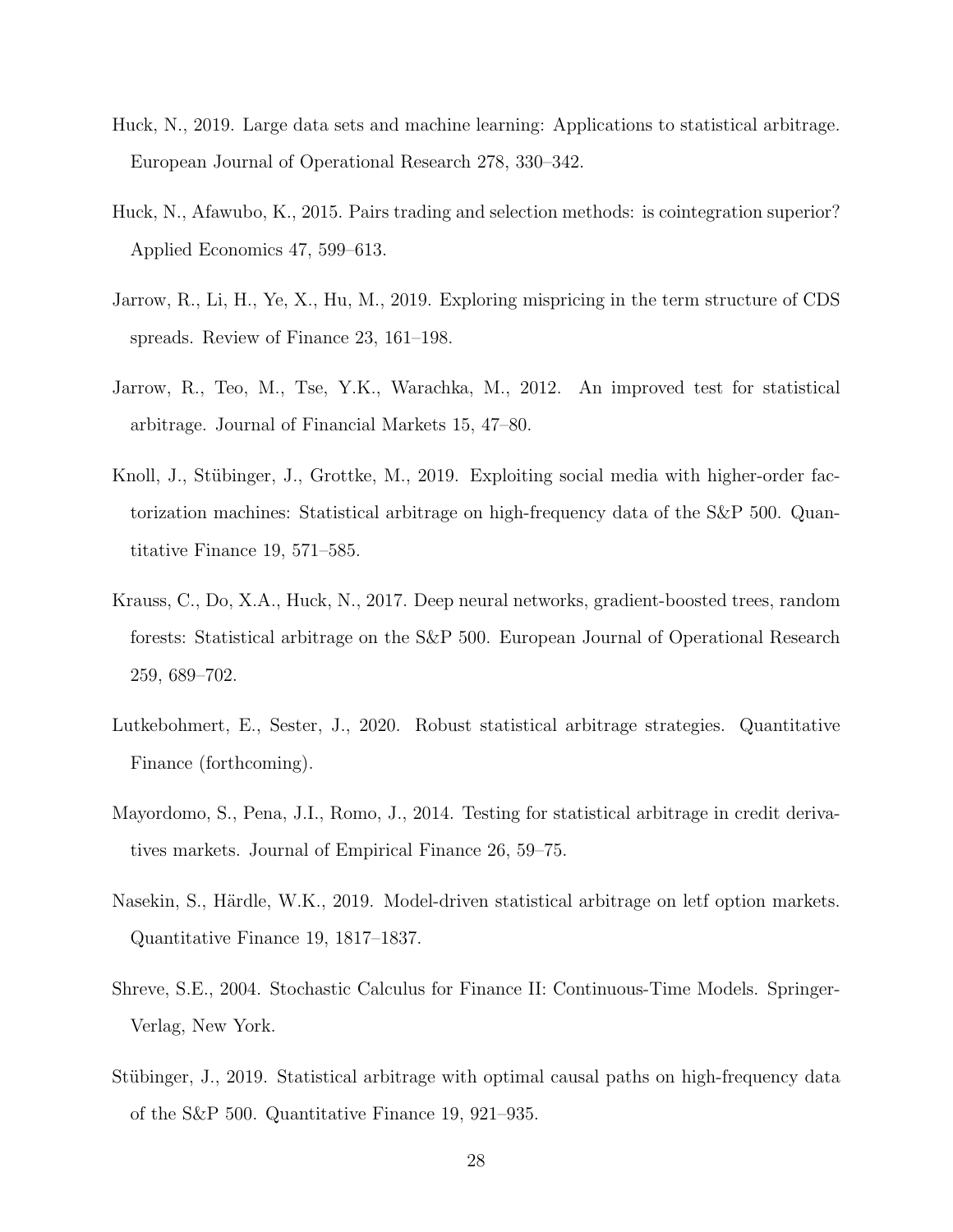- <span id="page-29-1"></span>Stübinger, J., Endres, S., 2018. Pairs trading with a mean-reverting jump-diffusion model on high-frequency data. Quantitative Finance 18, 1735–1751.
- <span id="page-29-0"></span>Stübinger, J., Mangold, B., Krauss, C., 2018. Statistical arbitrage with vine copulas. Quantitative Finance 18, 1831–1849.
- <span id="page-29-2"></span>White, H., 2000. A reality check for data snooping. Econometrica 68, 1097–1126.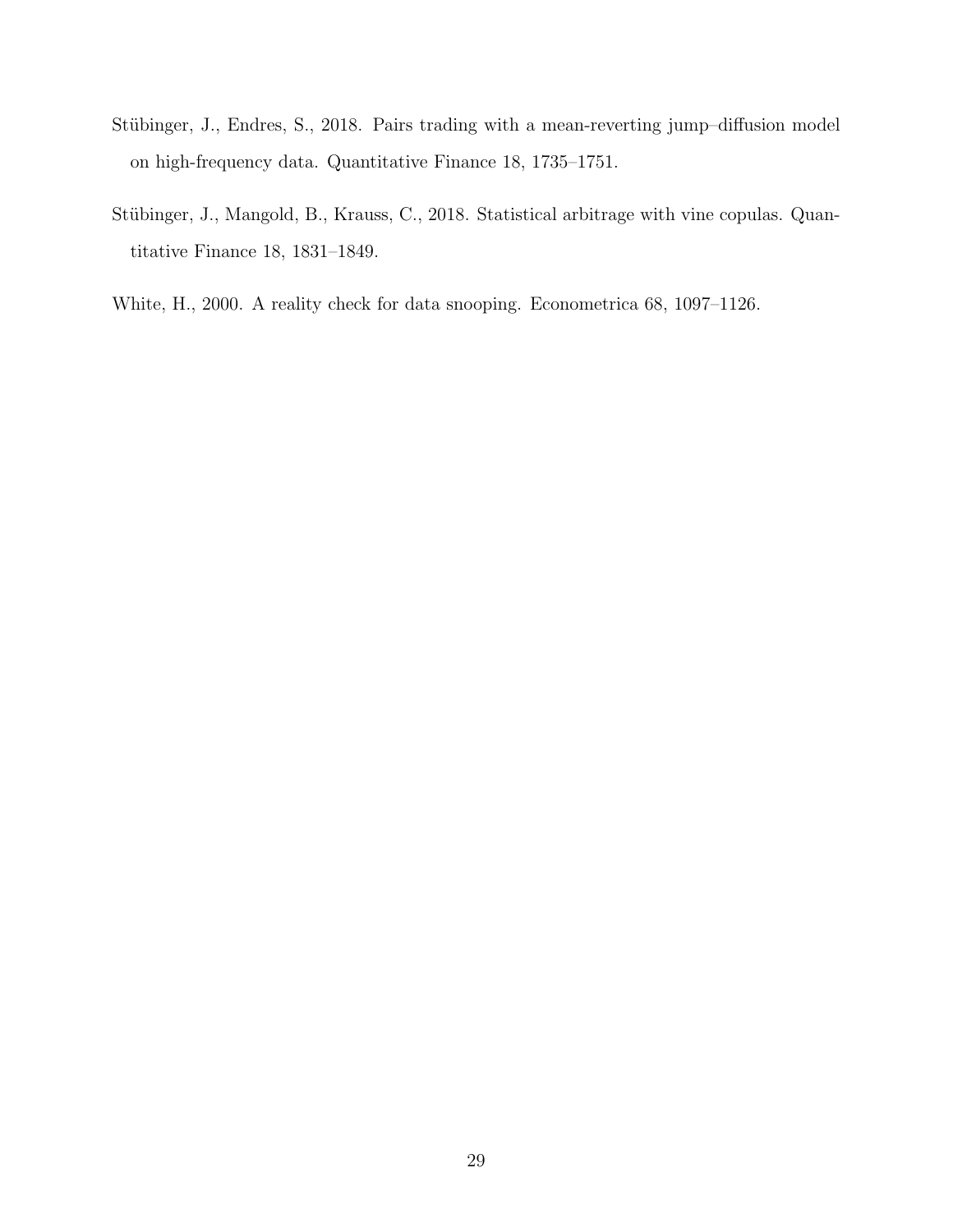<span id="page-30-0"></span>Figure 1: Convergence of empirical hitting probabilities to the theoretical hitting probabilities derived in the hitting time distribution.

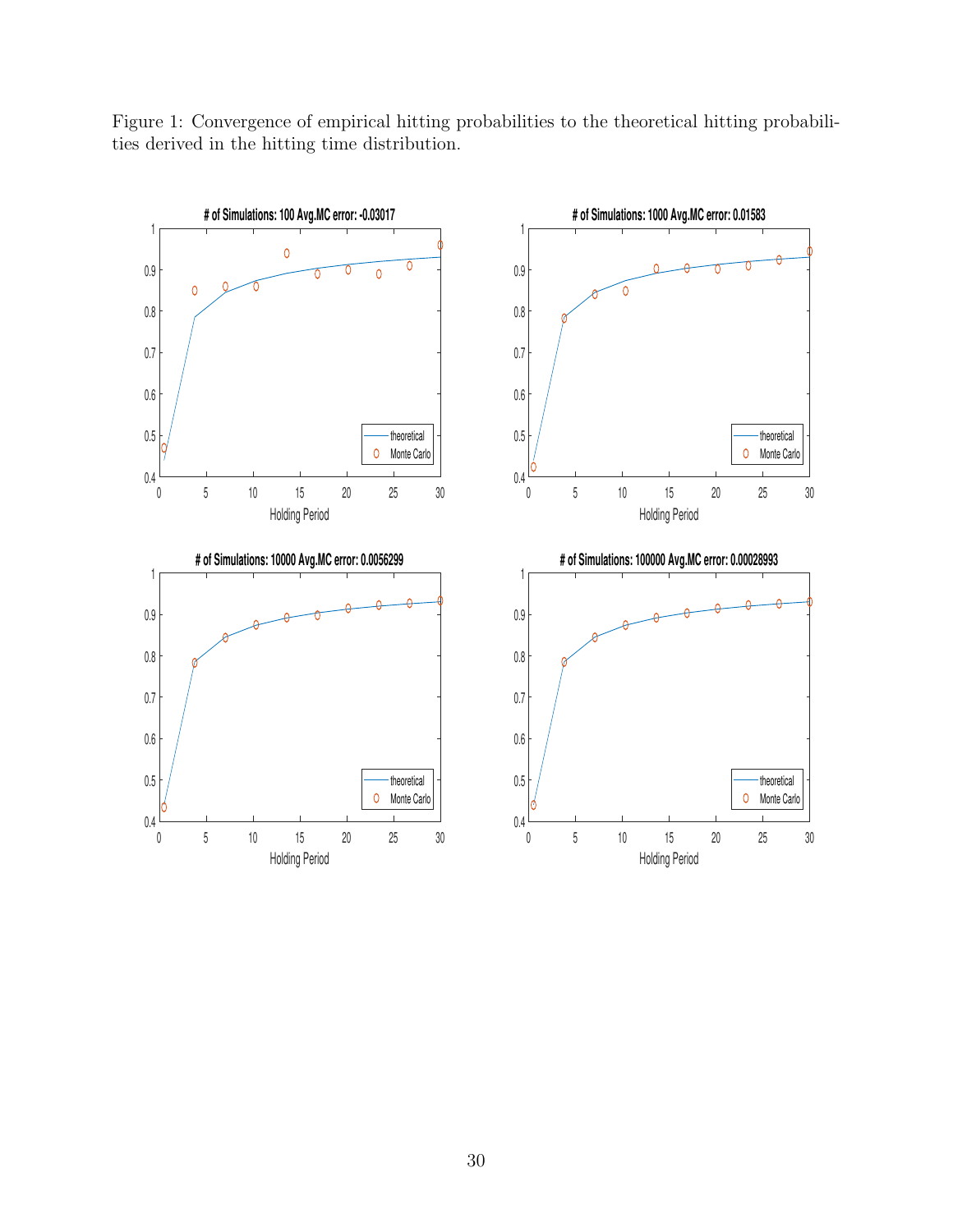<span id="page-31-0"></span>Figure 2: Evolution of mean, time averaged variance and probability of loss for the buy-andhold strategy. Investment horizons considered: 1, 2, 5, 10, 20, 50 years.

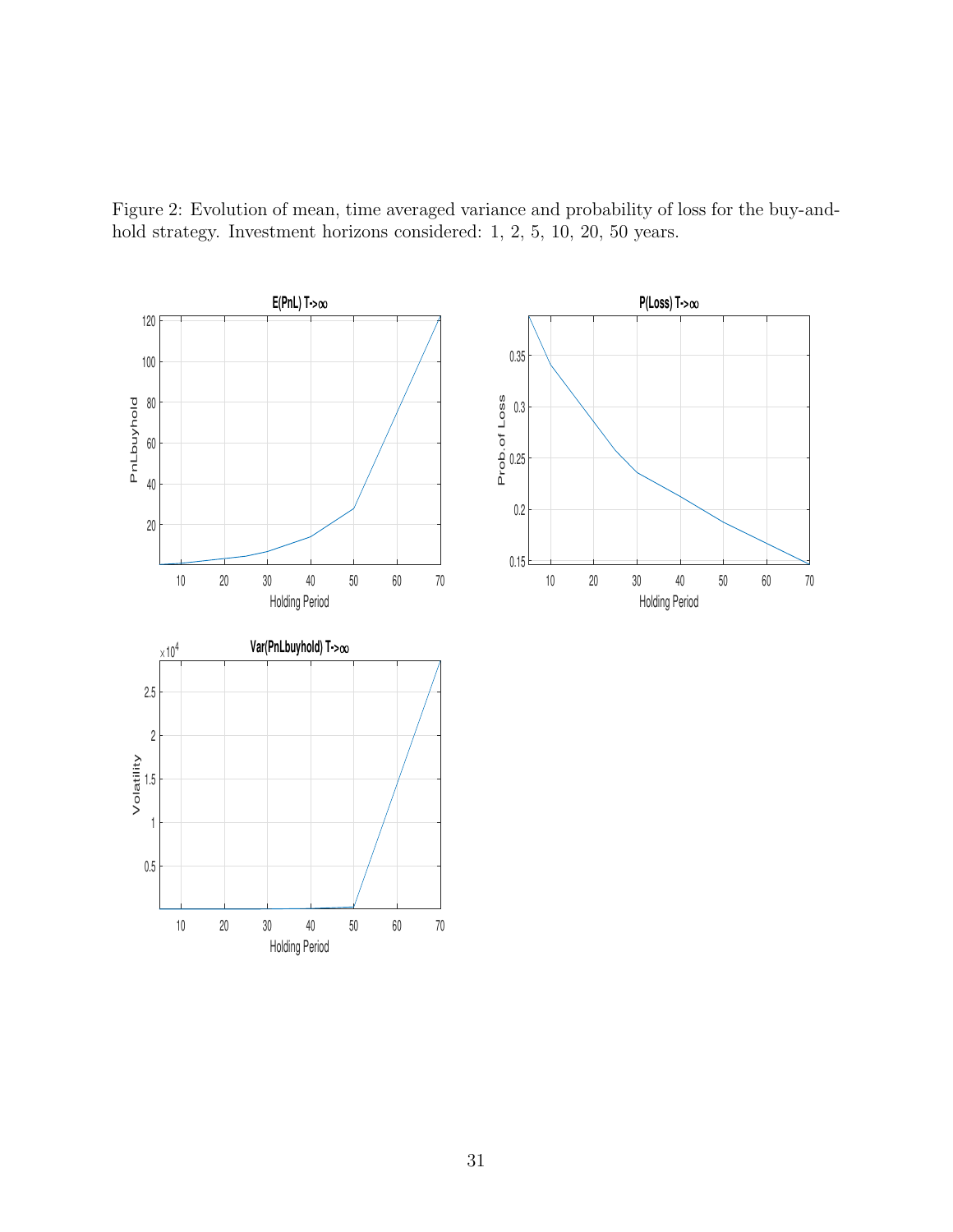<span id="page-32-0"></span>Figure 3: Evolution of mean, time averaged variance and probability of loss for the longuntil-barrier strategy. Investment horizons considered: 1, 2, 5, 10, 20, 50 years.

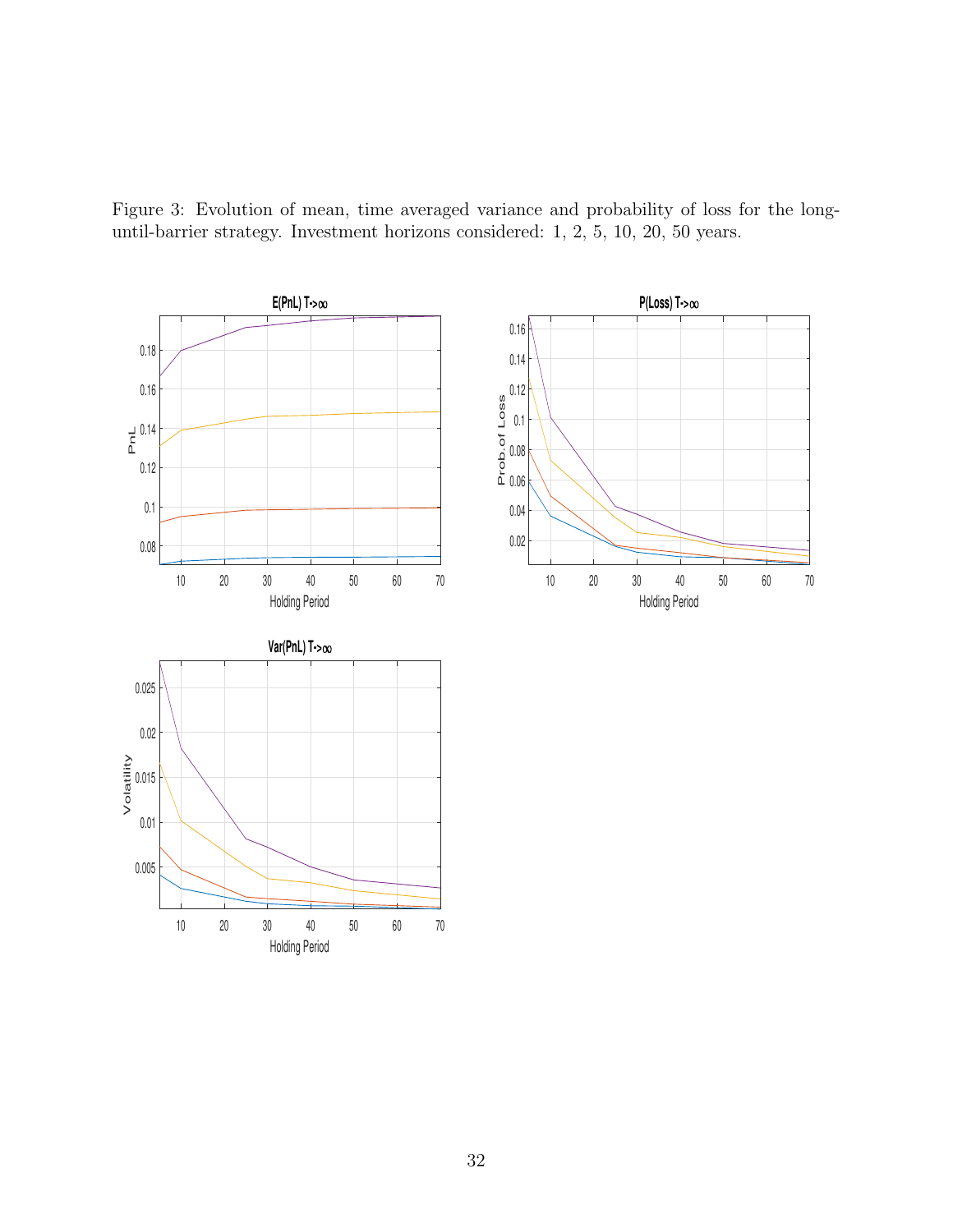<span id="page-33-0"></span>Figure 4: The price series of twenty four stock portfolios in the time period from 1/1/1990 to 30/10/2020 with all the initial prices scaled to one dollar.

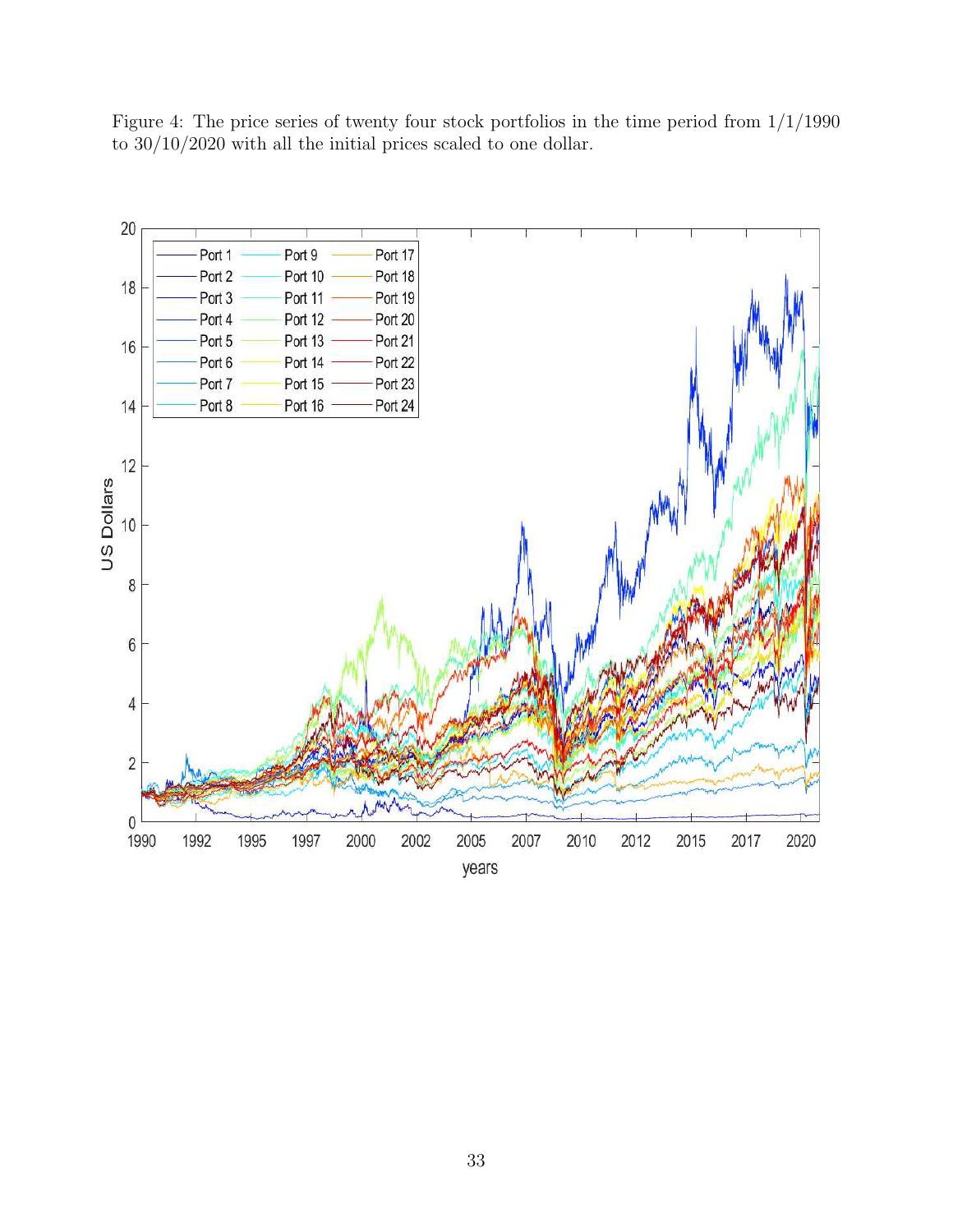

<span id="page-34-0"></span>Figure 5: Empirical hitting probabilities of 24 portfolios to the barrier level for a given holding period of 20-, 40-, 60-, 80-days compared to theoretical probabilities.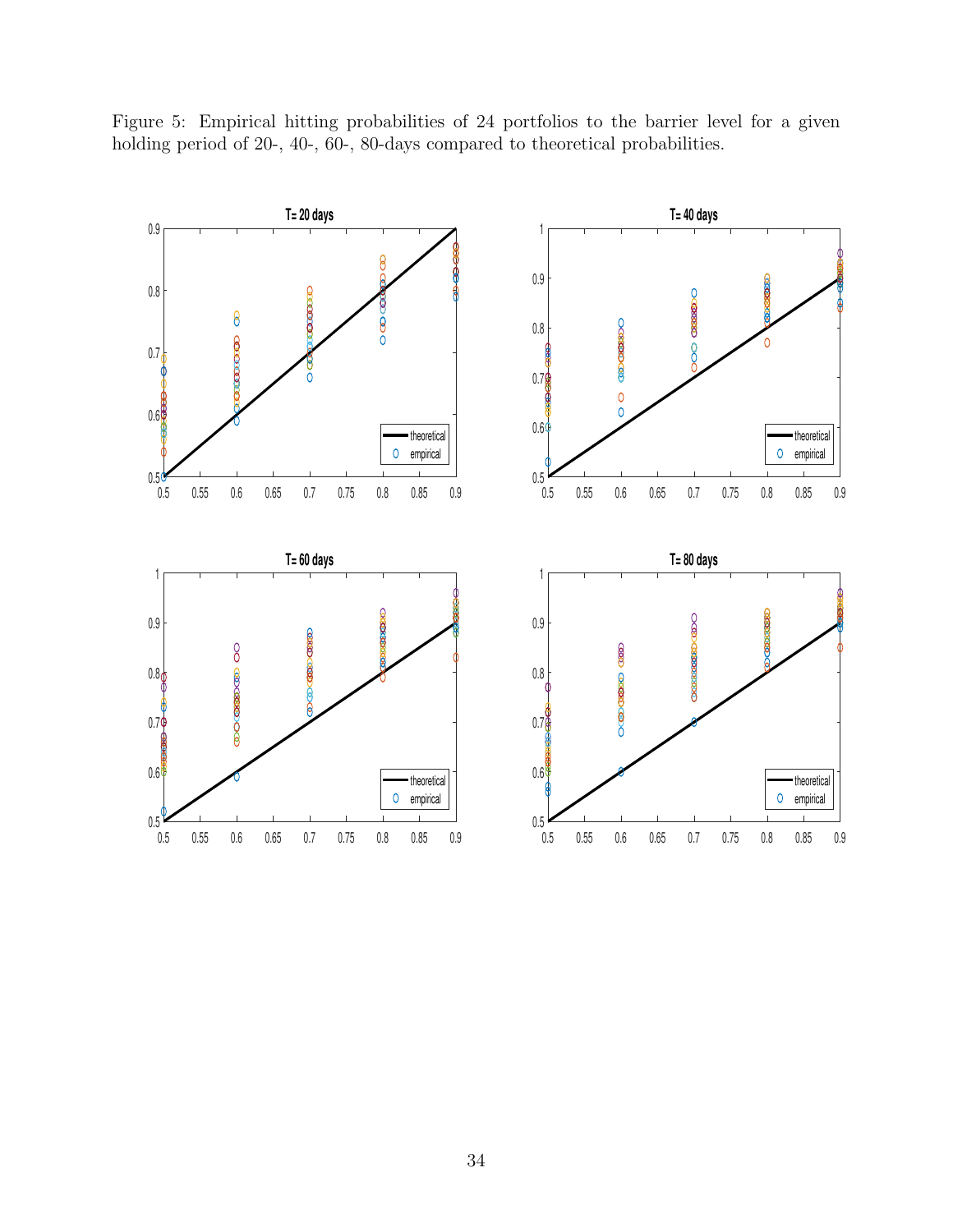<span id="page-35-0"></span>Figure 6: Out-of-sample performance of the long-until-barrier strategies using the optimal barrier levels from expected return maximization where each position is held for different investment horizons of 20-, 40-, 60-, and 80-days, respectively. The out-of-sample test period is divided into time periods with given investment horizons.

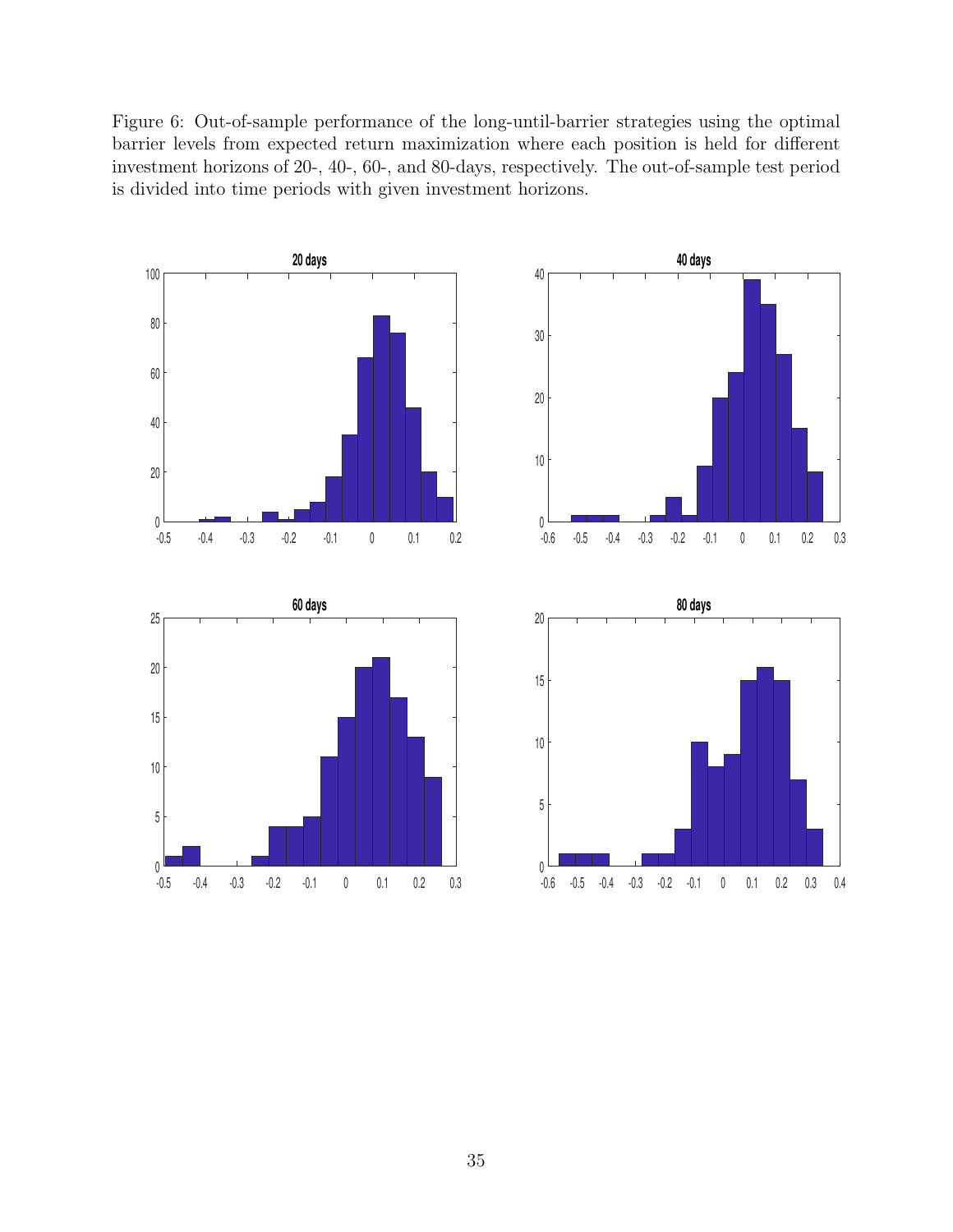<span id="page-36-0"></span>Figure 7: Out-of-sample performance of the long-until-barrier strategies using the optimal barrier levels from Sharpe ratio maximization where each position is held for different investment horizons of 20-, 40-, 60-, and 80-days, respectively. The out-of-sample test period is divided into time periods with given investment horizons.

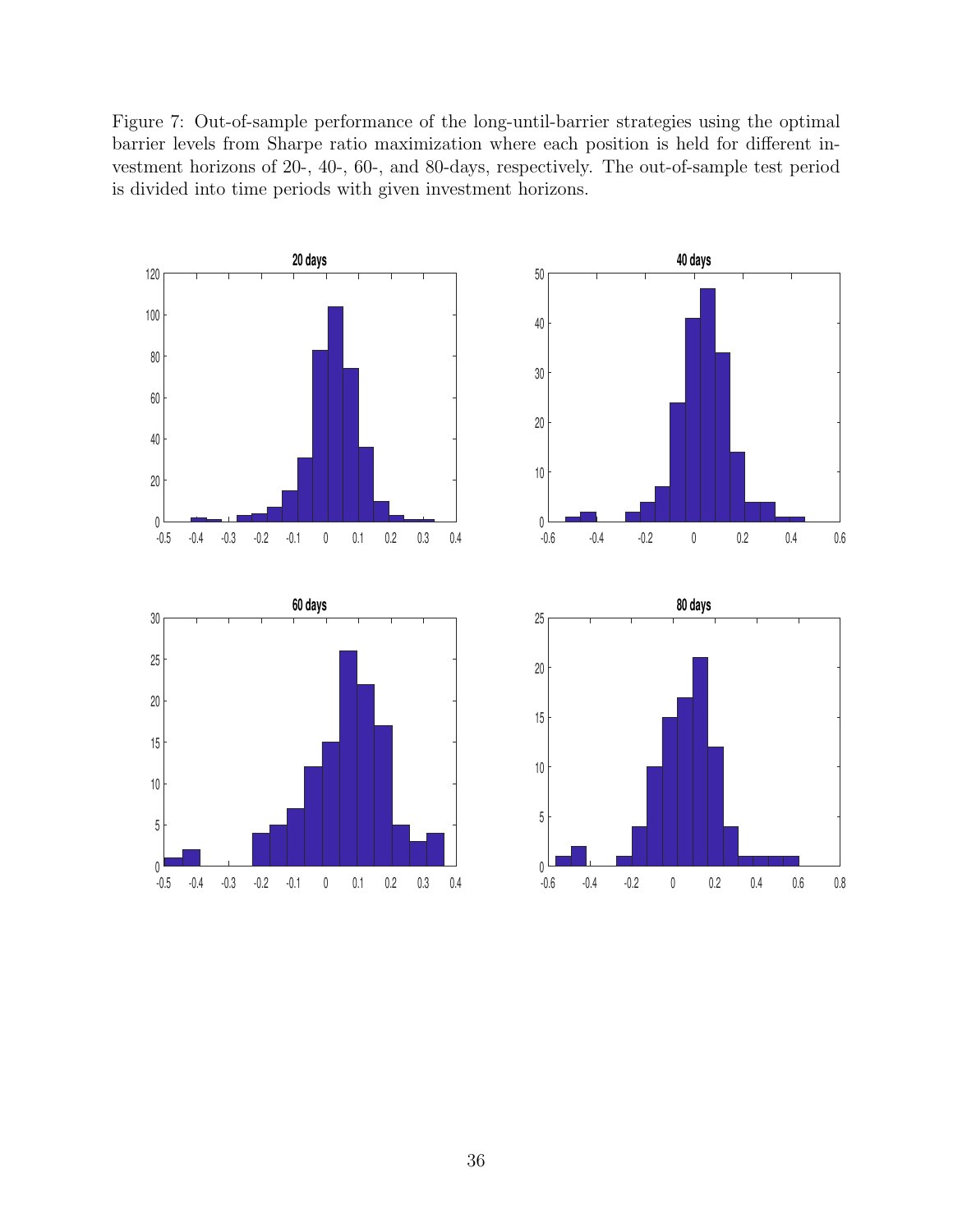|            |             | Stock parameters  |            |
|------------|-------------|-------------------|------------|
| $\sigma$   | 0.0002      |                   |            |
| $\alpha$   | 0.0774      |                   |            |
|            |             | Factor parameters |            |
|            | $R_m - R_f$ | <b>SMB</b>        | <b>HML</b> |
| $\sigma_i$ | 0.1254      | 0.0725            | 0.0644     |
| $\beta_i$  | 1.0960      | 0.4270            | 0.2300     |
| $F_{0}$    | $-0.0016$   | $-0.0126$         | 0.0210     |

<span id="page-37-0"></span>Table 1: Parameters considered throughout the Monte Carlo experiments.

<span id="page-37-1"></span>Table 2: Descriptive statistics for the daily-log returns of the equally weighted portfolios of Russell 3000 stocks for the period 01 Jan 1990 to 30 Oct 2020. P-i refers to i-th portfolio.

|         | mean    | median  | std   | min      | max   | skewness | kurtosis |
|---------|---------|---------|-------|----------|-------|----------|----------|
| $P-1$   | 0.00027 | 0.00059 | 0.013 | $-0.150$ | 0.130 | $-0.592$ | 16.333   |
| $P-2$   | 0.00021 | 0.00058 | 0.012 | $-0.145$ | 0.117 | $-0.589$ | 15.309   |
| $P-3$   | 0.00021 | 0.00059 | 0.013 | $-0.146$ | 0.096 | $-0.799$ | 14.284   |
| $P-4$   | 0.00026 | 0.00053 | 0.011 | $-0.136$ | 0.106 | $-0.517$ | 18.605   |
| $P-5$   | 0.00031 | 0.00045 | 0.012 | $-0.136$ | 0.104 | $-0.694$ | 16.758   |
| $P-6$   | 0.00019 | 0.00050 | 0.012 | $-0.143$ | 0.086 | $-0.690$ | 14.074   |
| $P-7$   | 0.00017 | 0.00048 | 0.013 | $-0.140$ | 0.089 | $-0.599$ | 11.902   |
| $P-8$   | 0.00025 | 0.00059 | 0.014 | $-0.126$ | 0.113 | $-0.508$ | 13.754   |
| $P-9$   | 0.00029 | 0.00059 | 0.013 | $-0.138$ | 0.100 | $-0.630$ | 14.073   |
| $P-10$  | 0.00022 | 0.00053 | 0.013 | $-0.124$ | 0.088 | $-0.690$ | 13.256   |
| $P-11$  | 0.00034 | 0.00064 | 0.012 | $-0.120$ | 0.092 | $-0.414$ | 13.140   |
| $P-12$  | 0.00032 | 0.00069 | 0.013 | $-0.108$ | 0.097 | $-0.494$ | 12.091   |
| $P-13$  | 0.00035 | 0.00073 | 0.013 | $-0.168$ | 0.111 | $-0.730$ | 15.627   |
| $P-14$  | 0.00021 | 0.00052 | 0.012 | $-0.120$ | 0.103 | $-0.613$ | 16.095   |
| $P-15$  | 0.00028 | 0.00048 | 0.013 | $-0.155$ | 0.092 | $-0.546$ | 14.144   |
| $P-16$  | 0.00025 | 0.00065 | 0.012 | $-0.135$ | 0.103 | $-0.718$ | 15.510   |
| $P-17$  | 0.00020 | 0.00060 | 0.014 | $-0.151$ | 0.097 | $-0.639$ | 13.624   |
| $P-18$  | 0.00027 | 0.00075 | 0.013 | $-0.136$ | 0.097 | $-0.510$ | 12.739   |
| $P-19$  | 0.00031 | 0.00053 | 0.012 | $-0.128$ | 0.123 | $-0.396$ | 15.769   |
| $P-20$  | 0.00025 | 0.00076 | 0.013 | $-0.137$ | 0.112 | $-0.636$ | 15.083   |
| $P-21$  | 0.00025 | 0.00047 | 0.012 | $-0.119$ | 0.106 | $-0.454$ | 13.021   |
| $P-22$  | 0.00030 | 0.00065 | 0.012 | $-0.117$ | 0.122 | $-0.368$ | 16.631   |
| $P-23$  | 0.00030 | 0.00056 | 0.012 | $-0.134$ | 0.110 | $-0.757$ | 15.801   |
| $P-24$  | 0.00026 | 0.00059 | 0.014 | $-0.131$ | 0.111 | $-0.405$ | 11.203   |
| average | 0.00026 | 0.00058 | 0.013 | $-0.135$ | 0.104 | $-0.583$ | 14.534   |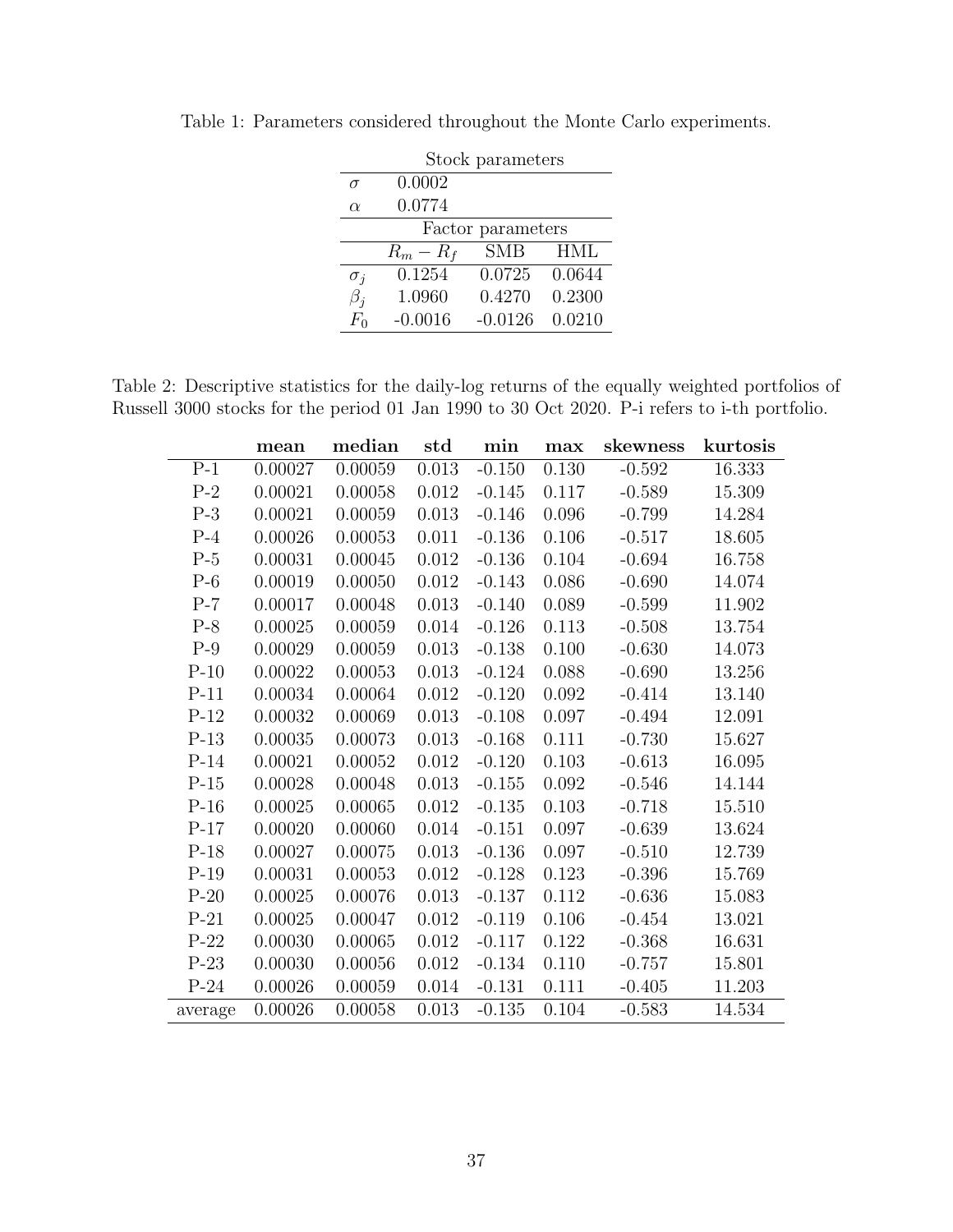|         | $tp = 0.5$ |       |      | $tp = 0.6$ |      | $tp = 0.7$ |      | $tp = 0.8$ | $tp = 0.9$ |       |
|---------|------------|-------|------|------------|------|------------|------|------------|------------|-------|
|         | ep         | impK  | ep   | impK       | ep   | impK       | ep   | impK       | ep         | impK  |
| $P-1$   | 0.58       | 0.017 | 0.61 | 0.013      | 0.71 | 0.010      | 0.75 | 0.007      | 0.83       | 0.004 |
| $P-2$   | 0.57       | 0.019 | 0.63 | 0.015      | 0.68 | 0.011      | 0.77 | 0.008      | 0.86       | 0.005 |
| $P-3$   | 0.56       | 0.016 | 0.62 | 0.013      | 0.69 | 0.009      | 0.78 | 0.006      | 0.85       | 0.004 |
| $P-4$   | 0.58       | 0.020 | 0.65 | 0.015      | 0.75 | 0.011      | 0.78 | 0.008      | 0.85       | 0.004 |
| $P-5$   | 0.57       | 0.021 | 0.64 | 0.016      | 0.68 | 0.012      | 0.78 | 0.008      | 0.83       | 0.005 |
| $P-6$   | 0.58       | 0.022 | 0.67 | 0.017      | 0.72 | 0.012      | 0.77 | 0.008      | 0.82       | 0.005 |
| $P-7$   | 0.63       | 0.021 | 0.69 | 0.016      | 0.77 | 0.012      | 0.79 | 0.008      | 0.83       | 0.005 |
| $P-8$   | 0.60       | 0.020 | 0.65 | 0.015      | 0.69 | 0.011      | 0.75 | 0.008      | 0.82       | 0.005 |
| $P-9$   | 0.63       | 0.018 | 0.67 | 0.014      | 0.80 | 0.010      | 0.84 | 0.007      | 0.86       | 0.004 |
| $P-10$  | 0.59       | 0.020 | 0.65 | 0.015      | 0.73 | 0.011      | 0.81 | 0.008      | 0.85       | 0.004 |
| $P-11$  | 0.61       | 0.019 | 0.71 | 0.014      | 0.76 | 0.011      | 0.85 | 0.007      | 0.86       | 0.005 |
| $P-12$  | 0.62       | 0.019 | 0.71 | 0.015      | 0.78 | 0.011      | 0.79 | 0.008      | 0.83       | 0.005 |
| $P-13$  | 0.62       | 0.017 | 0.68 | 0.013      | 0.75 | 0.010      | 0.81 | 0.007      | 0.85       | 0.004 |
| $P-14$  | 0.67       | 0.020 | 0.71 | 0.015      | 0.74 | 0.011      | 0.78 | 0.008      | 0.83       | 0.005 |
| $P-15$  | 0.67       | 0.018 | 0.75 | 0.014      | 0.76 | 0.010      | 0.81 | 0.007      | 0.82       | 0.004 |
| $P-16$  | 0.54       | 0.021 | 0.63 | 0.016      | 0.70 | 0.012      | 0.74 | 0.008      | 0.80       | 0.005 |
| $P-17$  | 0.65       | 0.019 | 0.70 | 0.014      | 0.74 | 0.011      | 0.79 | 0.007      | 0.87       | 0.005 |
| $P-18$  | 0.61       | 0.018 | 0.65 | 0.014      | 0.74 | 0.010      | 0.78 | 0.007      | 0.85       | 0.004 |
| $P-19$  | 0.58       | 0.021 | 0.65 | 0.017      | 0.73 | 0.012      | 0.80 | 0.008      | 0.87       | 0.005 |
| $P-20$  | 0.57       | 0.017 | 0.65 | 0.013      | 0.71 | 0.010      | 0.79 | 0.007      | 0.85       | 0.004 |
| $P-21$  | 0.60       | 0.017 | 0.66 | 0.013      | 0.74 | 0.010      | 0.80 | 0.007      | 0.87       | 0.004 |
| $P-22$  | 0.50       | 0.021 | 0.59 | 0.016      | 0.66 | 0.012      | 0.72 | 0.008      | 0.79       | 0.005 |
| $P-23$  | 0.62       | 0.019 | 0.72 | 0.015      | 0.76 | 0.011      | 0.82 | 0.008      | 0.85       | 0.005 |
| $P-24$  | 0.69       | 0.018 | 0.76 | 0.014      | 0.79 | 0.011      | 0.85 | 0.007      | 0.86       | 0.005 |
| average | 0.60       | 0.019 | 0.67 | 0.015      | 0.73 | 0.011      | 0.79 | 0.007      | 0.84       | 0.004 |

<span id="page-38-0"></span>Table 3: Empirical hitting probabilities of 24 portfolios together with the corresponding barrier levels  $k$  for a holding period of T= 20 days. theoretical probability (tp), empirical probability (ep), implied k (impK). P-i refers to i-th portfolio.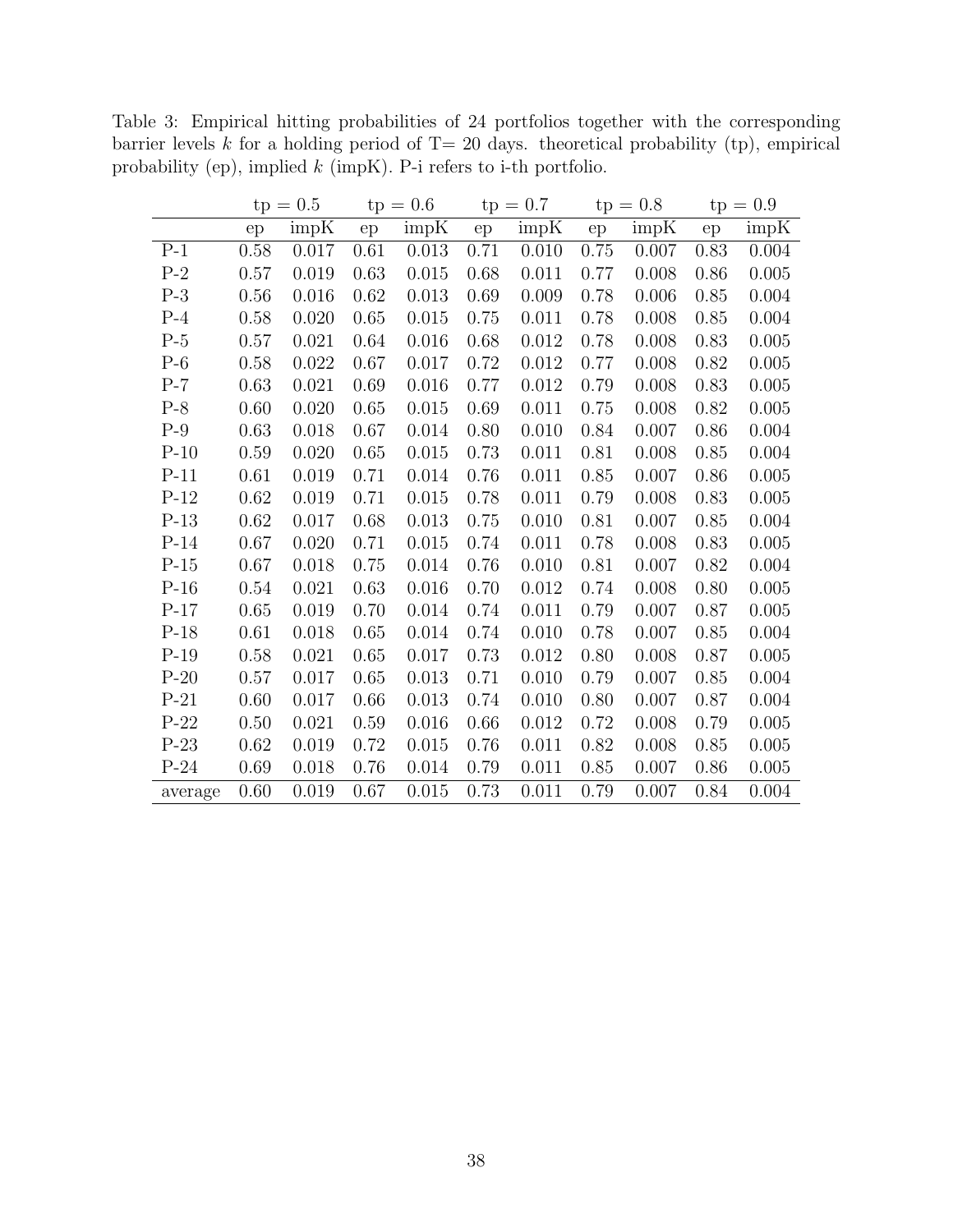|         | $tp = 0.5$ |       |      | $tp = 0.6$ |      | $tp = 0.7$ |          | $tp = 0.8$ | $tp = 0.9$ |       |
|---------|------------|-------|------|------------|------|------------|----------|------------|------------|-------|
|         | ep         | impK  | ep   | impK       | ep   | impK       | ep       | impK       | ep         | impK  |
| $P-1$   | 0.66       | 0.025 | 0.70 | 0.019      | 0.76 | 0.014      | 0.83     | 0.009      | 0.88       | 0.005 |
| $P-2$   | 0.68       | 0.027 | 0.72 | 0.021      | 0.76 | 0.015      | 0.81     | 0.010      | 0.92       | 0.006 |
| $P-3$   | 0.63       | 0.023 | 0.72 | 0.018      | 0.76 | 0.013      | 0.84     | 0.009      | 0.89       | 0.005 |
| $P-4$   | 0.70       | 0.028 | 0.74 | 0.022      | 0.83 | 0.016      | 0.89     | 0.011      | 0.90       | 0.006 |
| $P-5$   | 0.68       | 0.029 | 0.74 | 0.023      | 0.80 | 0.017      | 0.86     | 0.011      | 0.91       | 0.006 |
| $P-6$   | 0.64       | 0.032 | 0.70 | 0.024      | 0.79 | 0.018      | 0.88     | 0.012      | 0.93       | 0.006 |
| $P-7$   | 0.76       | 0.030 | 0.78 | 0.023      | 0.84 | 0.017      | 0.89     | 0.011      | 0.93       | 0.006 |
| $P-8$   | 0.65       | 0.028 | 0.71 | 0.022      | 0.80 | 0.016      | 0.82     | 0.010      | 0.89       | 0.006 |
| $P-9$   | 0.69       | 0.026 | 0.75 | 0.020      | 0.79 | 0.014      | 0.87     | 0.010      | 0.90       | 0.006 |
| $P-10$  | 0.64       | 0.028 | 0.76 | 0.022      | 0.80 | 0.016      | 0.87     | 0.010      | 0.91       | 0.006 |
| $P-11$  | 0.74       | 0.026 | 0.77 | 0.020      | 0.79 | 0.015      | 0.87     | 0.010      | 0.95       | 0.006 |
| $P-12$  | 0.69       | 0.027 | 0.77 | 0.021      | 0.82 | 0.015      | 0.87     | 0.010      | 0.89       | 0.006 |
| $P-13$  | 0.68       | 0.024 | 0.75 | 0.019      | 0.81 | 0.014      | 0.89     | 0.009      | 0.93       | 0.005 |
| $P-14$  | 0.70       | 0.028 | 0.76 | 0.022      | 0.84 | 0.016      | 0.86     | 0.011      | 0.92       | 0.006 |
| $P-15$  | 0.75       | 0.026 | 0.81 | 0.020      | 0.87 | 0.015      | 0.88     | 0.010      | 0.89       | 0.005 |
| $P-16$  | 0.60       | 0.031 | 0.66 | 0.024      | 0.72 | 0.017      | 0.77     | 0.011      | 0.84       | 0.006 |
| $P-17$  | 0.63       | 0.027 | 0.74 | 0.021      | 0.81 | 0.015      | 0.86     | 0.010      | 0.90       | 0.006 |
| $P-18$  | 0.73       | 0.026 | 0.79 | 0.020      | 0.82 | 0.015      | 0.90     | 0.010      | 0.93       | 0.005 |
| $P-19$  | 0.60       | 0.030 | 0.70 | 0.023      | 0.76 | 0.017      | 0.85     | 0.011      | 0.91       | 0.006 |
| $P-20$  | 0.60       | 0.024 | 0.70 | 0.019      | 0.76 | 0.014      | $0.82\,$ | 0.009      | 0.90       | 0.005 |
| $P-21$  | 0.66       | 0.024 | 0.76 | 0.018      | 0.84 | 0.013      | 0.87     | 0.009      | 0.90       | 0.005 |
| $P-22$  | 0.53       | 0.030 | 0.63 | 0.023      | 0.74 | 0.017      | 0.82     | 0.011      | 0.85       | 0.006 |
| $P-23$  | 0.68       | 0.027 | 0.74 | 0.021      | 0.81 | 0.015      | 0.85     | 0.010      | 0.92       | 0.006 |
| $P-24$  | 0.73       | 0.026 | 0.78 | 0.020      | 0.85 | 0.015      | 0.90     | 0.010      | 0.93       | 0.006 |
| average | 0.67       | 0.027 | 0.74 | 0.021      | 0.80 | 0.015      | 0.86     | 0.010      | 0.91       | 0.006 |

<span id="page-39-0"></span>Table 4: Empirical hitting probabilities of 24 portfolios together with the corresponding barrier levels k for a holding period of  $T= 40$  days. theoretical probability (tp), empirical probability (ep), implied k (impK). P-i refers to i-th portfolio.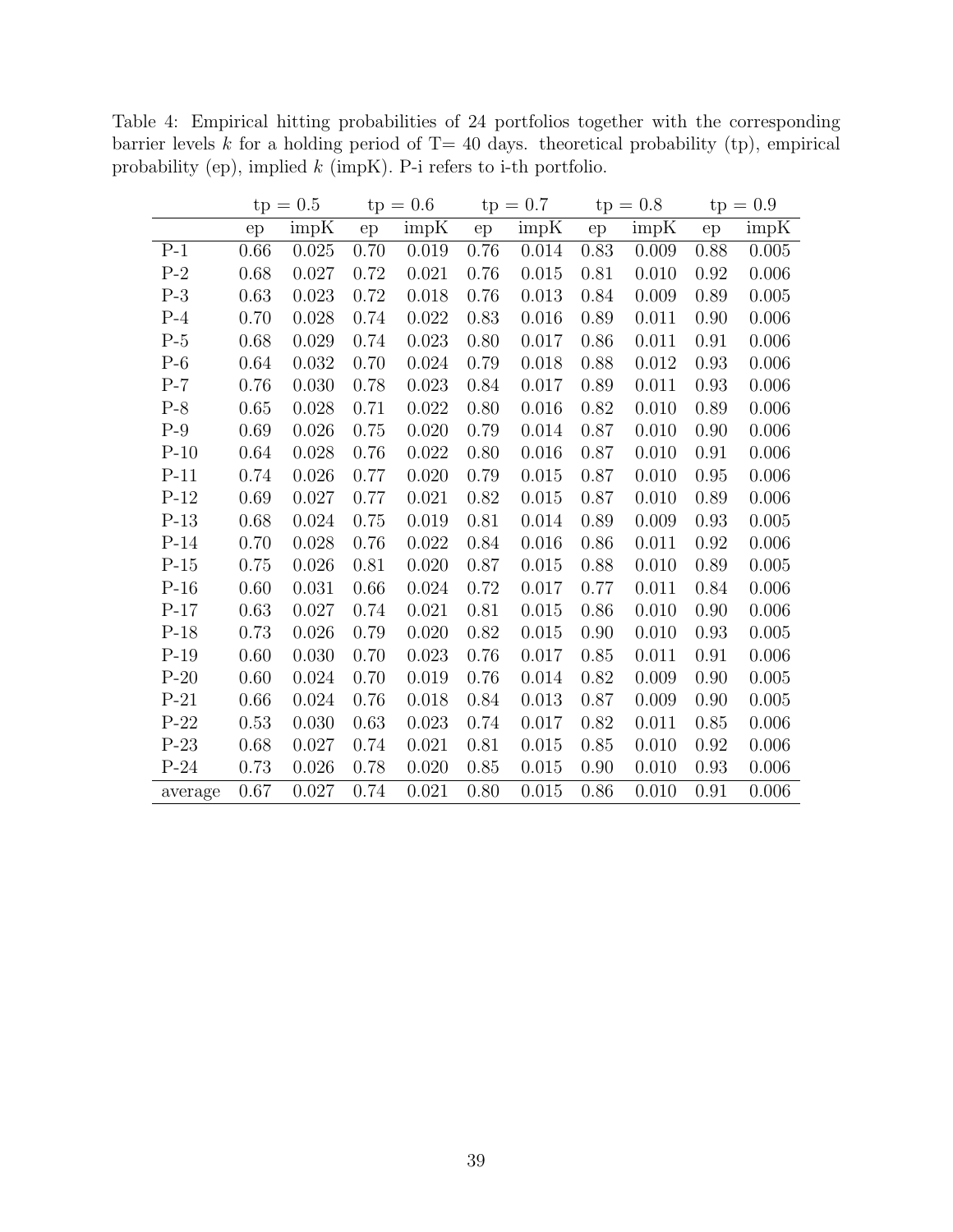|         | $tp = 0.5$ |       |          | $tp = 0.6$ |      | $tp = 0.7$ |      | $tp = 0.8$ | $tp = 0.9$ |       |  |
|---------|------------|-------|----------|------------|------|------------|------|------------|------------|-------|--|
|         | ep         | impK  | ep       | impK       | ep   | impK       | ep   | impK       | ep         | impK  |  |
| $P-1$   | 0.63       | 0.031 | 0.69     | 0.024      | 0.75 | $0.017\,$  | 0.81 | 0.011      | 0.88       | 0.006 |  |
| $P-2$   | 0.62       | 0.034 | 0.75     | 0.026      | 0.79 | 0.019      | 0.81 | 0.012      | 0.93       | 0.007 |  |
| $P-3$   | 0.65       | 0.029 | 0.72     | 0.022      | 0.78 | 0.016      | 0.84 | 0.011      | 0.90       | 0.006 |  |
| $P-4$   | 0.70       | 0.035 | 0.76     | 0.027      | 0.81 | 0.020      | 0.87 | 0.013      | 0.91       | 0.007 |  |
| $P-5$   | 0.66       | 0.036 | 0.74     | 0.028      | 0.84 | 0.020      | 0.89 | 0.013      | 0.91       | 0.007 |  |
| $P-6$   | 0.63       | 0.039 | 0.69     | 0.030      | 0.75 | 0.022      | 0.86 | 0.014      | 0.94       | 0.007 |  |
| $P-7$   | 0.79       | 0.037 | 0.83     | 0.029      | 0.87 | 0.021      | 0.90 | 0.014      | 0.94       | 0.007 |  |
| $P-8$   | 0.65       | 0.034 | 0.73     | 0.027      | 0.79 | 0.019      | 0.87 | 0.013      | 0.89       | 0.007 |  |
| $P-9$   | 0.66       | 0.032 | $0.75\,$ | 0.024      | 0.79 | 0.018      | 0.83 | 0.012      | 0.91       | 0.006 |  |
| $P-10$  | 0.61       | 0.035 | 0.74     | 0.027      | 0.85 | 0.019      | 0.90 | 0.013      | 0.93       | 0.007 |  |
| $P-11$  | 0.77       | 0.033 | 0.85     | 0.025      | 0.86 | 0.018      | 0.89 | 0.012      | 0.94       | 0.007 |  |
| $P-12$  | 0.67       | 0.034 | 0.75     | 0.026      | 0.80 | 0.019      | 0.88 | 0.012      | 0.88       | 0.007 |  |
| $P-13$  | 0.67       | 0.030 | 0.72     | 0.023      | 0.81 | 0.017      | 0.88 | 0.011      | 0.93       | 0.006 |  |
| $P-14$  | 0.65       | 0.035 | 0.74     | 0.027      | 0.84 | 0.020      | 0.86 | 0.013      | 0.92       | 0.007 |  |
| $P-15$  | 0.73       | 0.032 | 0.79     | 0.024      | 0.88 | 0.018      | 0.89 | 0.012      | 0.92       | 0.006 |  |
| $P-16$  | 0.64       | 0.038 | 0.66     | 0.029      | 0.73 | 0.021      | 0.79 | 0.014      | 0.83       | 0.007 |  |
| $P-17$  | 0.67       | 0.033 | 0.73     | 0.025      | 0.82 | 0.018      | 0.84 | 0.012      | 0.91       | 0.007 |  |
| $P-18$  | 0.67       | 0.032 | 0.78     | 0.025      | 0.85 | 0.018      | 0.92 | 0.012      | 0.96       | 0.006 |  |
| $P-19$  | 0.60       | 0.038 | 0.67     | 0.029      | 0.76 | 0.021      | 0.85 | 0.014      | 0.92       | 0.007 |  |
| $P-20$  | 0.64       | 0.030 | 0.71     | 0.023      | 0.76 | 0.017      | 0.82 | 0.011      | 0.90       | 0.006 |  |
| $P-21$  | 0.70       | 0.029 | 0.72     | 0.022      | 0.80 | 0.016      | 0.89 | 0.011      | 0.91       | 0.006 |  |
| $P-22$  | 0.52       | 0.037 | 0.59     | 0.029      | 0.72 | 0.021      | 0.82 | 0.014      | 0.89       | 0.007 |  |
| $P-23$  | 0.63       | 0.034 | 0.69     | 0.026      | 0.79 | 0.019      | 0.86 | 0.012      | 0.91       | 0.007 |  |
| $P-24$  | 0.74       | 0.032 | 0.80     | 0.025      | 0.86 | 0.018      | 0.91 | 0.012      | 0.94       | 0.007 |  |
| average | 0.66       | 0.034 | 0.73     | 0.026      | 0.80 | 0.019      | 0.86 | 0.012      | 0.91       | 0.007 |  |

<span id="page-40-0"></span>Table 5: Empirical hitting probabilities of 24 portfolios together with the corresponding barrier levels k for a holding period of  $T= 60$  days. theoretical probability (tp), empirical probability (ep), implied k (impK). P-i refers to i-th portfolio.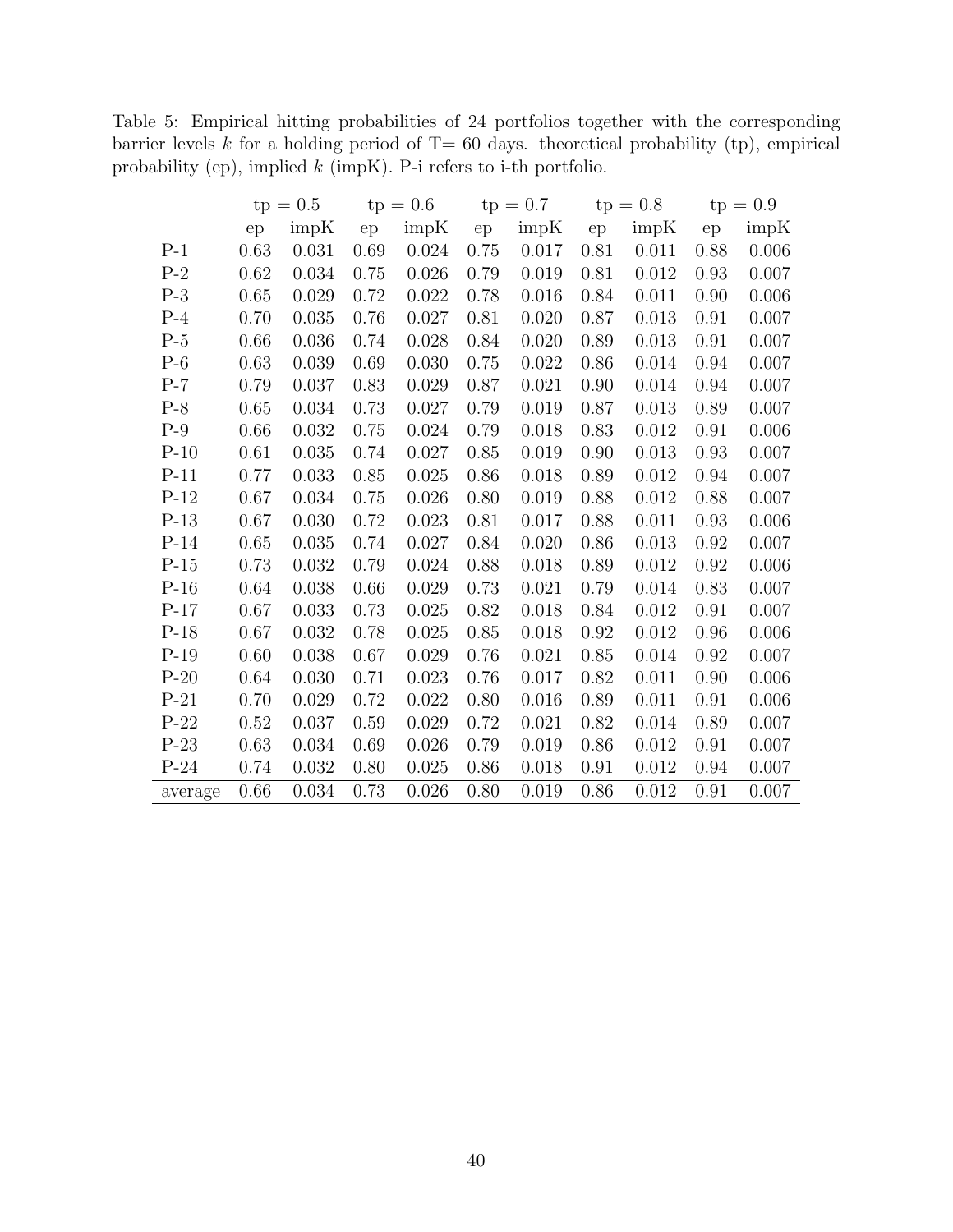|         | $tp = 0.5$ |       |      | $tp = 0.6$ |      | $tp = 0.7$ |      | $tp = 0.8$ | $tp = 0.9$ |       |
|---------|------------|-------|------|------------|------|------------|------|------------|------------|-------|
|         | ep         | impK  | ep   | impK       | ep   | impK       | ep   | impK       | ep         | impK  |
| $P-1$   | 0.57       | 0.036 | 0.68 | 0.027      | 0.75 | 0.020      | 0.82 | 0.013      | 0.89       | 0.007 |
| $P-2$   | 0.62       | 0.039 | 0.75 | 0.030      | 0.79 | 0.022      | 0.85 | 0.014      | 0.91       | 0.007 |
| $P-3$   | 0.72       | 0.033 | 0.78 | 0.026      | 0.83 | 0.019      | 0.87 | 0.012      | 0.92       | 0.006 |
| $P-4$   | 0.67       | 0.040 | 0.82 | 0.031      | 0.84 | 0.023      | 0.89 | 0.015      | 0.93       | 0.008 |
| $P-5$   | 0.61       | 0.042 | 0.72 | 0.032      | 0.83 | 0.024      | 0.90 | 0.015      | 0.92       | 0.008 |
| $P-6$   | 0.64       | 0.045 | 0.70 | 0.035      | 0.76 | 0.025      | 0.87 | 0.016      | 0.91       | 0.008 |
| $P-7$   | 0.77       | 0.043 | 0.84 | 0.033      | 0.88 | 0.024      | 0.92 | 0.016      | 0.95       | 0.008 |
| $P-8$   | 0.66       | 0.040 | 0.76 | 0.031      | 0.81 | 0.022      | 0.89 | 0.015      | 0.90       | 0.008 |
| $P-9$   | 0.69       | 0.037 | 0.76 | 0.028      | 0.80 | 0.021      | 0.86 | 0.014      | 0.91       | 0.007 |
| $P-10$  | 0.64       | 0.040 | 0.74 | 0.031      | 0.87 | 0.023      | 0.92 | 0.015      | 0.95       | 0.008 |
| $P-11$  | 0.77       | 0.038 | 0.85 | 0.029      | 0.89 | 0.021      | 0.91 | 0.014      | 0.93       | 0.007 |
| $P-12$  | 0.69       | 0.039 | 0.77 | 0.030      | 0.83 | 0.022      | 0.89 | 0.014      | 0.90       | 0.008 |
| $P-13$  | 0.67       | 0.035 | 0.74 | 0.027      | 0.83 | 0.020      | 0.88 | 0.013      | 0.93       | 0.007 |
| $P-14$  | 0.66       | 0.041 | 0.74 | 0.031      | 0.85 | 0.023      | 0.88 | 0.015      | 0.93       | 0.008 |
| $P-15$  | 0.72       | 0.037 | 0.79 | 0.028      | 0.83 | 0.021      | 0.91 | 0.014      | 0.93       | 0.007 |
| $P-16$  | 0.63       | 0.044 | 0.71 | 0.034      | 0.77 | 0.025      | 0.81 | 0.016      | 0.85       | 0.008 |
| $P-17$  | 0.65       | 0.038 | 0.74 | 0.029      | 0.84 | 0.021      | 0.88 | 0.014      | 0.93       | 0.007 |
| $P-18$  | 0.70       | 0.037 | 0.83 | 0.029      | 0.91 | 0.021      | 0.91 | 0.014      | 0.96       | 0.007 |
| $P-19$  | 0.60       | 0.044 | 0.71 | 0.034      | 0.78 | 0.024      | 0.86 | 0.016      | 0.92       | 0.008 |
| $P-20$  | 0.66       | 0.035 | 0.72 | 0.027      | 0.79 | 0.020      | 0.84 | 0.013      | 0.90       | 0.007 |
| $P-21$  | 0.72       | 0.034 | 0.76 | 0.026      | 0.82 | 0.019      | 0.90 | 0.012      | 0.92       | 0.006 |
| $P-22$  | 0.56       | 0.043 | 0.60 | 0.033      | 0.70 | 0.024      | 0.84 | 0.016      | 0.90       | 0.008 |
| $P-23$  | 0.62       | 0.039 | 0.71 | 0.030      | 0.75 | 0.022      | 0.85 | 0.014      | 0.91       | 0.007 |
| $P-24$  | 0.73       | 0.037 | 0.82 | 0.029      | 0.85 | 0.021      | 0.91 | 0.014      | 0.94       | 0.007 |
| average | 0.67       | 0.039 | 0.75 | 0.030      | 0.82 | 0.022      | 0.88 | 0.014      | 0.92       | 0.007 |

<span id="page-41-0"></span>Table 6: Empirical hitting probabilities of 24 portfolios together with the corresponding barrier levels  $k$  for a holding period of T= 80 days. theoretical probability (tp), empirical probability (ep), implied k (impK). P-i refers to i-th portfolio.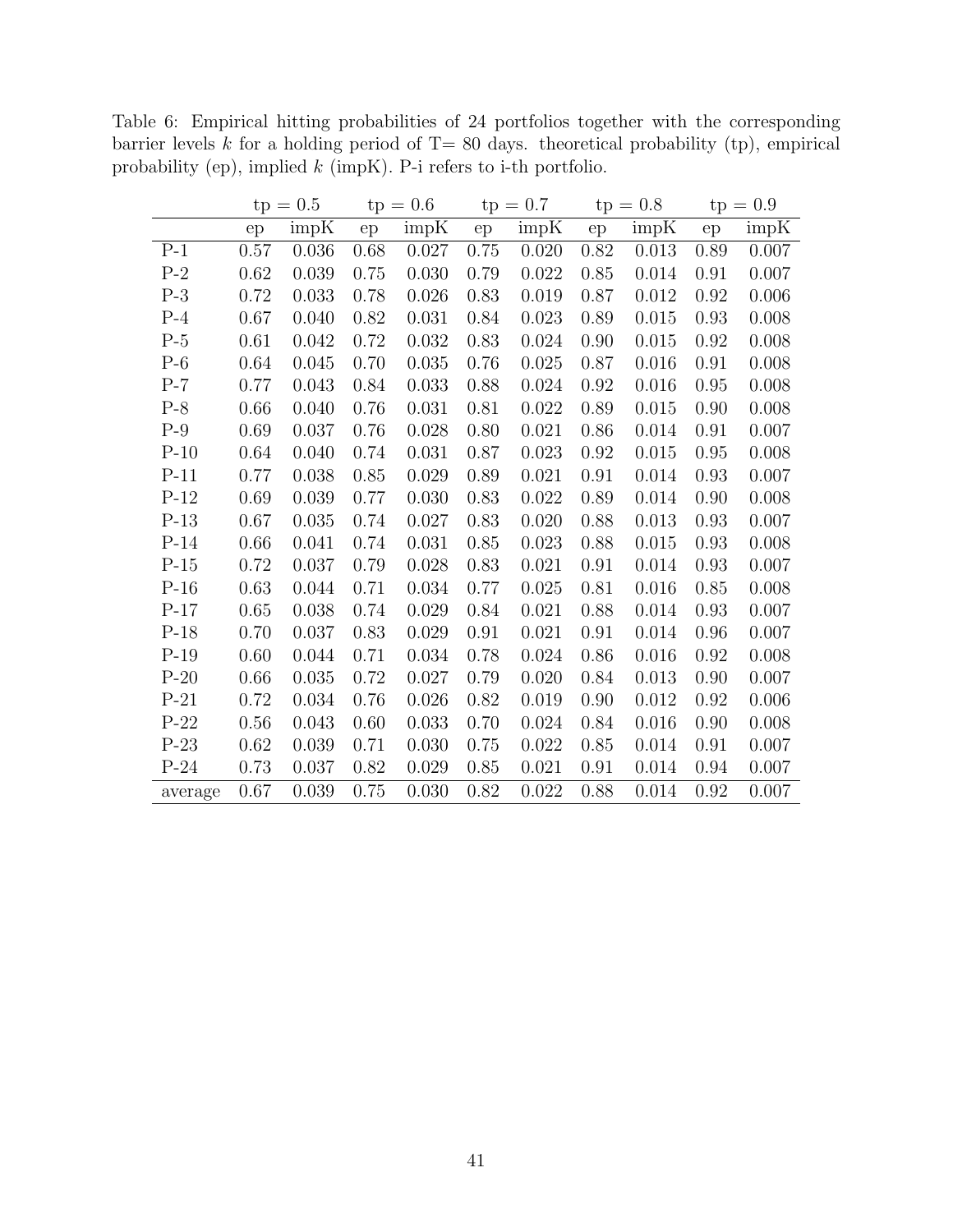<span id="page-42-0"></span>Table 7: The out-of-sample backtesting results from the expected return maximization algorithm for the target holding period of 20-, 40-, 60-, 80- days. P-i refers to i-th portfolio. Rets (Vol) stands for the annualized returns (volatility). MaxDD is the maximum drawdown.

|        | $20$ -days |      |        |       | $40$ -days |      |        |       | $60$ -days |      |        |       | 80-days |      |        |       |
|--------|------------|------|--------|-------|------------|------|--------|-------|------------|------|--------|-------|---------|------|--------|-------|
|        | Rets       | Vol  | Sharpe | MaxDD | Rets       | Vol  | Sharpe | MaxDD | Rets       | Vol  | Sharpe | MaxDD | Rets    | Vol  | Sharpe | MaxDD |
| $P-1$  | 0.11       | 0.25 | 0.18   | 0.25  | 0.09       | 0.24 | 0.24   | 0.25  | 0.10       | 0.21 | 0.34   | 0.25  | 0.13    | 0.37 | 0.35   | 0.23  |
| $P-2$  | 0.07       | 0.22 | 0.14   | 0.23  | 0.07       | 0.22 | 0.19   | 0.23  | 0.08       | 0.22 | 0.26   | 0.23  | 0.10    | 0.28 | 0.29   | 0.23  |
| $P-3$  | 0.09       | 0.26 | 0.15   | 0.22  | 0.08       | 0.24 | 0.20   | 0.22  | 0.09       | 0.23 | 0.27   | 0.22  | 0.14    | 0.47 | 0.27   | 0.21  |
| $P-4$  | 0.09       | 0.17 | 0.23   | 0.22  | 0.09       | 0.17 | 0.30   | 0.22  | 0.09       | 0.17 | 0.40   | 0.22  | 0.09    | 0.17 | 0.45   | 0.22  |
| $P-5$  | 0.13       | 0.23 | 0.24   | 0.22  | 0.11       | 0.21 | 0.33   | 0.22  | 0.12       | 0.19 | 0.46   | 0.22  | 0.15    | 0.32 | 0.48   | 0.22  |
| $P-6$  | 0.08       | 0.23 | 0.15   | 0.21  | 0.07       | 0.21 | 0.20   | 0.21  | 0.07       | 0.27 | 0.27   | 0.21  | 0.14    | 0.41 | 0.25   | 0.21  |
| $P-7$  | 0.08       | 0.27 | 0.12   | 0.21  | 0.06       | 0.25 | 0.15   | 0.21  | 0.07       | 0.25 | 0.20   | 0.21  | 0.16    | 0.62 | 0.20   | 0.18  |
| $P-8$  | 0.13       | 0.31 | 0.18   | 0.21  | 0.09       | 0.27 | 0.21   | 0.21  | 0.10       | 0.29 | 0.31   | 0.21  | 0.18    | 0.52 | 0.30   | 0.20  |
| $P-9$  | 0.12       | 0.29 | 0.18   | 0.22  | 0.10       | 0.27 | 0.23   | 0.22  | 0.10       | 0.25 | 0.30   | 0.22  | 0.15    | 0.46 | 0.31   | 0.21  |
| $P-10$ | 0.09       | 0.26 | 0.15   | 0.20  | 0.08       | 0.25 | 0.18   | 0.20  | 0.09       | 0.23 | 0.26   | 0.20  | 0.10    | 0.38 | 0.26   | 0.19  |
| $P-11$ | 0.11       | 0.18 | 0.29   | 0.19  | 0.13       | 0.18 | 0.40   | 0.19  | 0.13       | 0.18 | 0.54   | 0.19  | 0.20    | 0.31 | 0.50   | 0.19  |
| $P-12$ | 0.12       | 0.23 | 0.23   | 0.19  | 0.12       | 0.23 | 0.31   | 0.19  | 0.13       | 0.24 | 0.42   | 0.19  | 0.17    | 0.38 | 0.43   | 0.19  |
| $P-13$ | 0.15       | 0.28 | 0.23   | 0.25  | 0.13       | 0.26 | 0.30   | 0.25  | 0.14       | 0.25 | 0.41   | 0.25  | 0.20    | 0.46 | 0.41   | 0.25  |
| $P-14$ | 0.10       | 0.22 | 0.18   | 0.20  | 0.08       | 0.20 | 0.24   | 0.20  | 0.09       | 0.19 | 0.33   | 0.20  | 0.09    | 0.21 | 0.39   | 0.20  |
| $P-15$ | 0.13       | 0.28 | 0.19   | 0.23  | 0.10       | 0.23 | 0.27   | 0.23  | 0.12       | 0.23 | 0.37   | 0.23  | 0.19    | 0.42 | 0.36   | 0.23  |
| $P-16$ | 0.10       | 0.23 | 0.19   | 0.22  | 0.09       | 0.22 | 0.24   | 0.22  | 0.10       | 0.22 | 0.34   | 0.22  | 0.13    | 0.31 | 0.38   | 0.21  |
| $P-17$ | 0.10       | 0.28 | 0.14   | 0.23  | 0.08       | 0.26 | 0.18   | 0.23  | 0.09       | 0.32 | 0.27   | 0.23  | 0.13    | 0.48 | 0.23   | 0.22  |
| $P-18$ | 0.10       | 0.25 | 0.18   | 0.21  | 0.10       | 0.23 | 0.25   | 0.21  | 0.10       | 0.23 | 0.32   | 0.21  | 0.14    | 0.38 | 0.35   | 0.21  |
| $P-19$ | 0.11       | 0.21 | 0.23   | 0.22  | 0.12       | 0.23 | 0.30   | 0.22  | 0.12       | 0.21 | 0.43   | 0.22  | 0.15    | 0.27 | 0.44   | 0.20  |
| $P-20$ | 0.10       | 0.24 | 0.18   | 0.22  | 0.10       | 0.24 | 0.25   | 0.22  | 0.11       | 0.31 | 0.33   | 0.22  | 0.16    | 0.45 | 0.31   | 0.21  |
| $P-21$ | 0.10       | 0.22 | 0.20   | 0.20  | 0.10       | 0.22 | 0.28   | 0.20  | 0.09       | 0.20 | 0.34   | 0.20  | 0.10    | 0.22 | 0.39   | 0.19  |
| $P-22$ | 0.12       | 0.21 | 0.24   | 0.21  | 0.12       | 0.22 | 0.32   | 0.21  | 0.11       | 0.18 | 0.46   | 0.21  | 0.12    | 0.21 | 0.51   | 0.21  |
| $P-23$ | 0.12       | 0.20 | 0.25   | 0.22  | 0.11       | 0.21 | 0.34   | 0.22  | 0.11       | 0.19 | 0.45   | 0.22  | 0.23    | 0.40 | 0.45   | 0.20  |
| $P-24$ | 0.11       | 0.29 | 0.15   | 0.22  | 0.10       | 0.28 | 0.20   | 0.22  | 0.10       | 0.28 | 0.28   | 0.22  | 0.13    | 0.46 | 0.27   | 0.19  |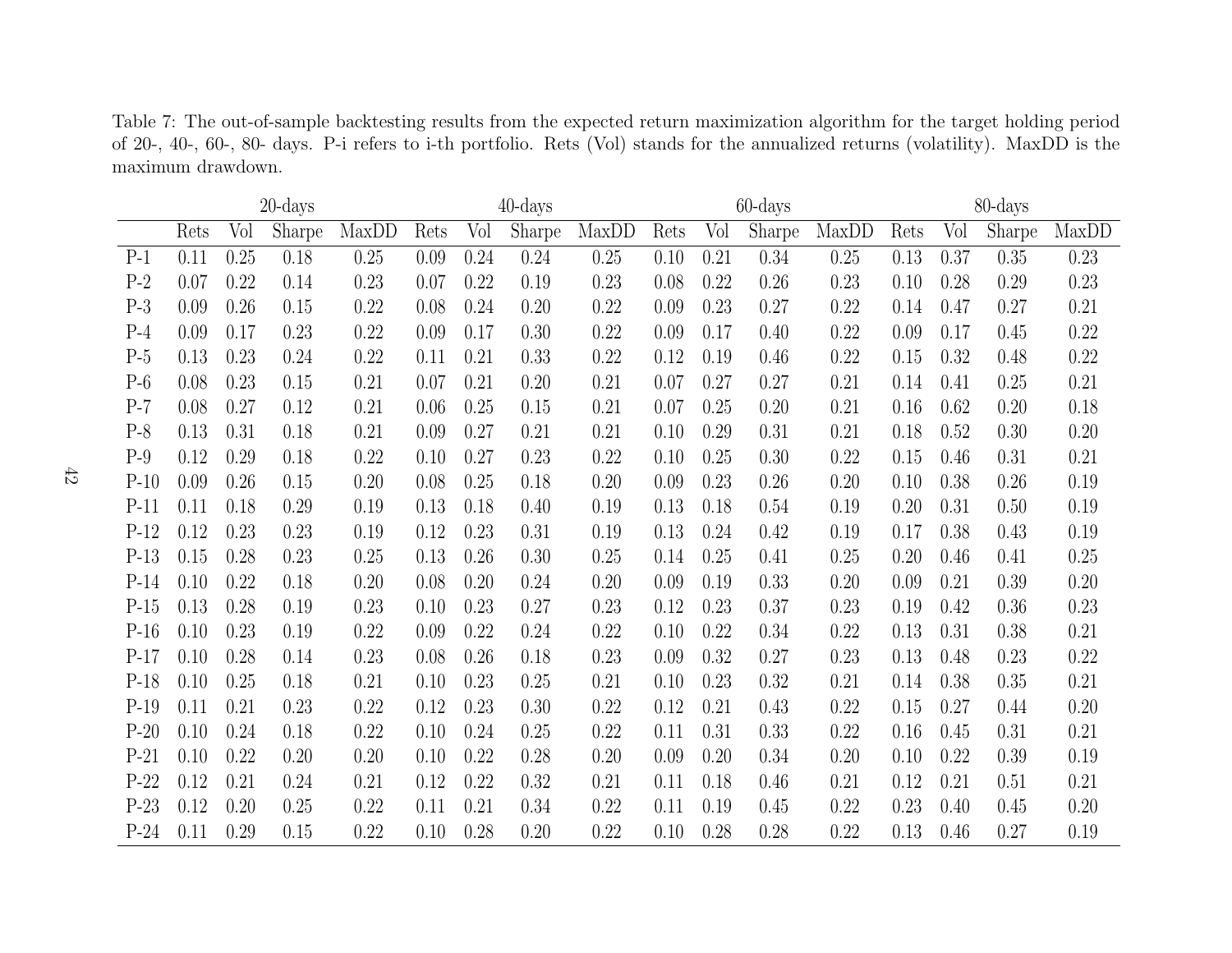Table 8: The out-of-sample backtesting results from the Sharpe ratio maximization algorithm for the target holding period of 20-, 40-, 60-, 80- days. P-i refers to i-th portfolio. Rets (Vol) stands for the annualized returns (volatility). MaxDD is the maximum drawdown.

<span id="page-43-0"></span>

|        | $20$ -days |      |        |       | $40$ -days |      |        |       | $60$ -days |      |        |          | 80-days |      |        |       |
|--------|------------|------|--------|-------|------------|------|--------|-------|------------|------|--------|----------|---------|------|--------|-------|
|        | Rets       | Vol  | Sharpe | MaxDD | Rets       | Vol  | Sharpe | MaxDD | Rets       | Vol  | Sharpe | MaxDD    | Rets    | Vol  | Sharpe | MaxDD |
| $P-1$  | 0.11       | 0.25 | 0.18   | 0.25  | 0.08       | 0.23 | 0.22   | 0.25  | 0.11       | 0.23 | 0.34   | 0.23     | 0.13    | 0.37 | 0.44   | 0.23  |
| $P-2$  | 0.07       | 0.22 | 0.13   | 0.23  | 0.07       | 0.23 | 0.16   | 0.23  | 0.08       | 0.21 | 0.27   | 0.23     | 0.09    | 0.35 | 0.26   | 0.23  |
| $P-3$  | 0.09       | 0.26 | 0.15   | 0.22  | 0.07       | 0.25 | 0.16   | 0.22  | 0.08       | 0.25 | 0.21   | 0.22     | 0.10    | 0.49 | 0.24   | 0.21  |
| $P-4$  | 0.09       | 0.18 | 0.21   | 0.22  | 0.09       | 0.19 | 0.28   | 0.22  | 0.09       | 0.17 | 0.38   | 0.22     | 0.09    | 0.19 | 0.39   | 0.22  |
| $P-5$  | 0.11       | 0.22 | 0.23   | 0.22  | 0.11       | 0.22 | 0.30   | 0.22  | 0.12       | 0.20 | 0.42   | 0.22     | 0.13    | 0.32 | 0.44   | 0.22  |
| $P-6$  | 0.08       | 0.23 | 0.15   | 0.21  | 0.06       | 0.22 | 0.17   | 0.21  | 0.09       | 0.25 | 0.29   | 0.21     | 0.09    | 0.48 | 0.27   | 0.21  |
| $P-7$  | 0.05       | 0.27 | 0.08   | 0.21  | 0.05       | 0.27 | 0.10   | 0.21  | 0.06       | 0.26 | 0.15   | 0.21     | 0.09    | 0.69 | 0.21   | 0.21  |
| $P-8$  | 0.11       | 0.28 | 0.17   | 0.21  | 0.09       | 0.27 | 0.19   | 0.21  | 0.12       | 0.32 | 0.29   | 0.21     | 0.15    | 0.67 | 0.32   | 0.21  |
| $P-9$  | 0.10       | 0.28 | 0.16   | 0.22  | 0.10       | 0.30 | 0.19   | 0.22  | 0.10       | 0.26 | 0.24   | 0.22     | 0.14    | 0.54 | 0.29   | 0.22  |
| $P-10$ | 0.09       | 0.27 | 0.13   | 0.20  | 0.08       | 0.26 | 0.17   | 0.20  | 0.08       | 0.24 | 0.24   | $0.20\,$ | 0.08    | 0.41 | 0.23   | 0.19  |
| $P-11$ | 0.13       | 0.19 | 0.29   | 0.19  | 0.13       | 0.19 | 0.39   | 0.19  | 0.13       | 0.18 | 0.50   | 0.19     | 0.15    | 0.29 | 0.55   | 0.17  |
| $P-12$ | 0.12       | 0.24 | 0.21   | 0.19  | 0.12       | 0.23 | 0.29   | 0.19  | 0.11       | 0.22 | 0.36   | 0.19     | 0.13    | 0.40 | 0.40   | 0.19  |
| $P-13$ | 0.13       | 0.27 | 0.20   | 0.25  | 0.12       | 0.26 | 0.25   | 0.25  | 0.12       | 0.24 | 0.35   | 0.25     | 0.18    | 0.45 | 0.46   | 0.25  |
| $P-14$ | 0.09       | 0.23 | 0.17   | 0.20  | 0.07       | 0.22 | 0.19   | 0.20  | 0.08       | 0.21 | 0.27   | 0.20     | 0.09    | 0.23 | 0.33   | 0.20  |
| $P-15$ | 0.12       | 0.27 | 0.18   | 0.23  | 0.10       | 0.25 | 0.22   | 0.23  | 0.11       | 0.24 | 0.31   | 0.23     | 0.14    | 0.46 | 0.41   | 0.23  |
| $P-16$ | 0.10       | 0.24 | 0.18   | 0.22  | 0.09       | 0.24 | 0.22   | 0.22  | 0.10       | 0.22 | 0.29   | 0.22     | 0.12    | 0.35 | 0.36   | 0.21  |
| $P-17$ | 0.07       | 0.26 | 0.12   | 0.23  | 0.07       | 0.26 | 0.16   | 0.23  | 0.11       | 0.31 | 0.27   | 0.23     | 0.16    | 0.77 | 0.28   | 0.22  |
| $P-18$ | 0.10       | 0.26 | 0.17   | 0.21  | 0.09       | 0.25 | 0.21   | 0.21  | 0.11       | 0.24 | 0.29   | 0.21     | 0.13    | 0.39 | 0.35   | 0.21  |
| $P-19$ | 0.11       | 0.21 | 0.23   | 0.22  | 0.10       | 0.21 | 0.27   | 0.22  | 0.10       | 0.20 | 0.35   | 0.22     | 0.11    | 0.33 | 0.37   | 0.20  |
| $P-20$ | 0.09       | 0.25 | 0.16   | 0.22  | 0.09       | 0.25 | 0.23   | 0.22  | 0.10       | 0.25 | 0.31   | 0.22     | 0.14    | 0.52 | 0.39   | 0.22  |
| $P-21$ | 0.10       | 0.23 | 0.19   | 0.20  | 0.08       | 0.21 | 0.23   | 0.20  | 0.10       | 0.21 | 0.31   | 0.20     | 0.10    | 0.24 | 0.34   | 0.19  |
| $P-22$ | 0.12       | 0.22 | 0.24   | 0.21  | 0.11       | 0.21 | 0.30   | 0.21  | 0.12       | 0.18 | 0.47   | 0.21     | 0.13    | 0.23 | 0.51   | 0.21  |
| $P-23$ | 0.13       | 0.22 | 0.25   | 0.22  | 0.11       | 0.21 | 0.29   | 0.22  | 0.12       | 0.20 | 0.43   | 0.20     | 0.13    | 0.29 | 0.49   | 0.20  |
| $P-24$ | 0.09       | 0.29 | 0.13   | 0.22  | 0.08       | 0.28 | 0.18   | 0.22  | 0.10       | 0.29 | 0.26   | 0.20     | 0.13    | 0.66 | 0.28   | 0.20  |